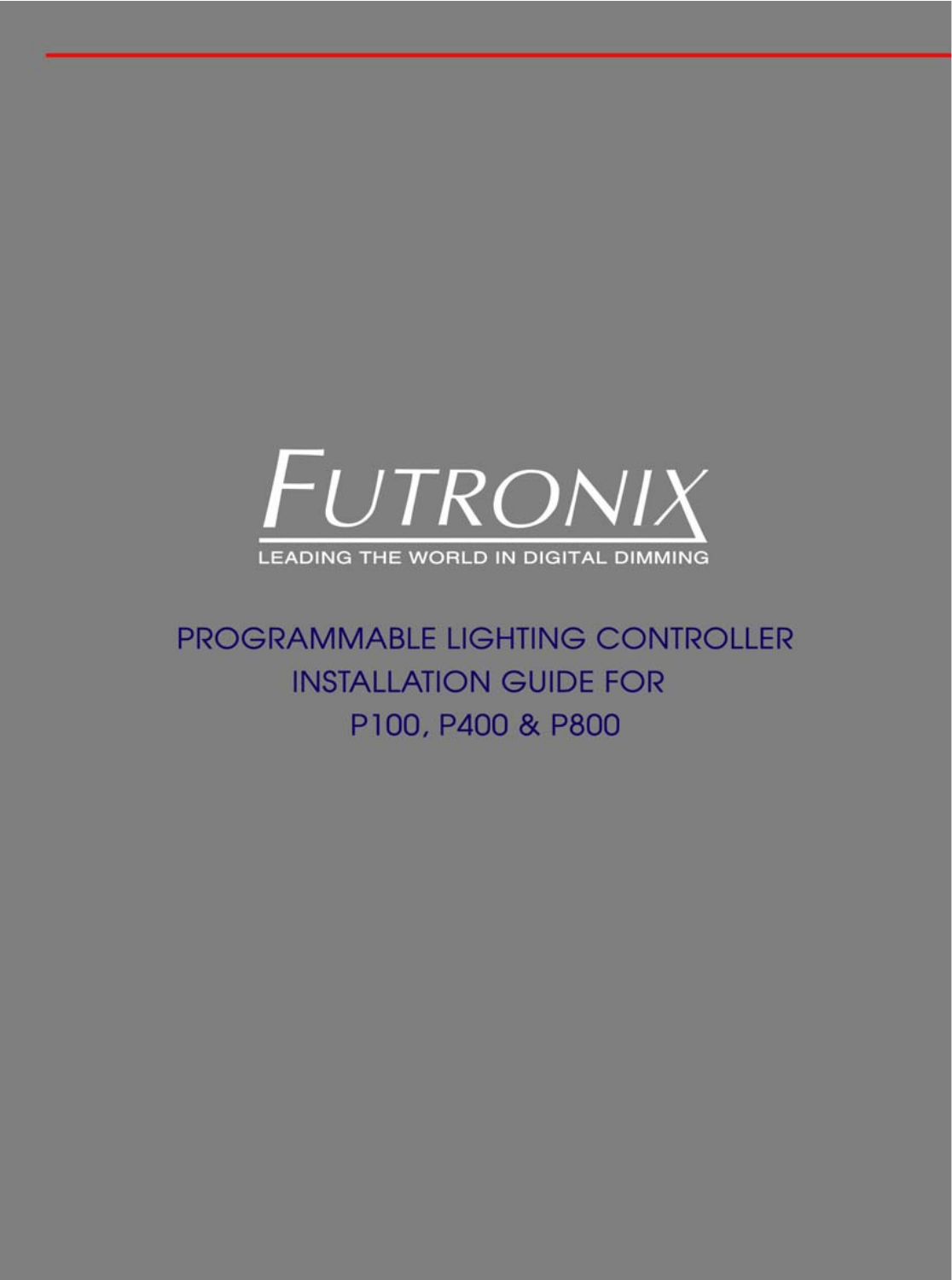

#### **When fitting this product, the following should be observed:**

This product must be fitted by a qualified electrician.

Do not overload the dimmer. You must check the wattage of the lamps and how many there are on each circuit. The load on each circuit must be less than the wattage described for each channel on the dimmer. The TOTAL wattage of all the lights connected to any one dimmer must not exceed the TOTAL rating indicated.

The P100 is designed for domestic use and is not considered suitable for commercial applications.

Do not insulation test (Megger) any circuits connected to this product.

#### **USER NOTICE**

This User' s Guide & Technical Reference is to help Qualified Electrical Engineers install and set up Futronix Dimming Equipment. This guide is split into 2 sections; the first section covers fitting your dimmer, and the second explains how to program your dimmer. If you are the INSTALLER OR ELECTRICIAN then please leave this guide behind for the customer.

Every effort has been made to ensure that the information in this manual is accurate. Futronix is not responsible for printing or clerical errors. Information in this document is subject to change without notice and does not represent a commitment on the part of Futronix.

Futronix provides this manual "As is" without warranty of any kind, either express or implied, including but not limited to implied warranties or conditions of merchantability or fitness for a particular purpose. In no event shall Futronix be liable for any loss or profits, loss of business, losses arising from the loss of lighting, interruption of business, or for indirect, special, incidental,

or consequential damages of any kind, even if Futronix has been advised of the possibility of such damages arising from any defect or error in this manual or any product. Specifications are subject to change without any notice or obligation on the part of the manufacturer.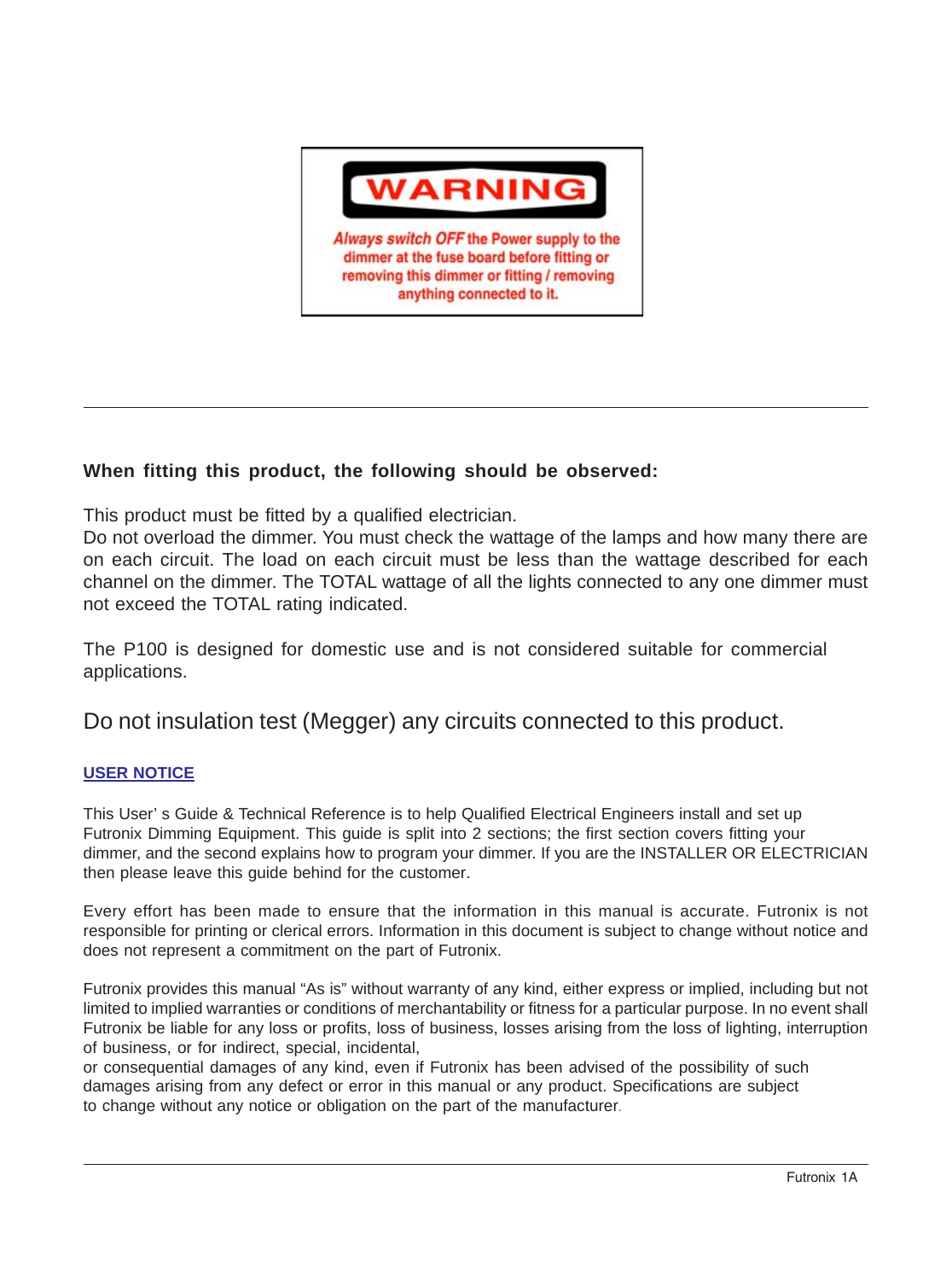Thank you for purchasing this programmable lighting controller.

At Futronix we dedicate ourselves to the manufacture of high quality products. This unit is a sophisticated all digital dimmer incorporating Futronix's patented 'dimmer on a chip' technology.

Futronix dimmers are designed to be easy to install, versatile and operate reliably for many years. We are grateful that you have chosen this product and would welcome any comments that you may have.

**USA Freephone:** 1-8888-033-604 Call for state distributor **Email:** technical@futronix.us

#### **Futronix House**

143 Croydon Road, Caterham Surrey, UK CR3 6PF **Tel**: 01883 373 3333 **Website**: http//www.futronix.com **Technical suppor**t: technical@futronix.com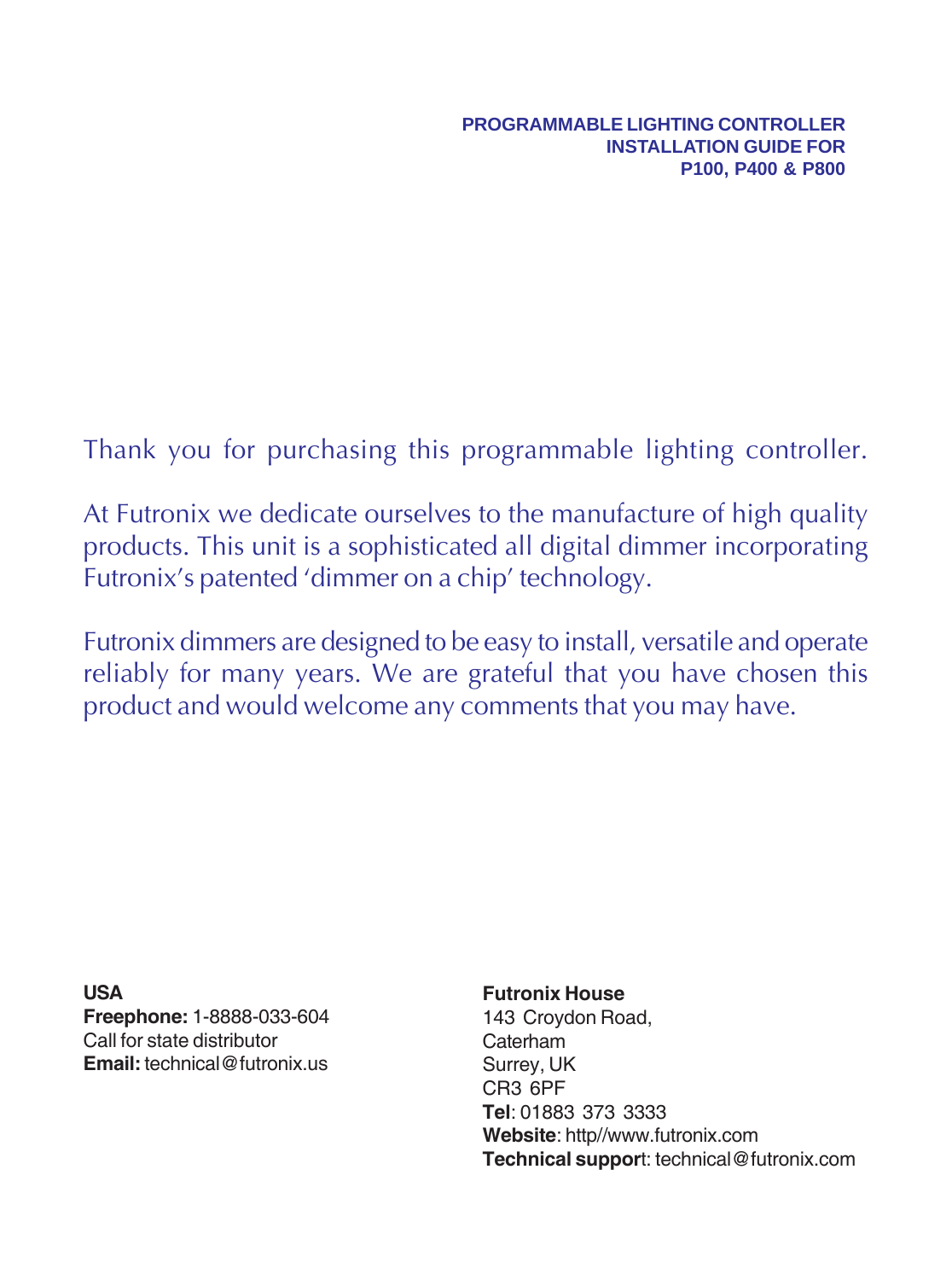# **Contents List**

| Important installation information & warnings - MUST BE READ   | 1A             |
|----------------------------------------------------------------|----------------|
|                                                                | 1              |
|                                                                | 3              |
|                                                                | $\overline{7}$ |
|                                                                | 8              |
|                                                                | 9              |
|                                                                | 10             |
|                                                                | 12             |
|                                                                | 16             |
|                                                                | 17             |
|                                                                | 19             |
| How to program lighting levels, fade rates (CUSTOMER SETTINGS) | 21             |
|                                                                | 22             |
|                                                                | 23             |
|                                                                | 28             |
|                                                                | 31             |
|                                                                | 33             |
|                                                                | 38             |
|                                                                | 40             |
|                                                                | 43             |
|                                                                | 46             |
|                                                                | 50             |
|                                                                | 53             |
|                                                                | 56             |
|                                                                | 59             |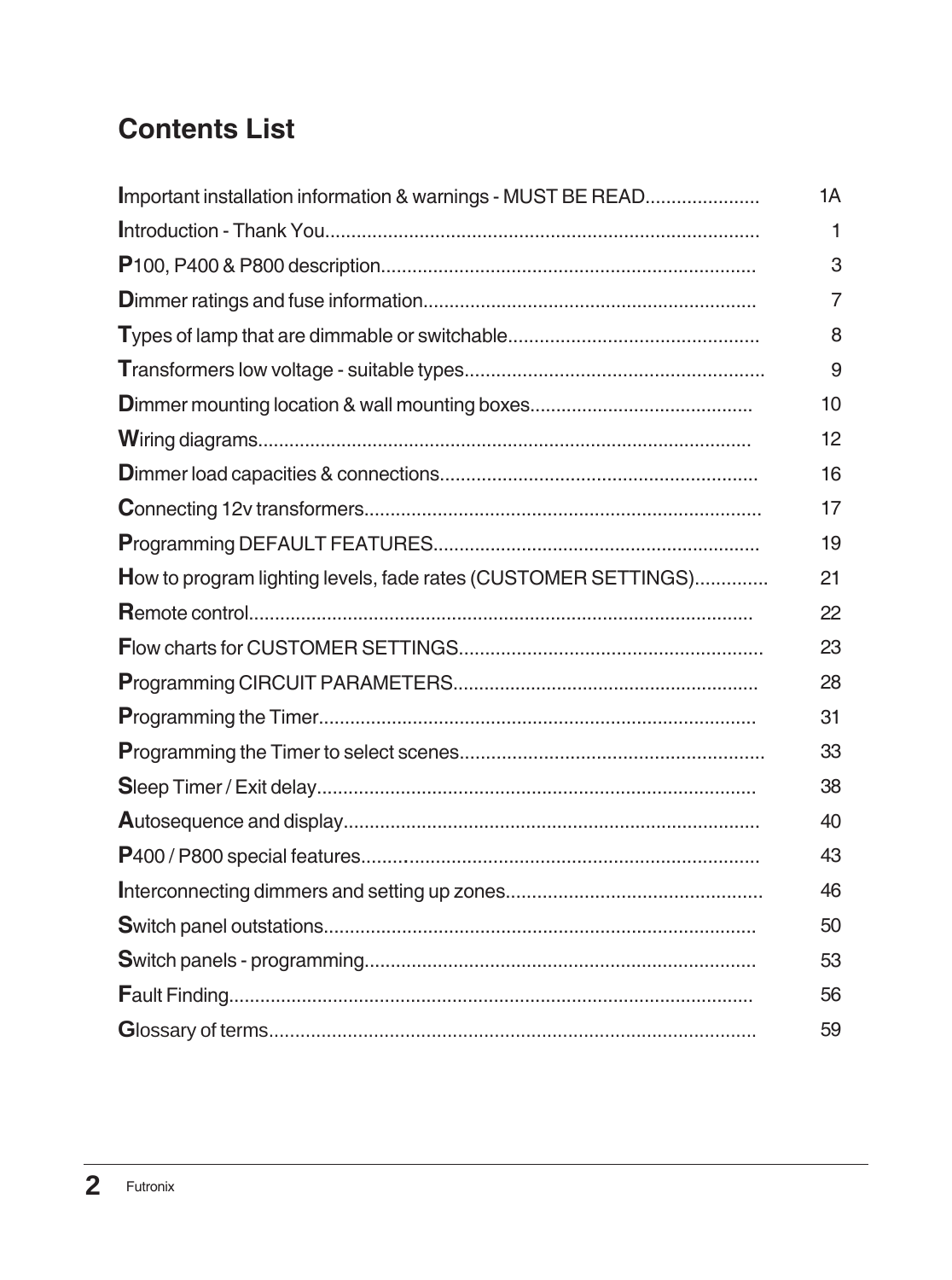#### **The P100 DIMMER**

*Switch functionality*

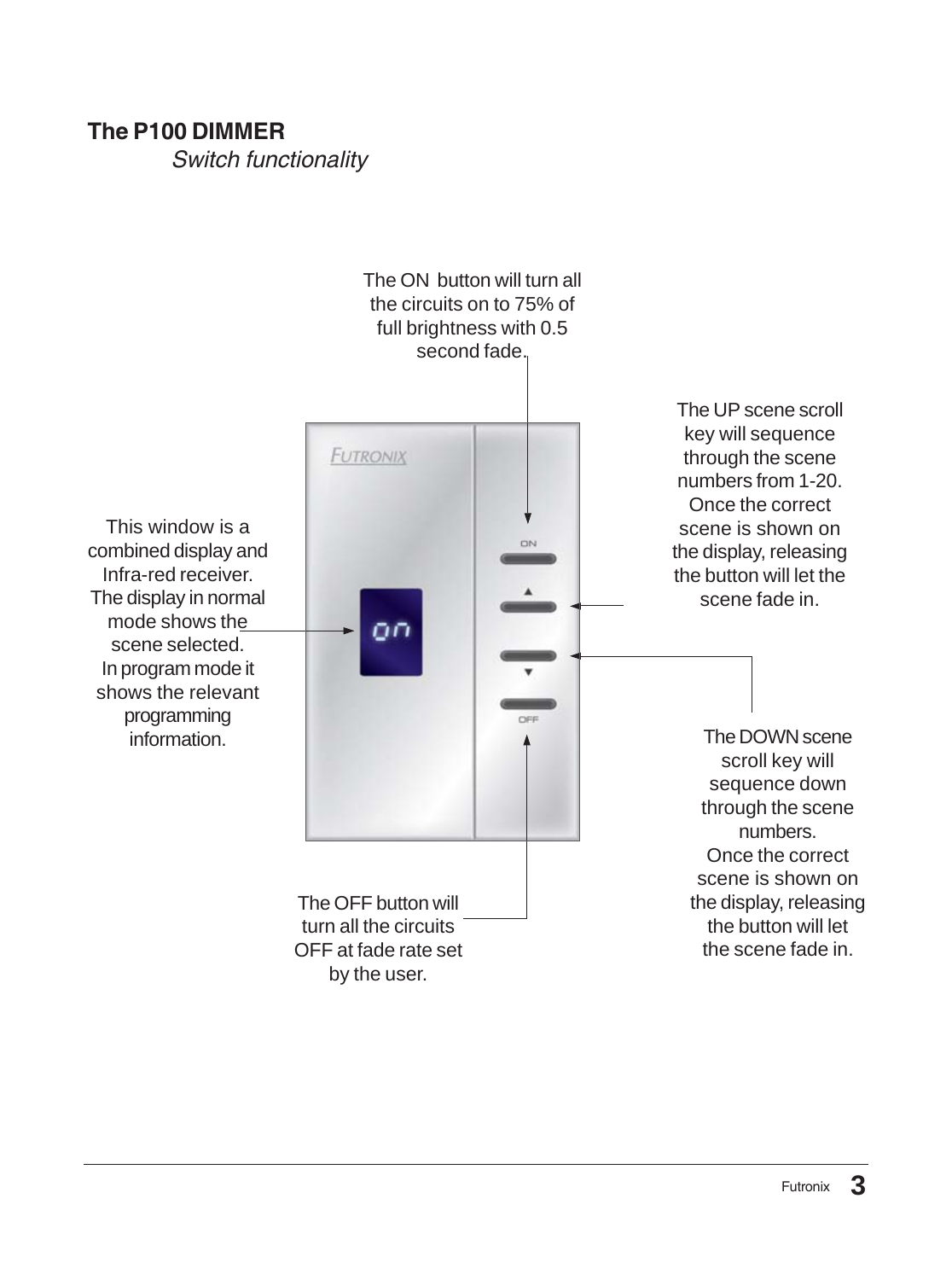### **The P100 DIMMER - EUROPE**

*Switch functionality*

### **P100 front panel**

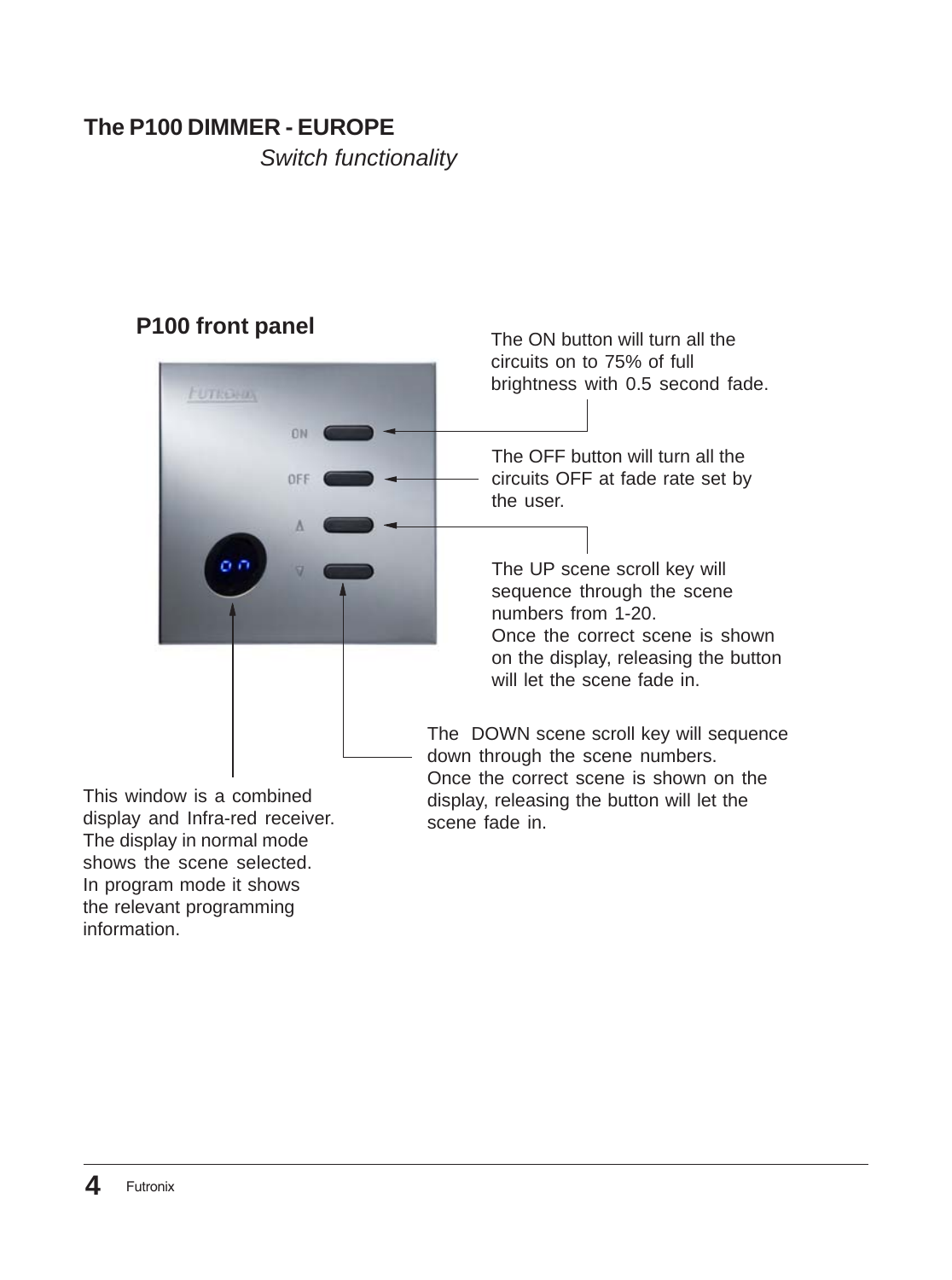#### **P400 DIMMER**

*Switch functionality*



mode shows the scene selected. In program mode it shows the relevant programming information.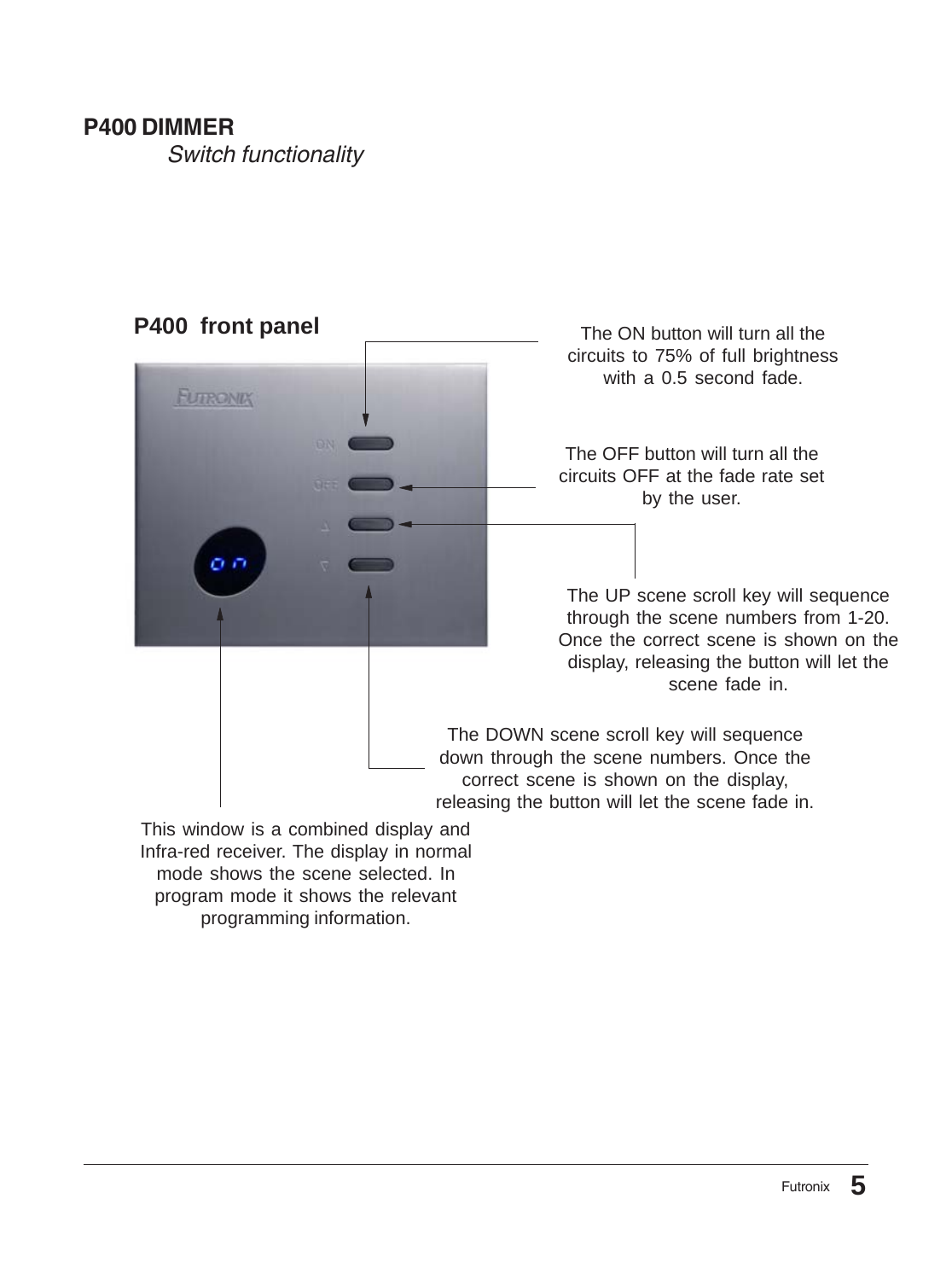#### **P800 DIMMER**

*Switch functionality*



This window is a combined display and Infra-red receiver. The display in normal mode shows the scene selected. In program mode it shows the relevant programming information.

the circuits to 75% of full brightness with a 0.5 second fade.

The OFF button will turn all the circuits OFF at the fade rate set by the user.

The UP scene scroll key will sequence through the scene numbers from 1-20. Once the correct scene is shown on the display, releasing the button will let the scene fade in.

The DOWN scene scroll key will sequence down through the scene numbers. Once the correct scene is shown on the display, releasing the button will let the scene fade in.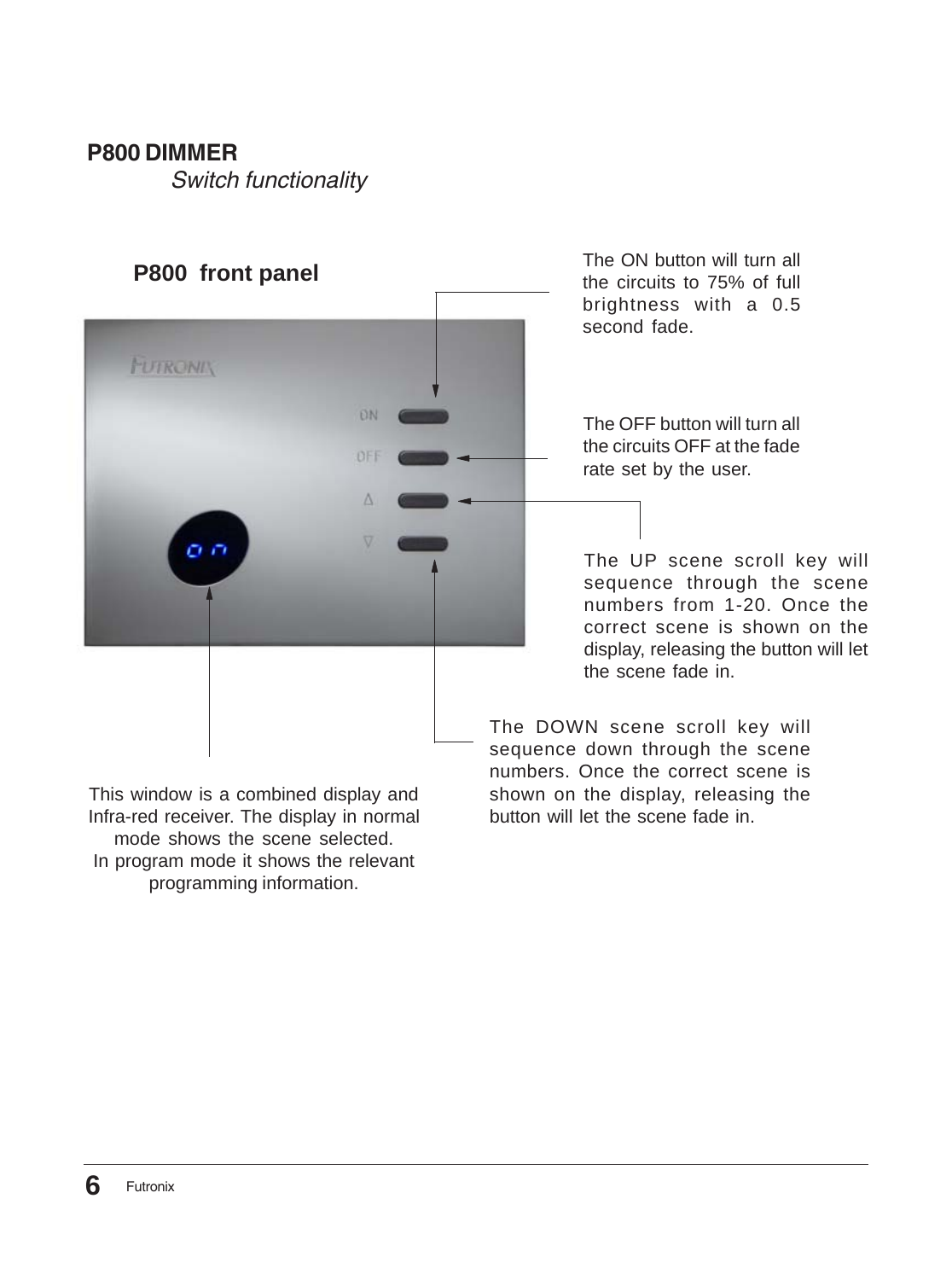### **MAXIMUM LOAD IN WATTS OF EACH DIMMER MODEL**

#### *Diagram 1*

| <b>FUTRONIX DIMMER</b> | <b>PER CIRCUIT</b><br>in Watts         | NO OF<br><b>CIRCUITS</b> | <b>TOTAL LOAD ON THE</b><br><b>DIMMER</b> in Watts |
|------------------------|----------------------------------------|--------------------------|----------------------------------------------------|
| P <sub>100</sub>       | 300                                    | 2                        | 600                                                |
| P400                   | 300                                    | 4                        | 1200                                               |
| P800                   | 1000<br>(do not exceed the TOTAL load) | 8                        | 2000                                               |

#### **INTERNAL FUSES FITTED IN YOUR DIMMER**

Your dimmer is fitted with the following internal fuses. In the event of a fuse blowing:

- 1) Check to see what the cause is.
- 2) Rectify the fault (remove the cause of the short circuit or overload).
- 3) Replace the fuse with exactly the same type as shown in diagram 2.

#### *Diagram 2*

| <b>FUTRONIX DIMMER</b> | <b>INTERNAL FUSE RATING</b> |               | <b>TYPE OF FUSE</b> |
|------------------------|-----------------------------|---------------|---------------------|
|                        | EU                          | <b>USA</b>    |                     |
| P <sub>100</sub>       |                             |               |                     |
| P400                   | 5A                          | 10A           | Medium blow         |
| P800                   | $2 \times 8A$               | $2 \times 8A$ | Slow blow           |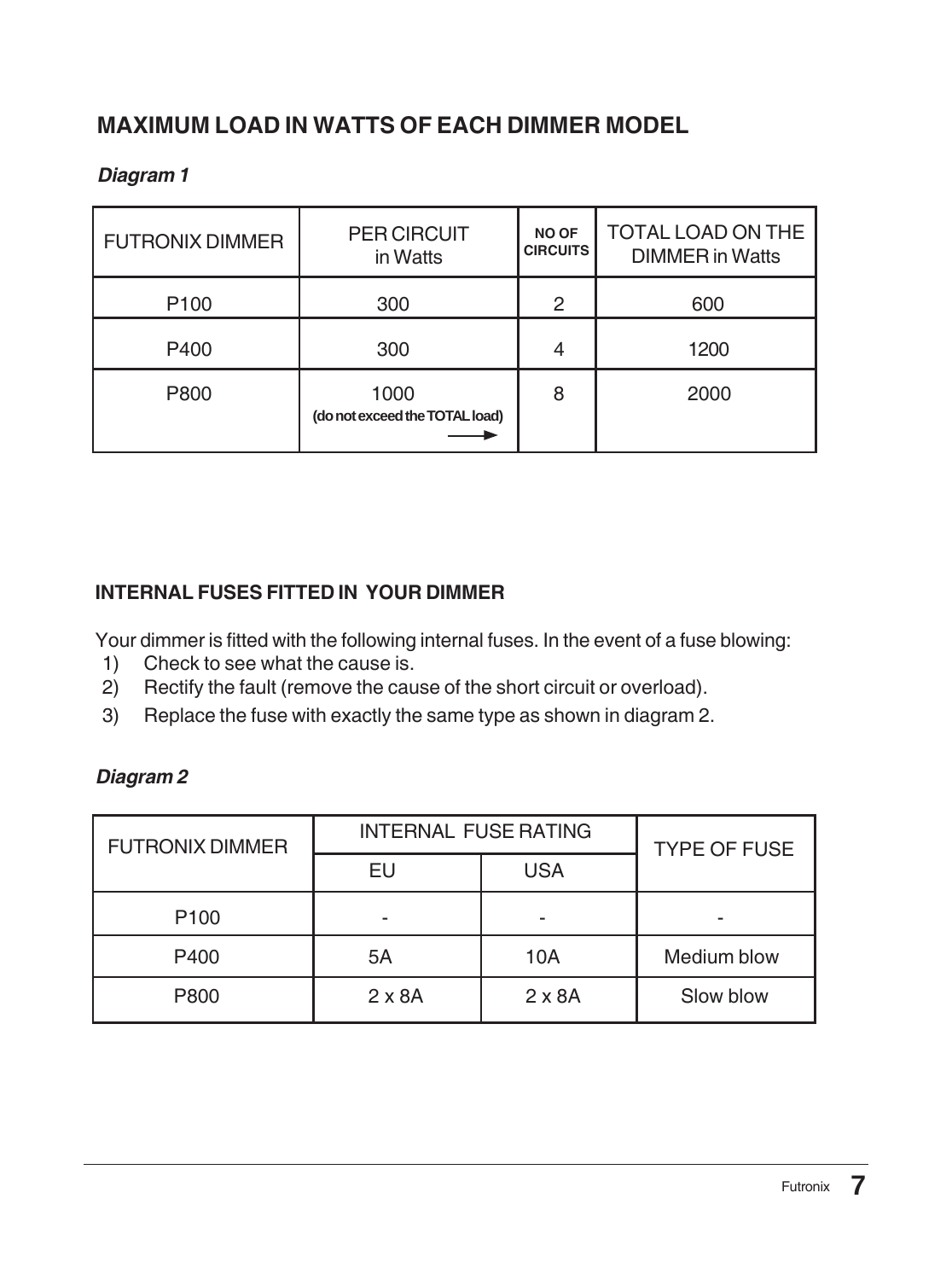### **THE DIFFERENT LIGHT SOURCES THAT CAN BE EITHER DIMMED OR SWITCHED BY YOUR DIMMER**

*Diagram 3*

| <b>MODEL TYPE</b> | <b>DIMMABLE LAMPS</b> | <b>SWITCHABLE LAMPS</b> |
|-------------------|-----------------------|-------------------------|
| P100              |                       |                         |
| <b>P400</b>       |                       |                         |
| <b>P800</b>       |                       |                         |

| Lamp<br><b>Type</b> | <b>TUNGSTEN</b> | <b>HALOGEN</b> | LOW<br><b>VOLTAGE</b><br>(DIMMABLE) | HF<br>$(1-10v)$ | FLUORESCENT FLUORESCENT<br><b>PL</b> | <b>COMPACT</b><br><b>FLUORESCENT</b> |
|---------------------|-----------------|----------------|-------------------------------------|-----------------|--------------------------------------|--------------------------------------|
| <b>Key</b>          |                 |                |                                     |                 |                                      |                                      |

This table shows which lamp type each picture depicts. *Diagram 4*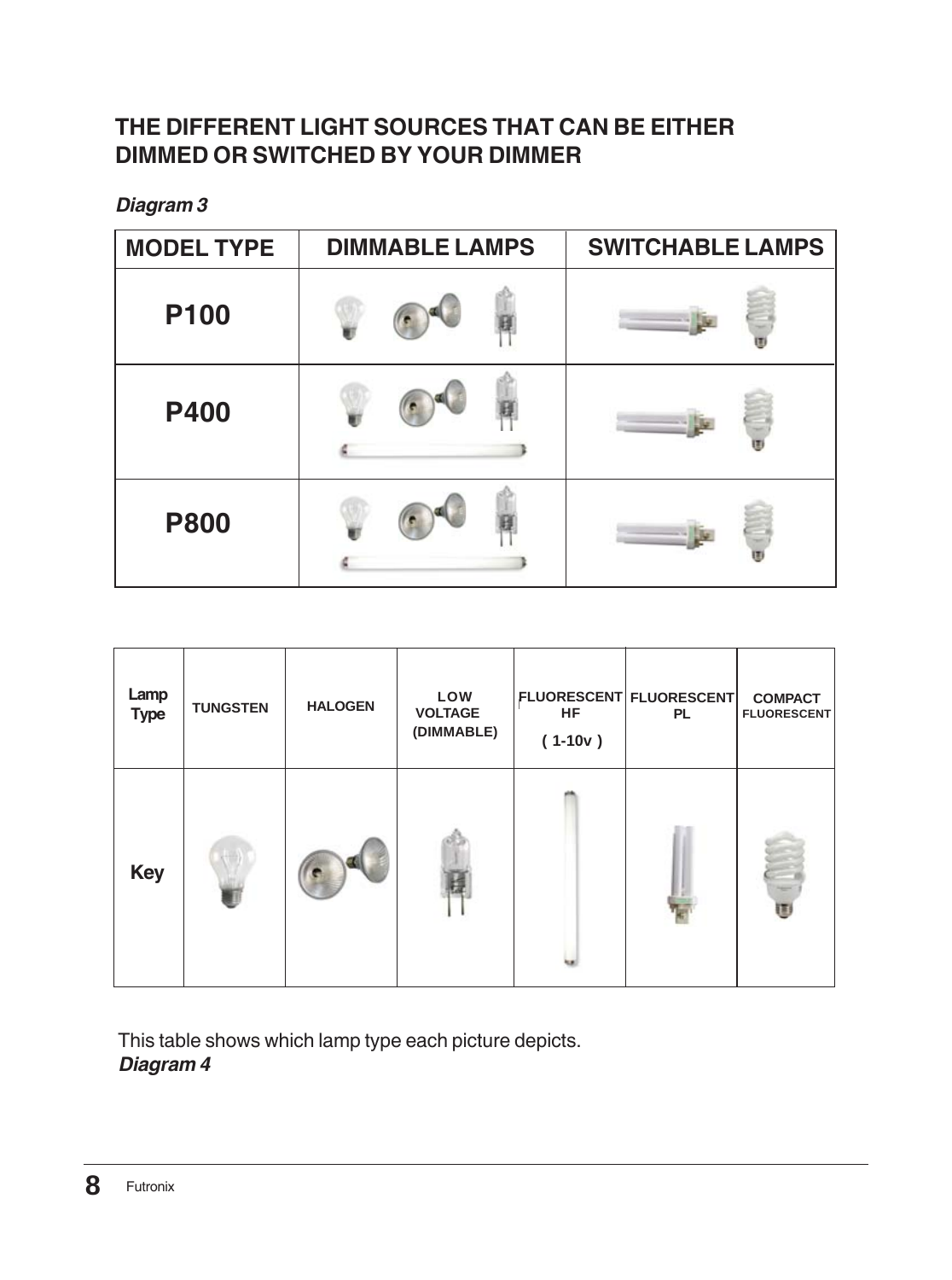\* If you are using low voltage lamps (12v) then read this section as it is very important.

#### **TRANSFORMERS FOR LOW VOLTAGE LIGHTING - COMPATABILITY**

Your Futronix dimmer is designed to dim on the LEADING EDGE of the mains AC power supply sine wave. This is superior technology to LAGGING EDGE dimming used in some European countries. If you are using transformers supplied from these countries or light fittings with integral transformers, you will have to check to see that they can be dimmed by LEADING EDGE dimmers. This only applies to electronic transformers, Wire wound ones can be dimmed by either type of dimmer. However, wire wound transformers are becoming less popular due to their larger size/ weight and lower efficiency.

If your electronic transformers are LAGGING EDGE, you will need to replace them with a quality LEADING EDGE electronic transformer. The UK/USA and most other countries in the world use LEADING EDGE dimming as standard. Exceptions are European countries such as Germany and Italy. If the transformer is of the wrong type it will not dim properly, it will generate more noise than usual and may damage the dimmer. If you don't wish to change the transformer you can always just set the circuit to "switching only". The circuit can then be set up to either turn ON or OFF on any scene without dimming. (See the section describing this on Page 29).

#### **SELECTING THE LOCATION FOR MOUNTING YOUR DIMMER**

The first thing when fitting a scene dimmer is to select the location where it is to be mounted. This is usually near to an entrance or where an existing light switch or manual dimmer is located.

The next thing to consider is the lighting in the room. Do you wish to upgrade it by fitting new lights or additional lighting? New lighting you might consider adding include wall lights, floormounted lights and low voltage lighting. All the lighting, new or old, should be wired back to your new dimmer. The **Lives** enter the dimmer itself but the **neutrals** need to be commoned elsewhere. If you are unsure about this, then refer to the wiring diagrams in the section further on in the guide. If you have floor or table mounted lights, they should have their own socket; this is usually a 2A one or of a different type from the normal mains sockets used in your country. This is simply to prevent accidentally plugging in another piece of electrical equipment. The number of circuits (also known as channels on the dimmer itself) should not be greater than the number of channels on the dimmer.

So, if you have a P400 dimmer, you should not have more than 4 circuits of lights, but you could have less. There are no minimum loads on this range of Futronix dimmers. This means unused channels can be left unconnected.

All the P100-400-800 range dimmers require a live and neutral supply (see diagram). If you are fitting your dimmer in an existing switch position, then there is very likely to be an existing Live supply. However, there may not be a Neutral supply. If this is the case, then one will need to be fitted. This can be done at the same time as fitting any additional wiring for any new circuits. All wiring should be done prior to fitting the mounting box and doing the plastering.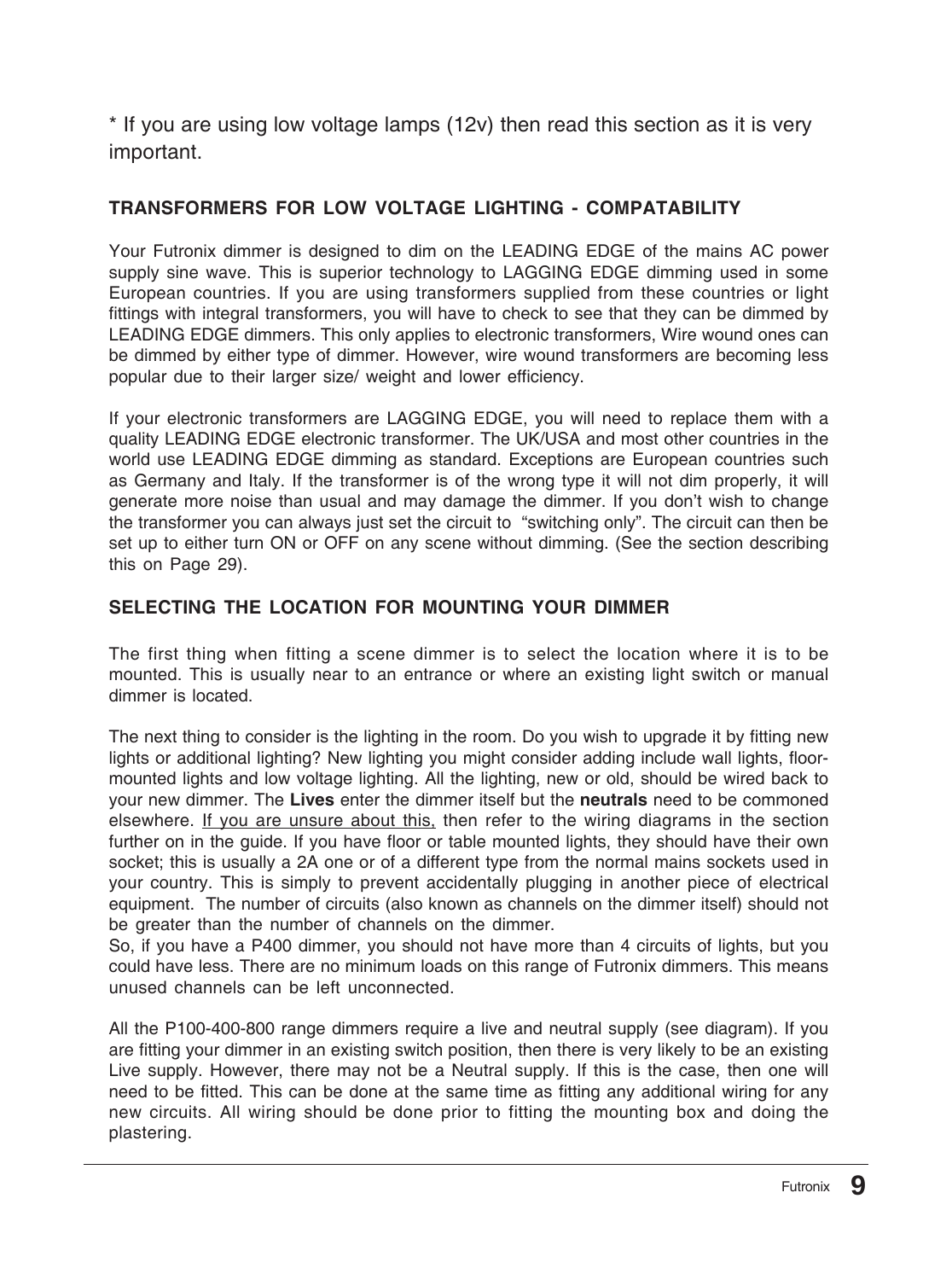### **Question:** *Can I mount two dimmers near each other?*

Yes. During use, the switches on the front of each dimmer will operate just that dimmer. The remote control will operate both dimmers, setting them to the same scene (subject to them being in proximity to each other). However, you will need to program them independently. To do so, give one of the dimmers a NEW unique programming "lock code" (see page 27). The dimmers can then be programmed one at a time by entering the correct lock code for each one. Only the dimmer with the correct lock code will program.

### **WALL BOX SIZES FOR EACH MODEL**

| <b>FUTRONIX DIMMER</b> | Height | Width | Depth / Type       |
|------------------------|--------|-------|--------------------|
| <b>P100 EU</b>         | 75     | 75    | (Metal)            |
| <b>P100 USA</b>        | 77     | 50    | 60 (Metal/Plastic) |
| P400 <sup>*</sup>      | 88     | 108   | 50 (Plastic)       |
| P800 *                 | 102    | 160   | 70 (Metal)         |

*Diagram 5*

\* Wall box supplied with dimmer. All measurements in mm.

### **FITTING THE MOUNTING BOX**

The P100 USA fits all existing standard American light switch wall boxes. In the case of the P100 EU, an existing switch or dimmer wall box can be used if the box is 47mm depth or greater. If you are using a new wall box, it should be a standard single gang size of 47mm depth. These are available from most wholesalers and DIY stores.

The P400 and the P800 come with their own wall mounting box. The box should be mounted into the wall. A hole of the correct dimensions will need to be made in the wall to fit the box into it. The box needs to be secured to the back of the hole using masonry plugs and screws. The box then needs to be plastered around with filler to make it flush with the final plastered surface of the wall.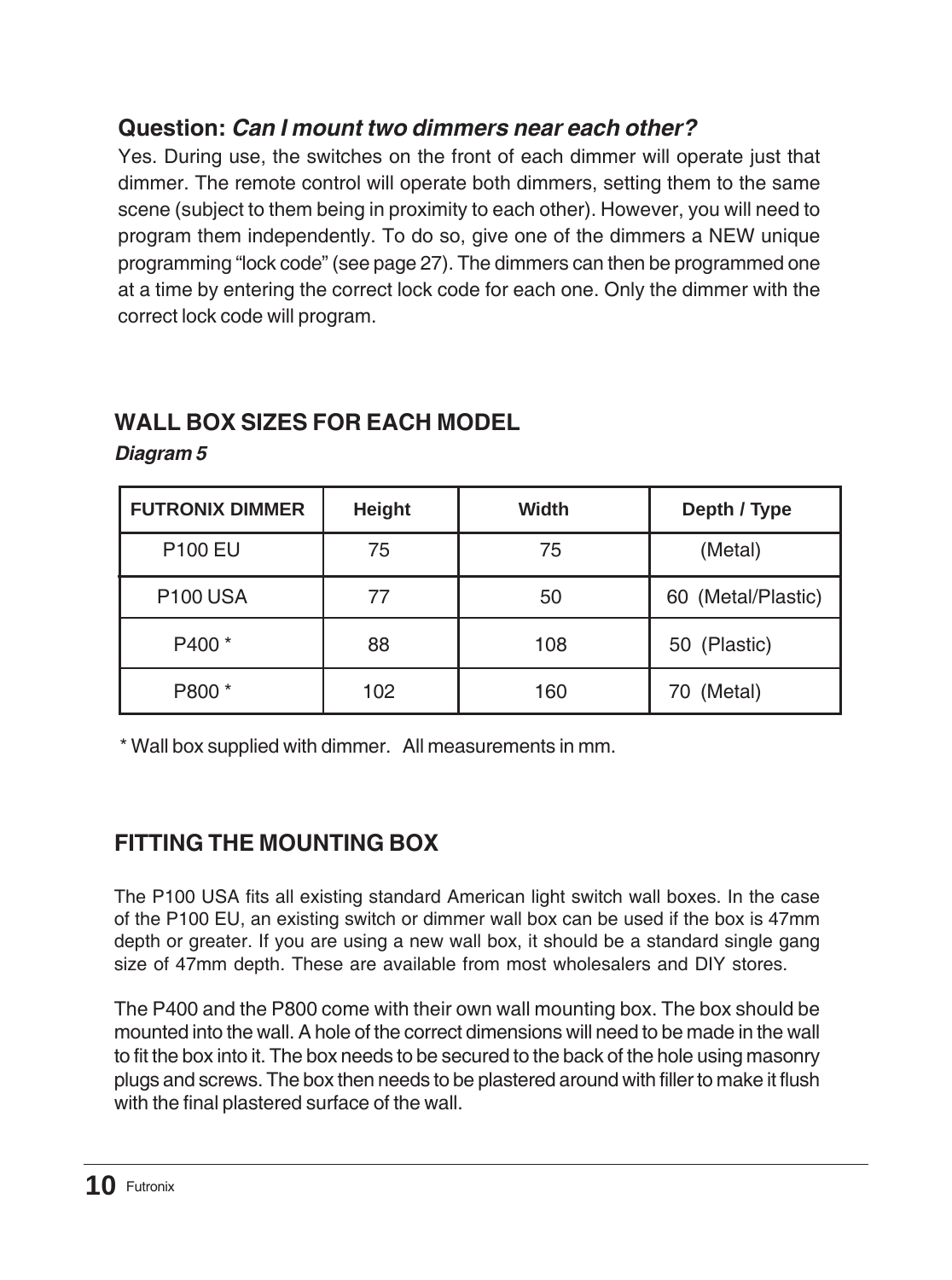## *AN ELECTRICIAN'S TIPS ON HOW TO FIT A WALL BOX*

Below a professional electrician gives his opinion on how to fit a new wall back box without damaging the existing plaster or decoration.

The tools you will need are (a) Sharp razor bladed knife; (b) Sharp stone chisel 10mm or so wide; (c) Hammer - heavy for chisel; (d) Electric drill with bits; (e) Screws and wall plug pack.

- 1) Put the new wall box in position up against the wall and hold it there. Use a spirit level to make sure the box is straight.
- 2) Use the sharp knife to cut round the box. This is done slowly, one side at a time. The technique is to use many strokes starting at one end of each edge and moving slowly along. Slow down near the end of each side to prevent over shooting the box. Cut through the wallpaper and down to the depth of the plaster. NEVER HAVE ANY PART OF YOUR BODY IN FRONT OF THE CUTTING EDGE OF A KNIFE - it could slip.
- 3) Once you hit the wall (brick or block wall) on all four sides, stop. Take away the box and use the chisel to remove the plaster inside the cut out. Then start to chip away at the wall inside the cut out, working from the centre out. Work slowly and chip a bit at a time to avoid cracking the wall. Carry on till you reach the correct depth of the box and then chisel the corners out last. Carry on till the box will fit into the hole.
- 4) Bring the wiring into the box and tape it out of the way. Drill the holes for the wall plugs. Fit them and screw the box into the wall. If the wall is not deep enough for wall plugs use quick setting cement behind & sides of the box to set it into.

#### *Diagram 6*

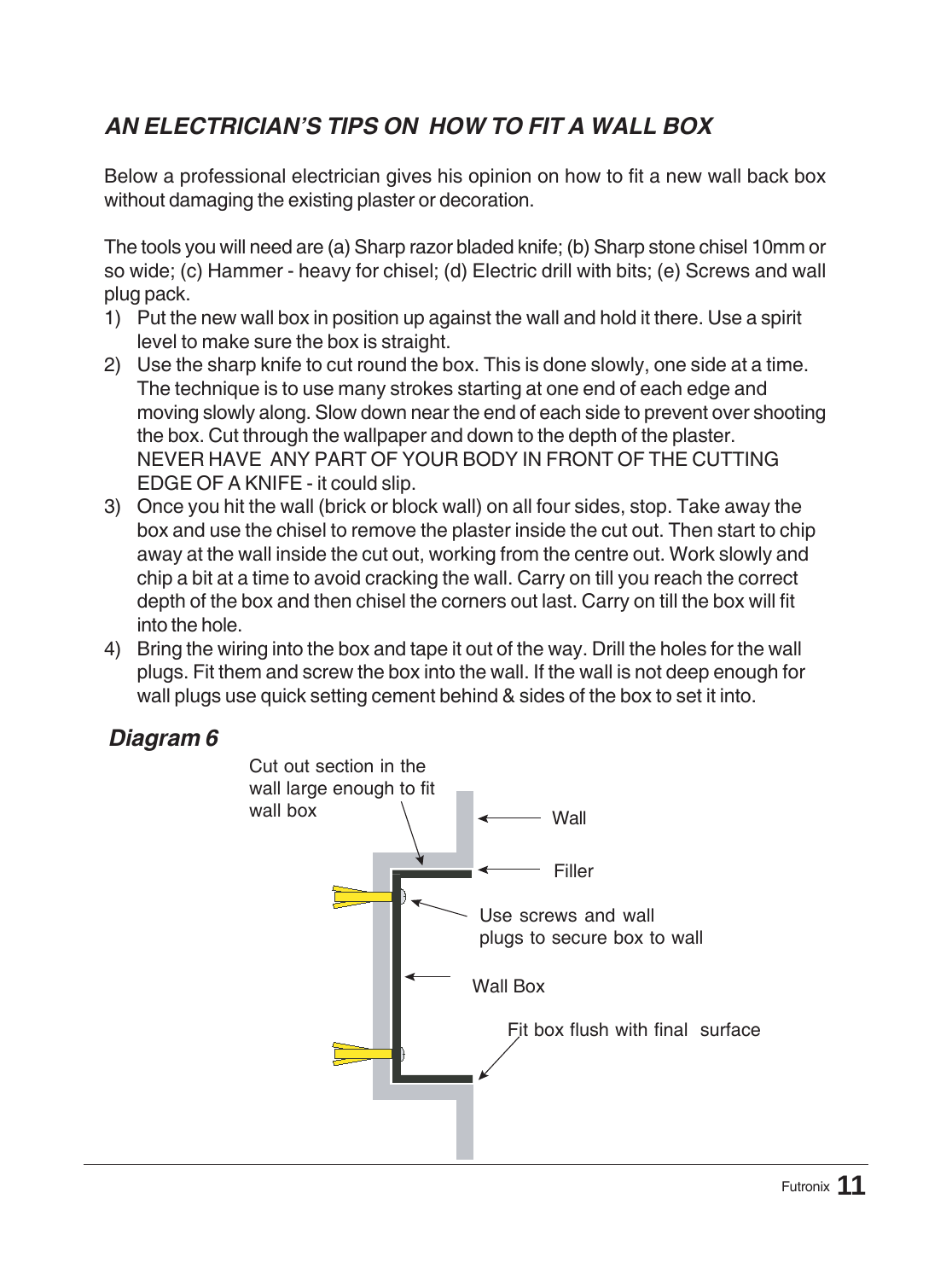## **A typical Wiring diagram for the P100 USA**



*Diagram 7*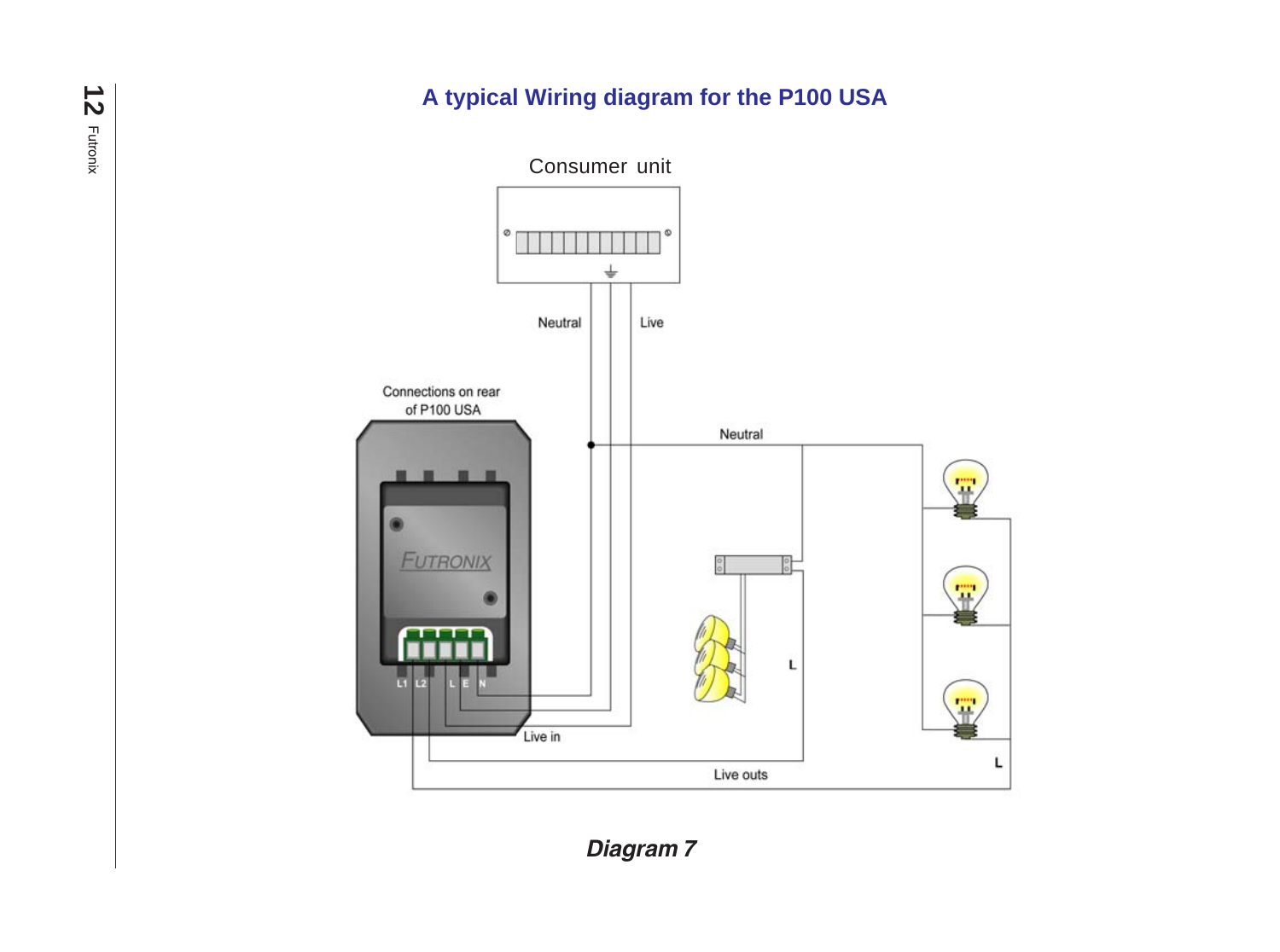### *Diagram 8*



#### **Wiring information.**

**All dimmers from this residential range require an EARTH connection\*. Failure to ensure an adequate EARTH connection renders the unit unsafe, invalidates the warranty and is likely to mean the remote control will not function properly. It is the responsibility of the person installing this dimmer to make sure that it is adequately EARTHED.**

\* The only exception is the P400 FUTURE which has a plastic front plate and does not require an earth connection.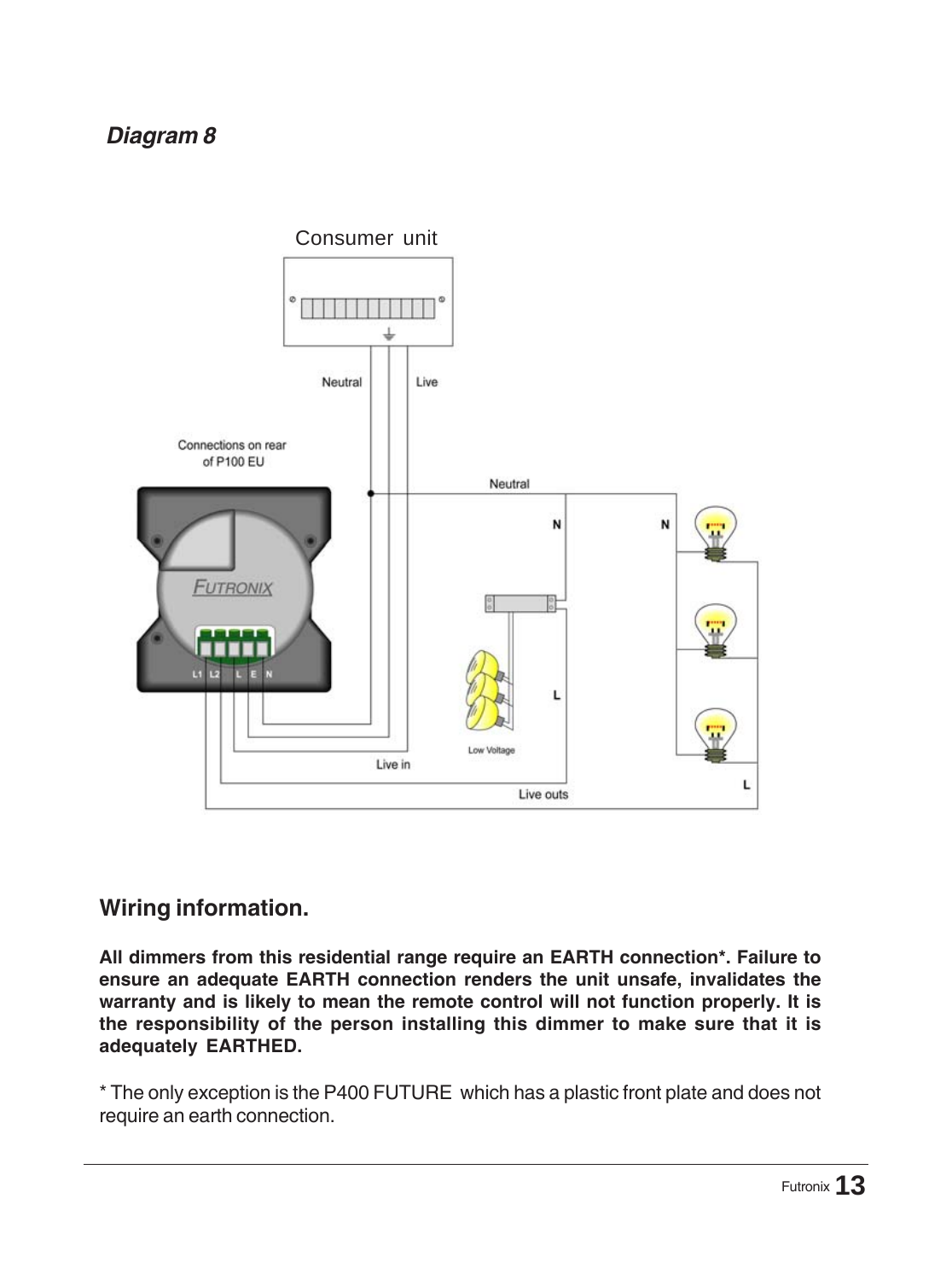

**14**

*Diagram 9*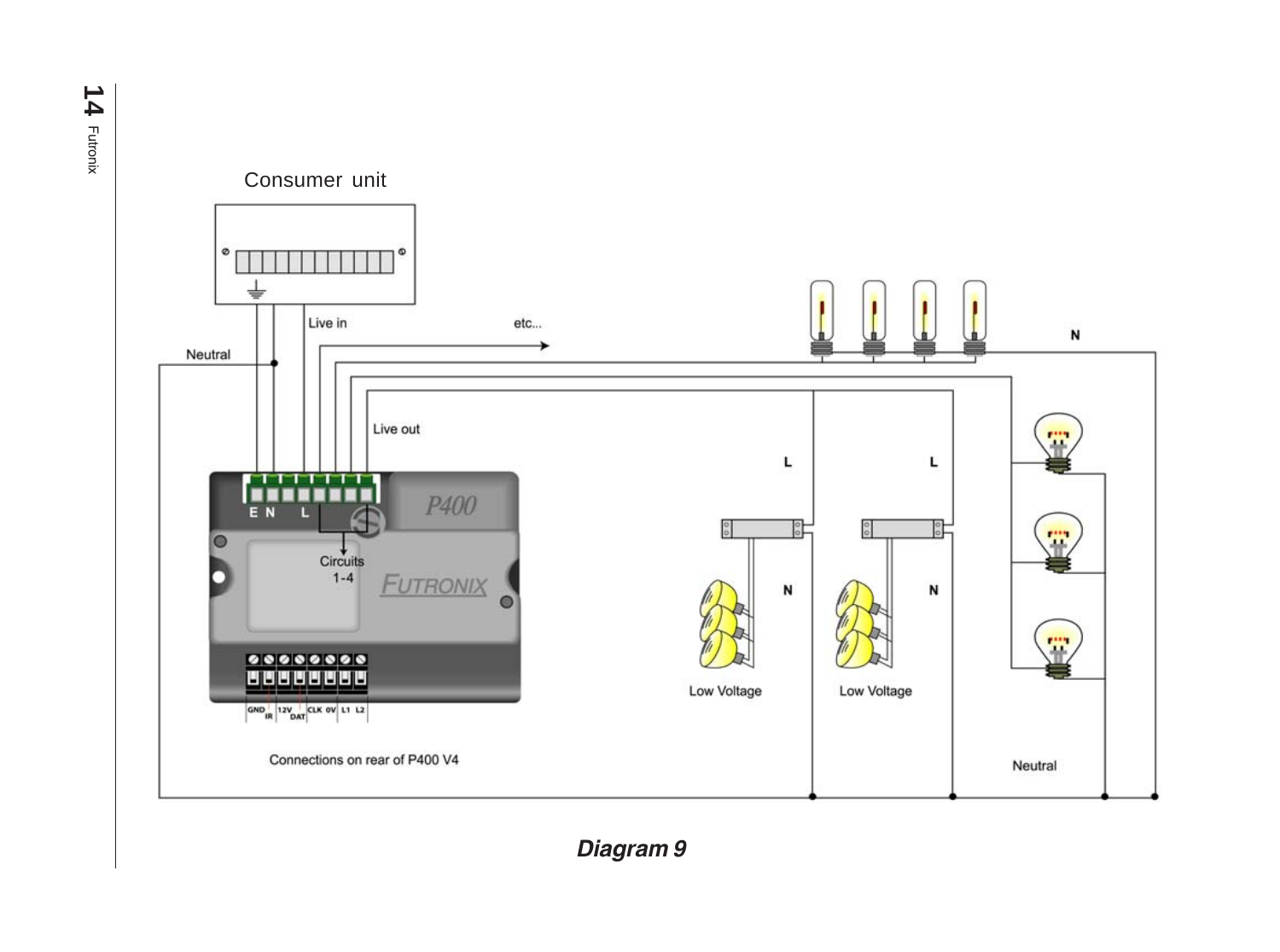

### **A typical Wiring diagram for the P800**

Futronix **15**

*Diagram 10*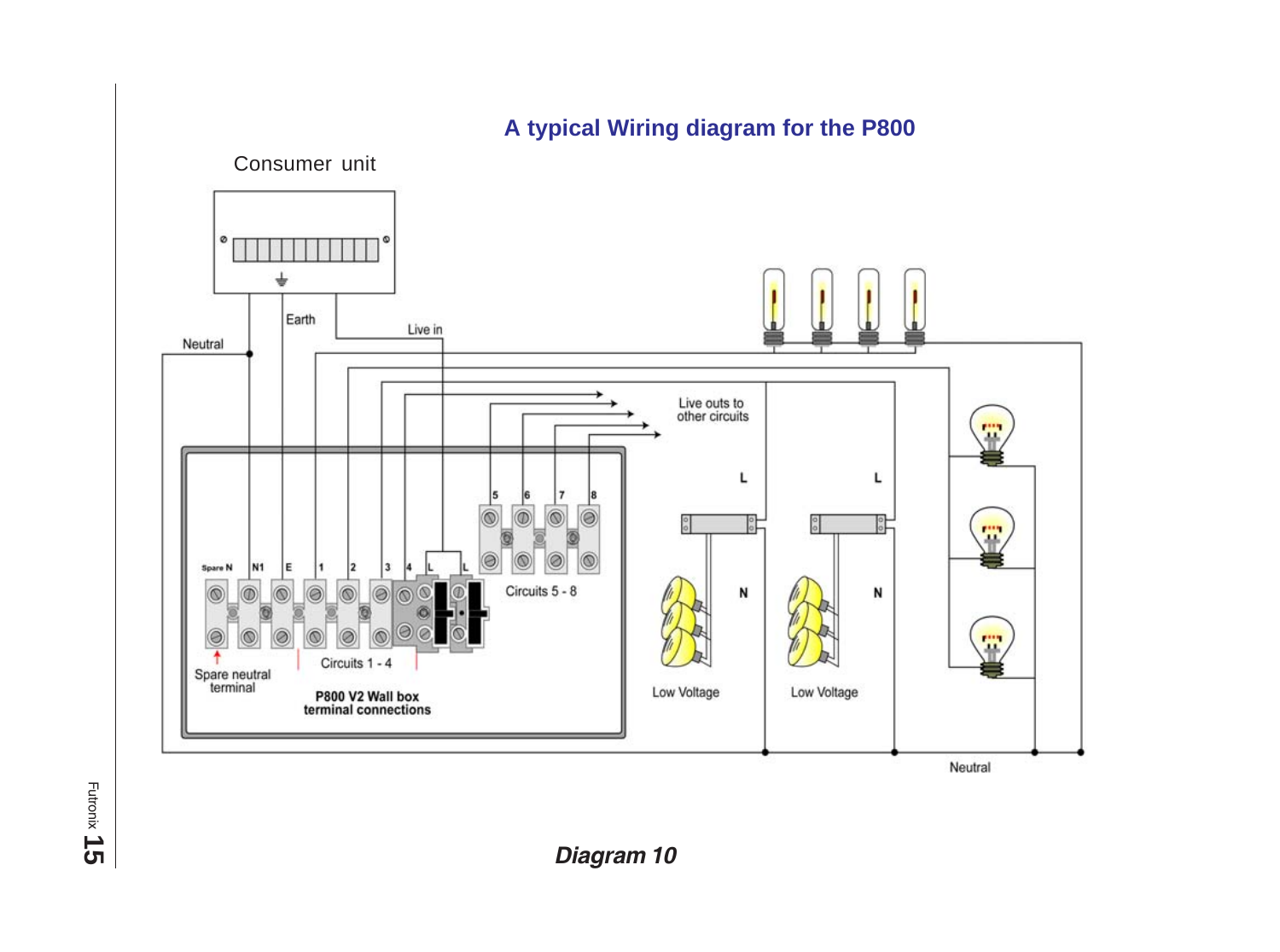#### *Diagram 10 - above*

All the dimmers require a Live and Neutral supply. These should be connected to the terminals marked L & N (L for LIVE and N for NEUTRAL). The supply from the power board should be MCB (miniature circuit breaker) protected or fuse protected. The protection should be rated at the maximum value of the dimmer rating. This is shown in Diagram 11 below:

Under the column "MCB or Fuse input protection", the supply should be provided from the consumer unit using a 1.5 mm<sup>2</sup> cable, or a 2.5mm<sup>2</sup> cable in the case of the P800.

| <b>FUTRONIX</b><br><b>DIMMER</b> | <b>Maximum</b><br>dimmer<br><b>LOAD in Watts</b> | <b>MCB or Fuse</b><br><b>Protection</b><br>in consumer Unit | <b>Dimmer</b><br>connections to<br>lighting |
|----------------------------------|--------------------------------------------------|-------------------------------------------------------------|---------------------------------------------|
| <b>P100 US</b>                   | 600                                              | 6A                                                          | L1, L2                                      |
| <b>P100 EU</b>                   | 600                                              | 4A                                                          | L1, L2                                      |
| P400                             | 1200                                             | 6A                                                          | 1, 2, 3, 4                                  |
| P800                             | 2000                                             | 10 - 16A                                                    | 1, 2, 3, 4<br>5, 6, 7, 8                    |

#### *Diagram 11*

The Lives to the lighting circuits are connected to the terminals marked "1, 2, 3, 4, etc..." Neutral's and Earth's from each circuit should be commoned together (if not already).

#### **P800**

Connect the supply and lighting connections to the terminal blocks pre-mounted in the wall box. Then firmly push the pre-wired terminal connector into the back of the dimmer unit, making sure it is fitted the correct way round.

DO NOT POWER UP BEFORE CONNECTING THE TERMINAL CONNECTORS

#### **WARNING**

**\*All connections must be securely made before the power to the unit is turned ON. Similarly the power must always be turned OFF before any of the connections are disconnected.**

**DO NOT PUT ANY SWITCHES on the channel outputs from the controller or on the neutral side of the circuit.**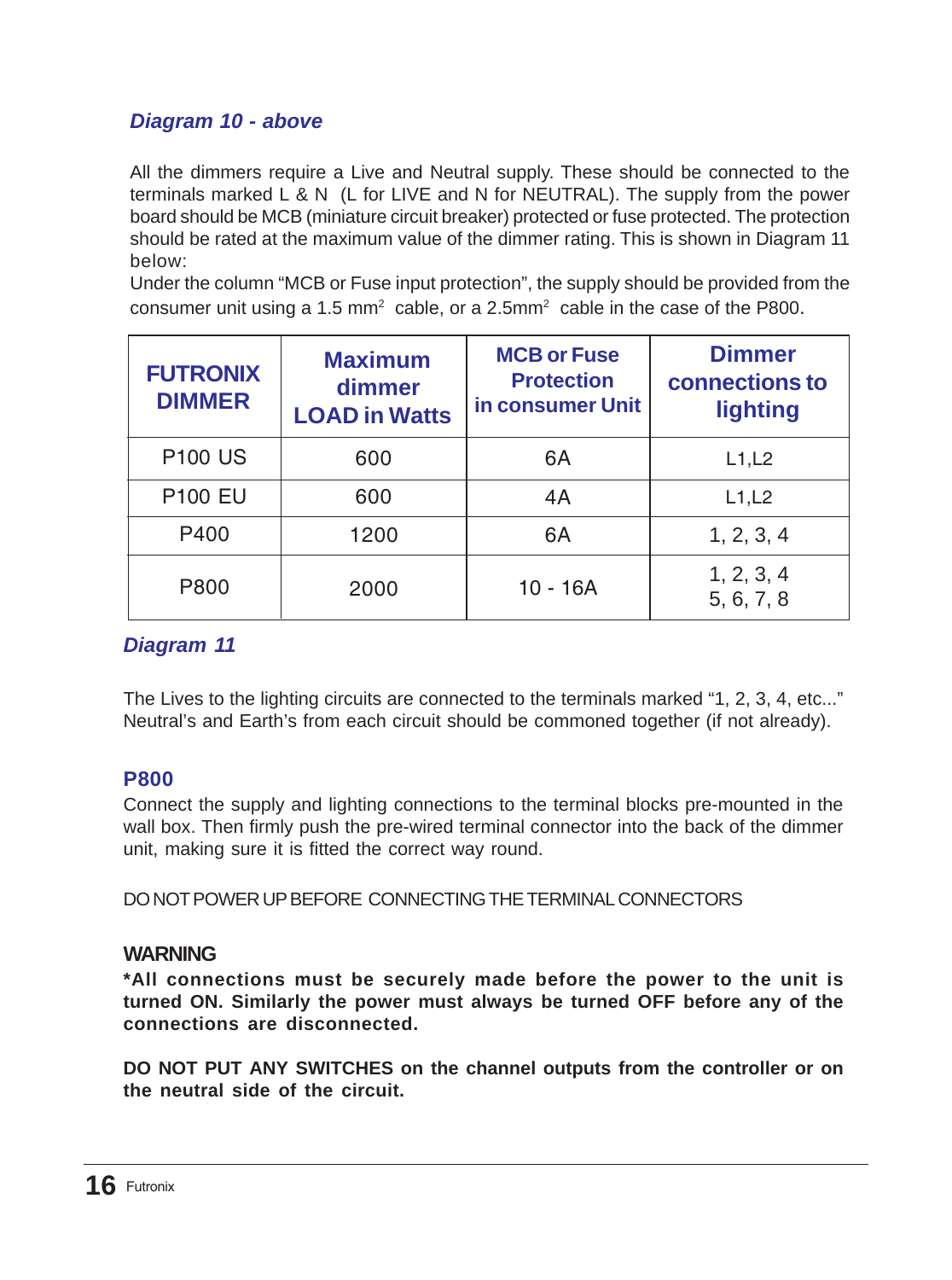#### *How to connect a transformer?*

Futronix recommend several makers of transformers which have been tested and approved for use with Futronix dimmers. These are in addition to the range of Futronix transformers which are of a high quality design and are guaranteed 100% compatable with all Futronix dimmers. For information, contact Sales or see more details on our **Website: www.futronix.com**

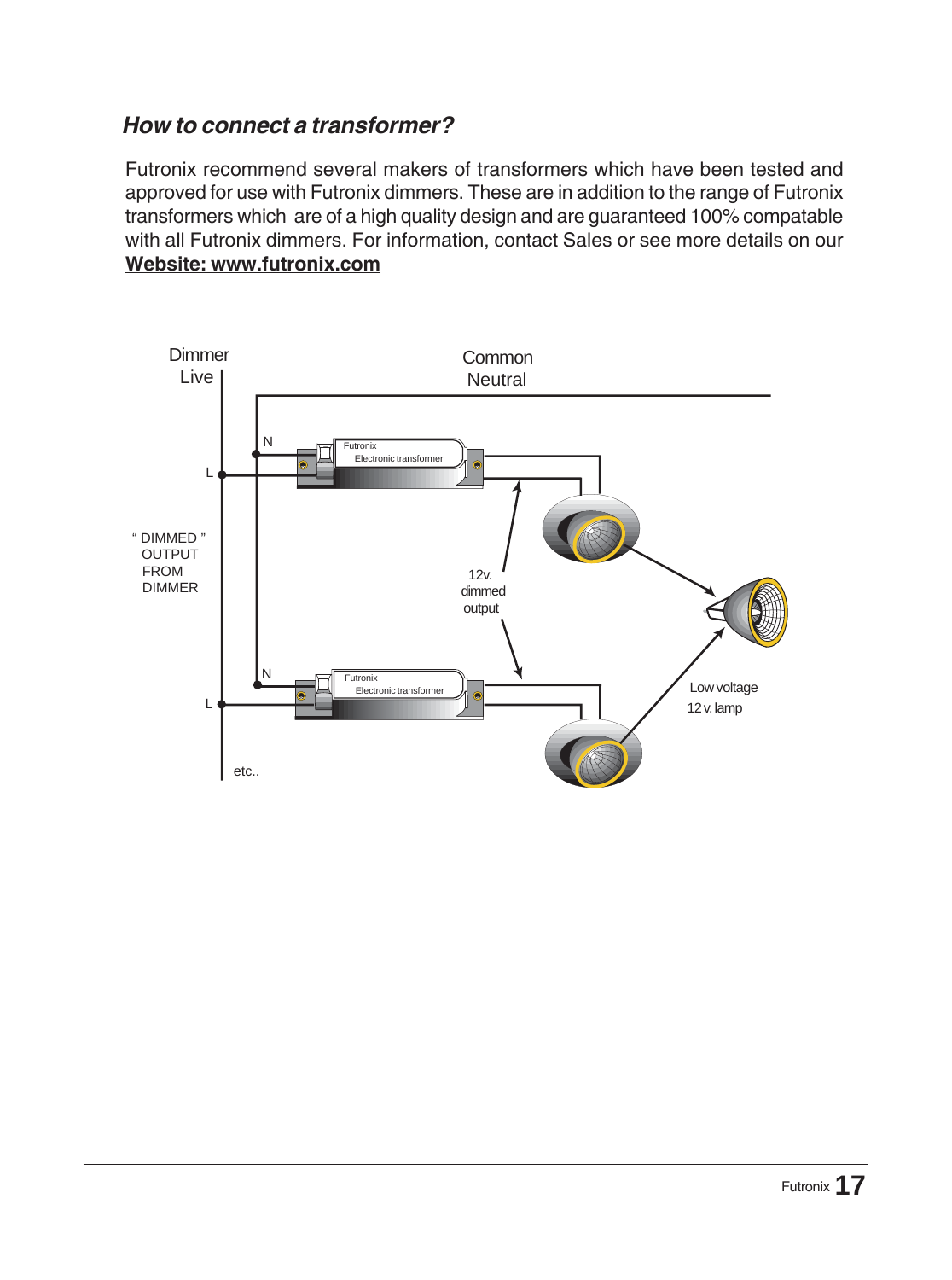## **P100, P400, P800 SCENE DIMMER PROGRAMMING GUIDE**

This range of sophisticated dimmers has many in-built features. In order to get the best from your dimmer, please spend some time reading the next few pages before going on to program the unit.

#### *What is scene setting?*

This is one of the most often asked questions. If you access webpage www.futronix.com/ sceneset.htm, you will see a picture of the same room depicting different scenes. Scenes like these can be set up by yourself and can be re-programmed at anytime. Each controller has 20 Scenes, though in practice most customers are unlikely to use more than 10. Each one of the 20 Scenes is a complete "look" to the room.

Once programmed, the different "Scenes" are selected using the switches on the front of the controller or by remote control or timer.

When a new Scene is selected, it fades from the original set of Scene levels to the new set. This is called the 'Fade rate' and can be set from 0.5 sec to 2 hours. You can also think of it as the time taken for one scene to fade to become the next scene. This time is programmed from the remote control handset along with all other functions. \*

If you wish to override the fade rate and go straight to the new Scene, press the Up key on the remote control after selecting the new scene. The Scene will change immediately with no fade.

When you wish to set up or alter a Scene, you must firstly enter program mode. Then select the scene to program, followed by the individual circuit to be adjusted. After that, use the raise/ lower keys to increase or decrease the level of brightness.

Then, select the next circuit on the same scene to be adjusted. Once all the circuits have been set up correctly on that scene they are automatically stored. \*

\* see remote control layout page 22.

\* see flow chart diagram on page 24.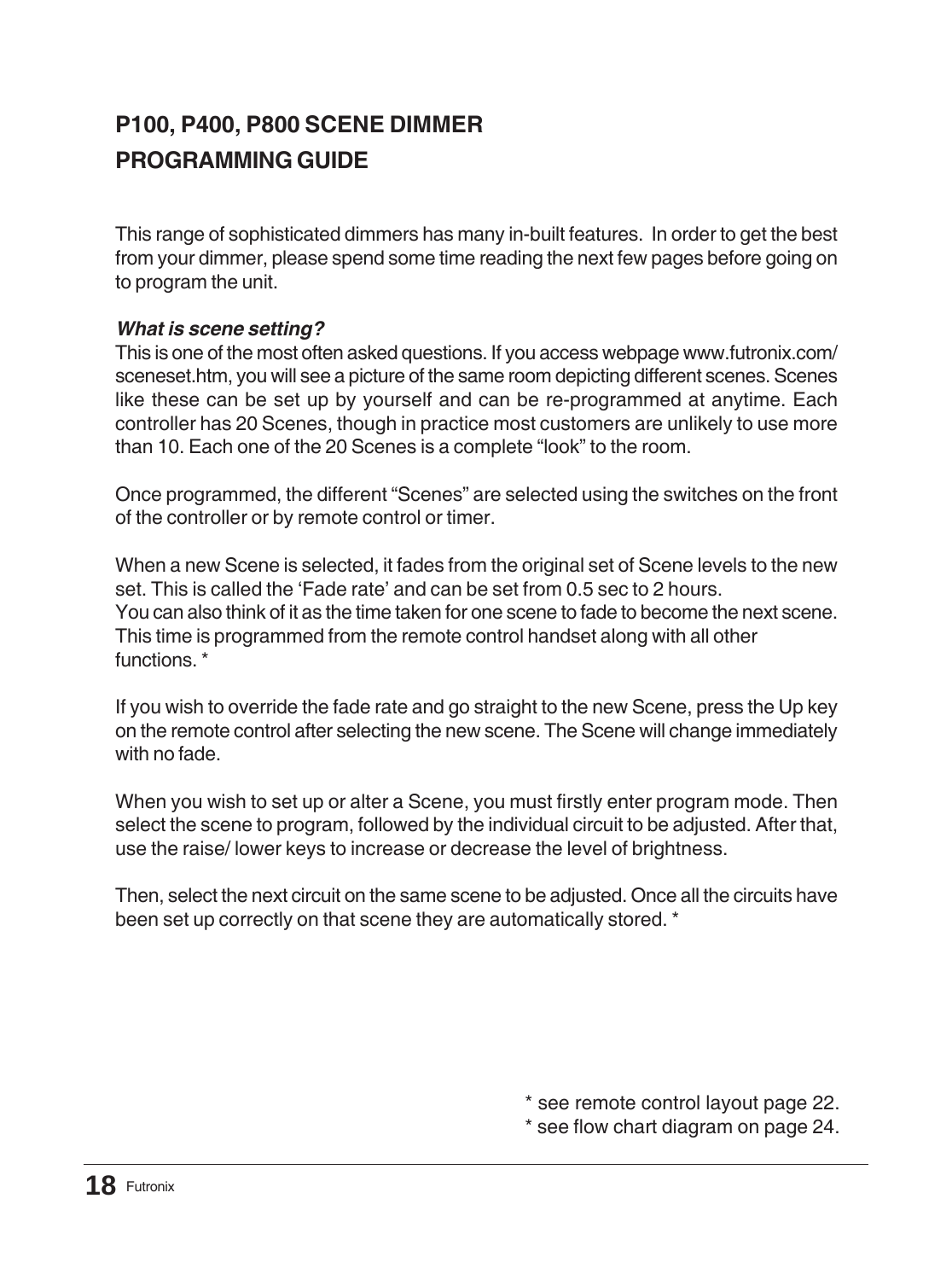### **DEFAULT FEATURES**

The first thing to do once your dimmer has been installed is to set-up the **DEFAULT FEATURES**. It is important to set these up at this stage; if they are not set up correctly your dimmer may not function properly. Most of the features are for the P400 & P800, except for the power up defaults "C" and timer event zone "E" which apply to all models.

The following is a list of the parameters you need to set up. (for how to set up, see page 20)

|              | Function                                                                        | P <sub>100</sub>                                                                                                                                                                                                                                                                                                                                                                             | P400/P800                                                                                                       |
|--------------|---------------------------------------------------------------------------------|----------------------------------------------------------------------------------------------------------------------------------------------------------------------------------------------------------------------------------------------------------------------------------------------------------------------------------------------------------------------------------------------|-----------------------------------------------------------------------------------------------------------------|
| A            | The address of the<br>controller                                                | Set to 0 on this model                                                                                                                                                                                                                                                                                                                                                                       | Set the first controller to<br>0, the next to 1, and so<br>on. There are 16 possible<br>addresses from 0-9, A-F |
| <sub>B</sub> | Determines which<br>zone/s the controller<br>is operating                       | Set to <b>F</b> on this model                                                                                                                                                                                                                                                                                                                                                                | The controller can operate<br>any zone/s (see P800<br>Zone table page 49)                                       |
| C            | Selects the different<br>power up options.                                      | If 0 is selected: at power up, the<br>controller will select scene 1<br>If 1 is selected: at power up,<br>the controller will select the<br>last scene in all zones<br>If 2 is selected: at power up, the<br>controller will select trailer<br>If 3 is selected: at power up, the<br>controller will select house<br>If 4 is selected: at power up, the<br>controller will select Autorotate | Same as for P100                                                                                                |
| D            | Selects which zone<br>is controlled by<br>Autosequence                          | Set to <b>F</b> on this model                                                                                                                                                                                                                                                                                                                                                                | Autosequence can operate<br>any zone/s (see P800<br>Zone table page 49.)                                        |
|              | E Timer Event zone:<br>selects which zone<br>is affected by<br>the timer events | Set to <b>F</b> on this model                                                                                                                                                                                                                                                                                                                                                                | The timer can operate any<br>zone/s (see P800 Zone<br>table page 49.)                                           |
|              | F Occupancy Detection<br>setup for P800                                         | N/A                                                                                                                                                                                                                                                                                                                                                                                          | Occupancy Detection<br>can operate any zone/s<br>(see P800 Zone table<br>page 49.)                              |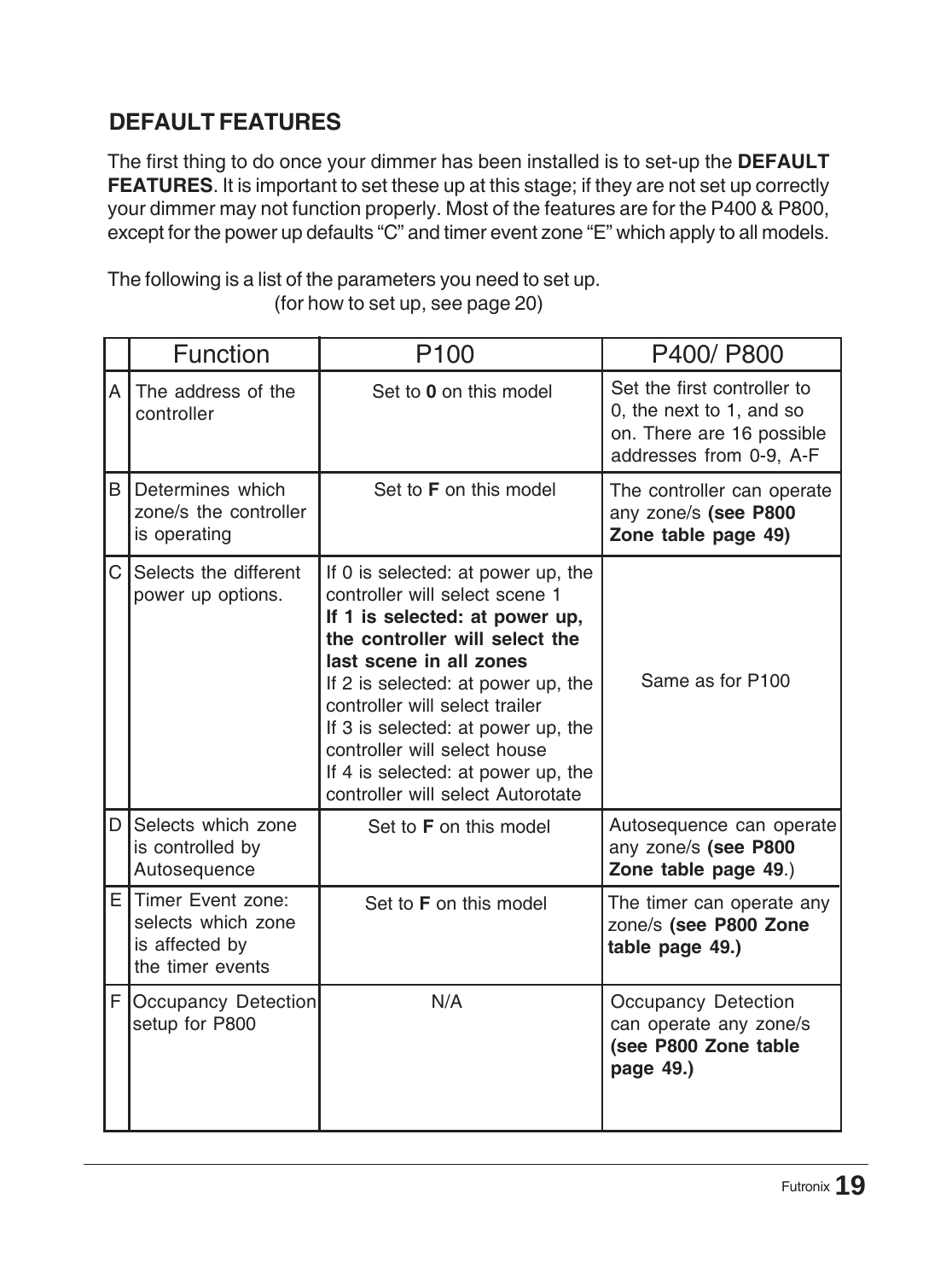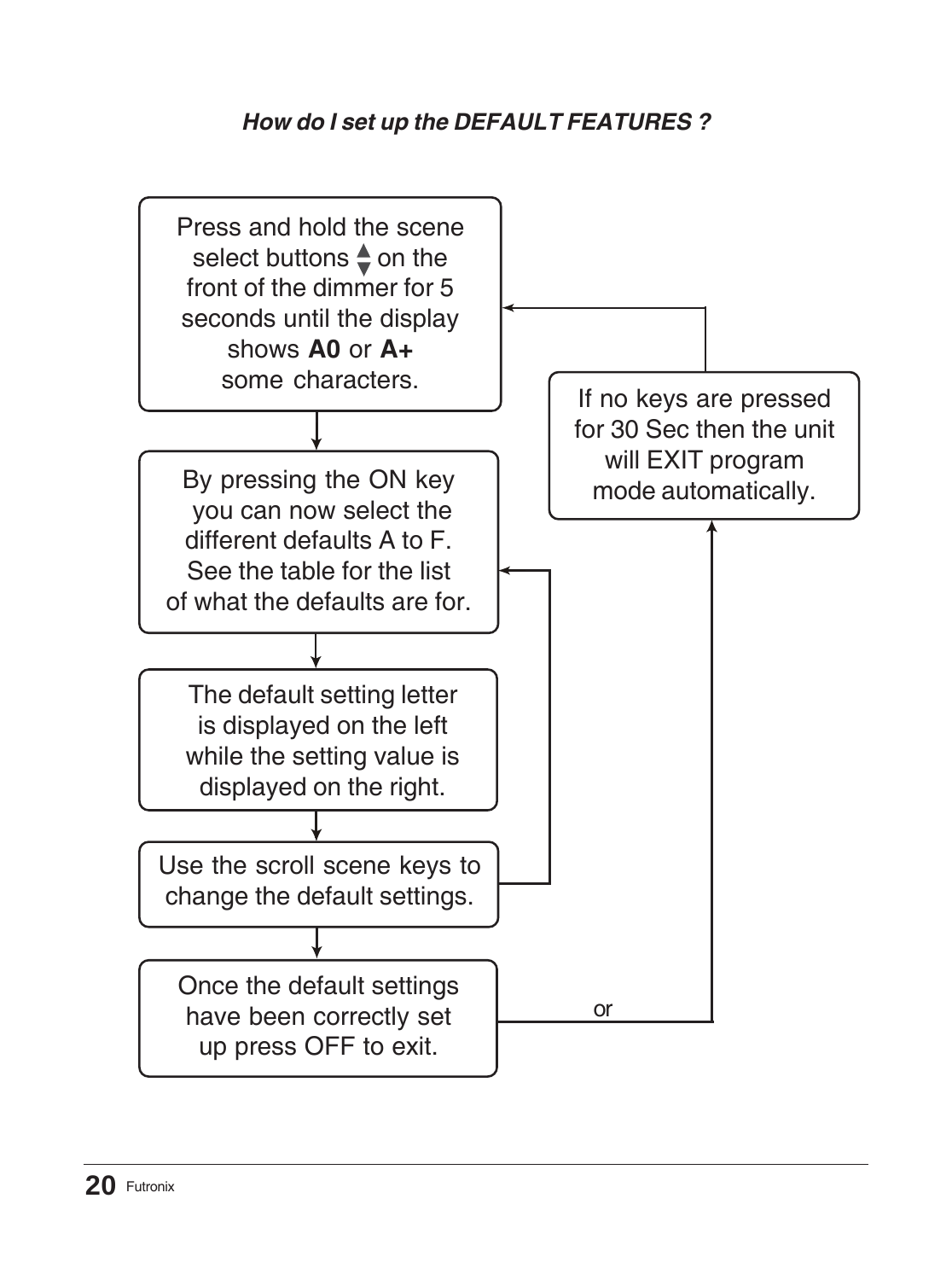### **CUSTOMER SETTING**

All the other dimmer parameters are programmed using the remote control handset. This is shown on the next page along with a description of the keys and their functionality. To be able to program any of the **CUSTOMER SETTINGS,** you will have to enter the lock code first. This is factory set as **1 2 3 4** but you may change it at any time in the future. Should you forget it, there is a master lock code for your dimmer printed on page 57.

Press **PROG** then press 1 2 3 4 number keys one after the other slowly. The display should show P-, which is the base program mode. From here you can program all the functions including Scenes, Fade rates, Delay rates, Timer, Programming Code, Timed Events, Clear Events, Copy One Day's Events over to any other and Show what is programmed on Each Day.

When you are setting up a parameter, pressing **Prog** once at any point will let you escape back to **P-** mode. From here you can go on to program any other function. If you press **Prog** twice, then you will automatically come out of program mode. All parameters that you have programmed are automatically stored as you are setting them up.

### **HOW DO I SET UP MY LIGHTING LEVELS?**

The dimming on each channel can be set to any level (0-100%). This is displayed as 0-63 levels. You first select the **scene** you wish to adjust before using the **scroll keys** to select the circuit. Then, using the **master raise/ lower keys,** adjust the lighting to the level required. When you are happy with the level set and wish to store it, selecting another circuit or scene will cause the settings to be stored automatically. There are 20 such scenes available and each one is a complete "look" to the room. (See flow chart at page 24.)

While programming, the display tells you which scene you are adjusting and which circuit. In order to know which circuit number corresponds to which lights in the room, there is a test function. Simply press the **Flash** key and the lights on that circuit will start to flash on and off. When any other key is pressed it will return to the original programmed level.

As the Master analogue level resets itself to maximum during programming, all circuit level adjustments ought to be set for the maximum level likely to be required on each scene.

Once you have made all the changes required, you can exit programming by pressing **Prog** twice. The display will show En for End.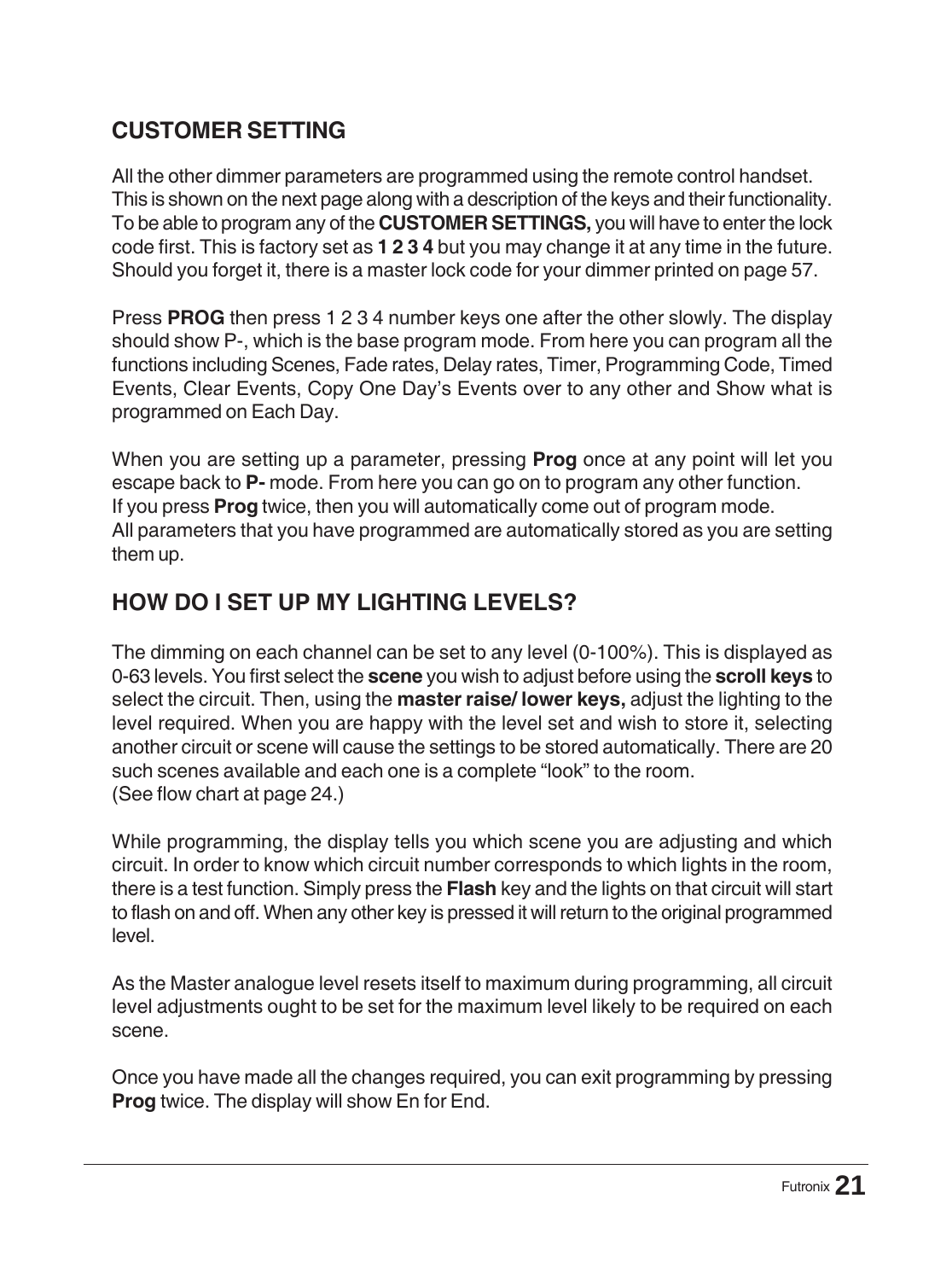## **THE INFRA-RED REMOTE CONTROL HANDSET**

The unit uses 4 AAA size batteries located under the cover on the rear of the unit. **BATTERIES - MAKE SURE THEY ARE FITTED THE CORRECT WAY ROUND! (as per the diagram on the battery cover).**

If the remote fails to function, they are possibly fitted the wrong way round. Do not leave the batteries fitted incorrectly or damage to the unit will result.

Some of the keys on the handset have dual uses; for example, Key 10 in normal mode becomes 0 when programming in the time clock information.

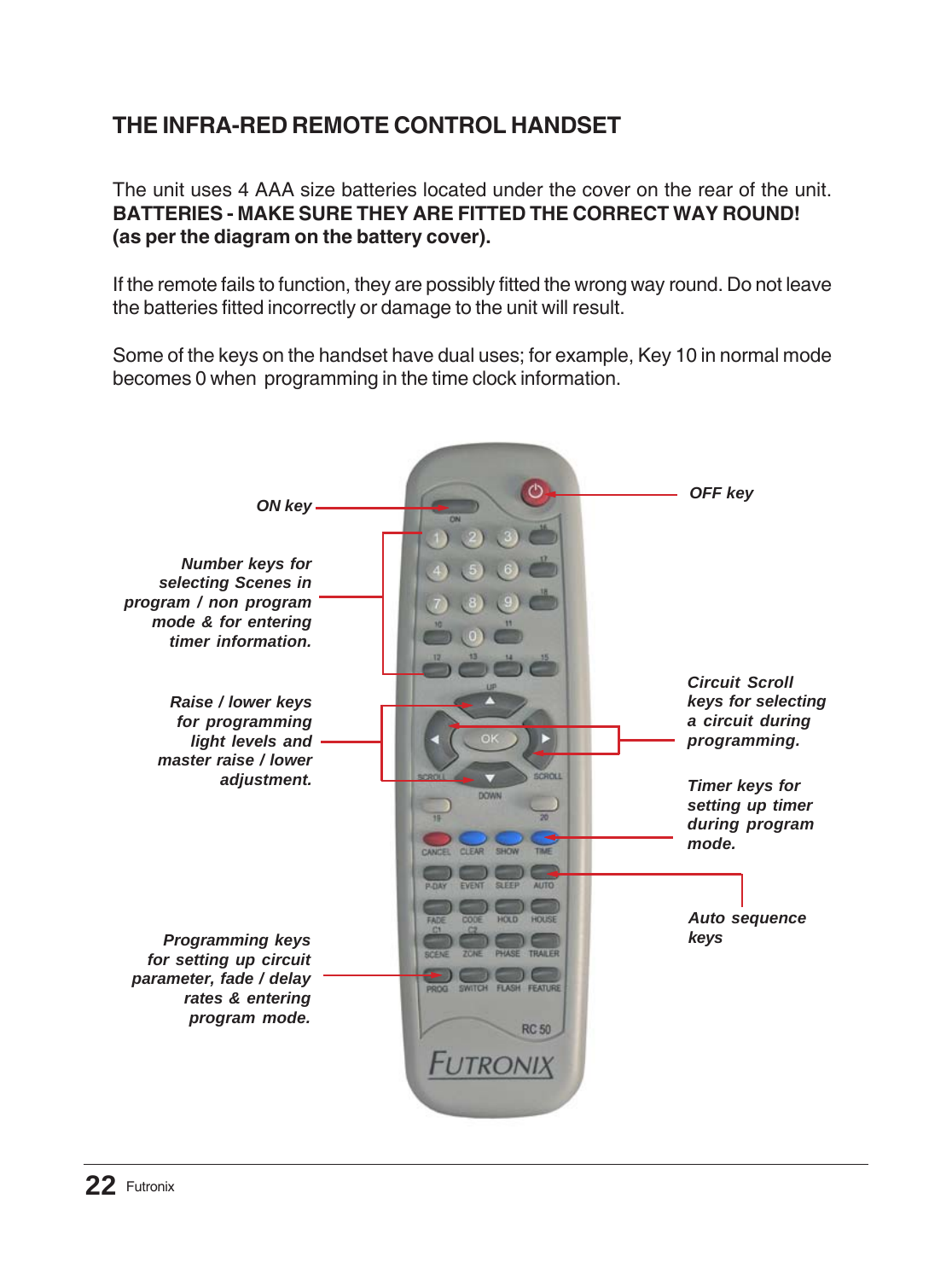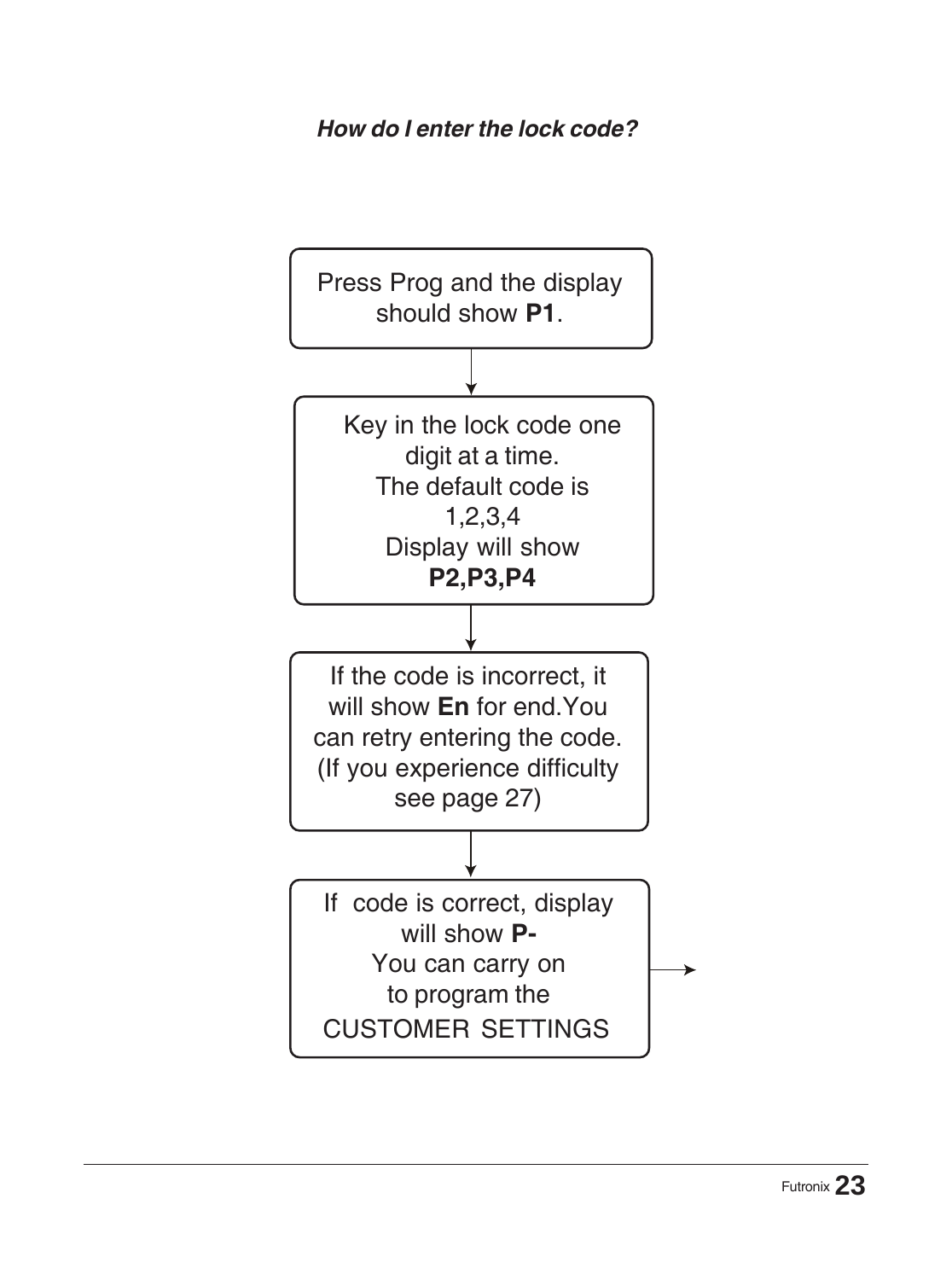### *How do I program a scene?*

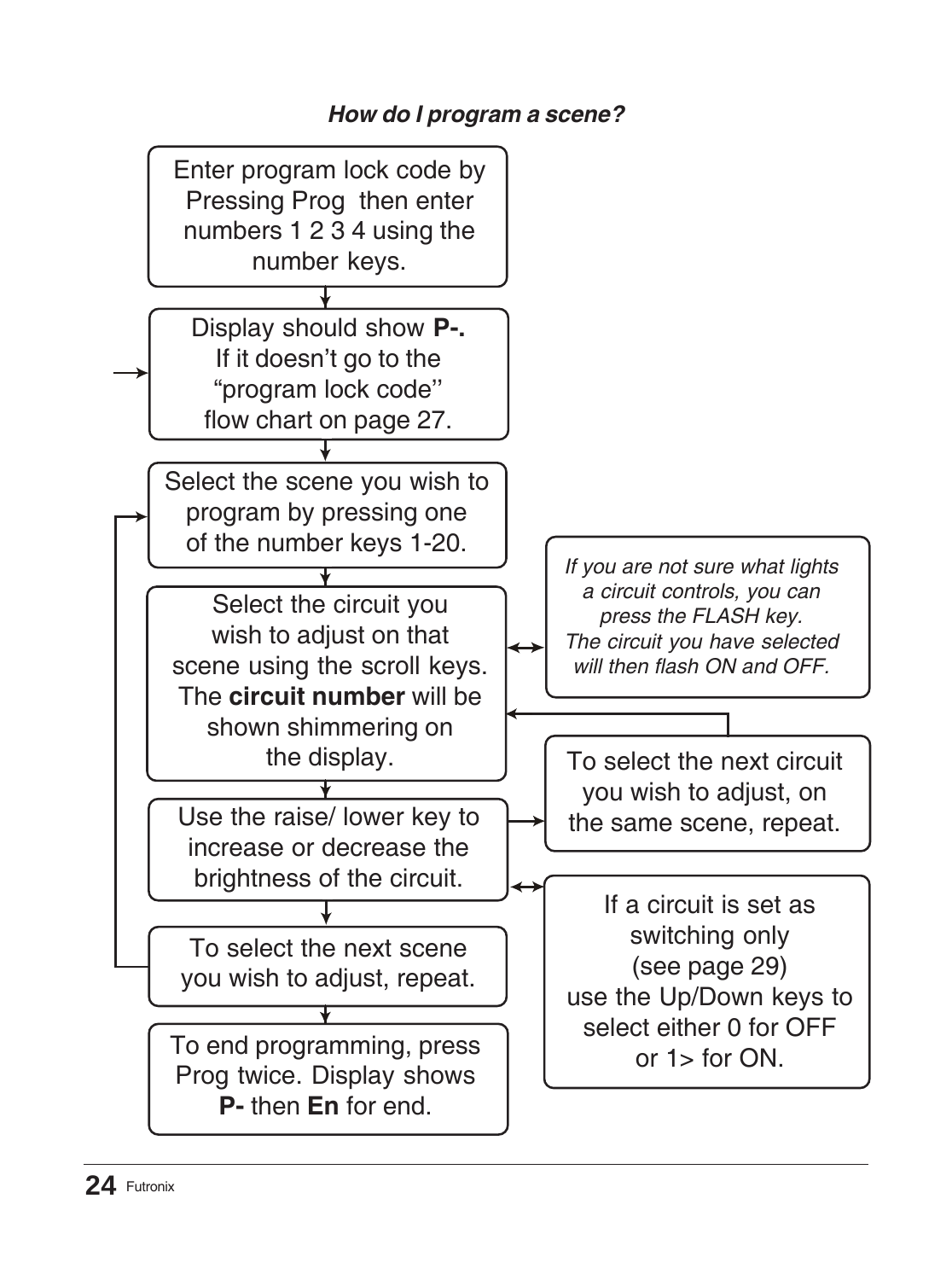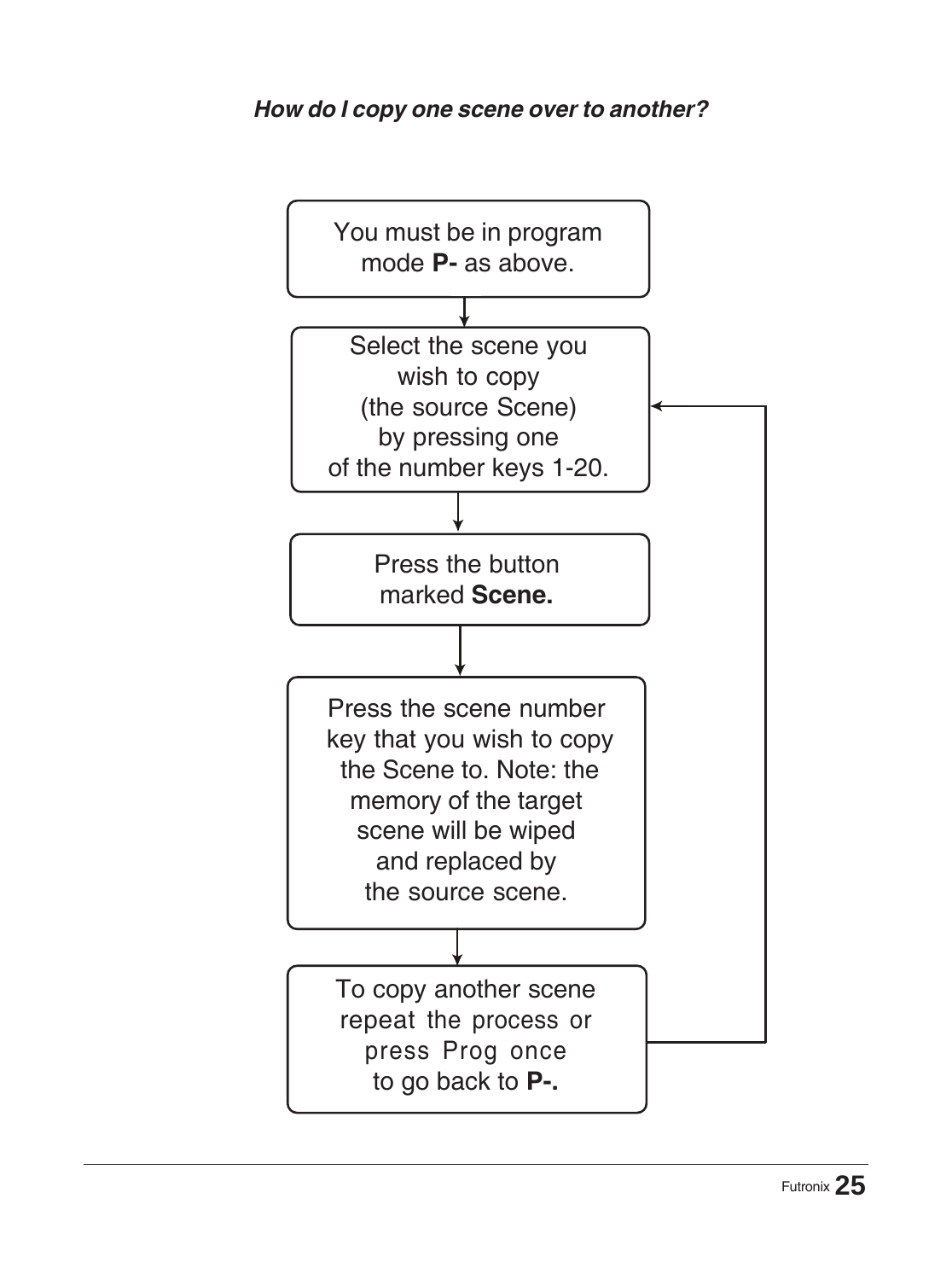### *How do I select the fade rate I want?*



| Key No:        | <b>Corresponding Fade Rate</b> |
|----------------|--------------------------------|
| 1              | 0.5 seconds                    |
| $\overline{c}$ | 2 Seconds                      |
| 3              | 4 Seconds                      |
| $\overline{4}$ | 6 Seconds                      |
| 5              | 8 Seconds                      |
| 6              | 10 Seconds                     |
| $\overline{7}$ | 15 Seconds                     |
| 8              | 25 Seconds                     |
| 9              | 35 Seconds                     |
| 10             | 50 Seconds                     |
| 11             | 1 Minute                       |
| 12             | 2 Minutes                      |
| 13             | 3 Minutes                      |
| 14             | 4 Minutes                      |
| 15             | 10 Minutes                     |
| 16             | 20 Minutes                     |
| 17             | 40 Minutes                     |
| 18             | 1 Hour                         |
| 19             | Hour 30 Minutes<br>1           |
| 20             | 2 Hour                         |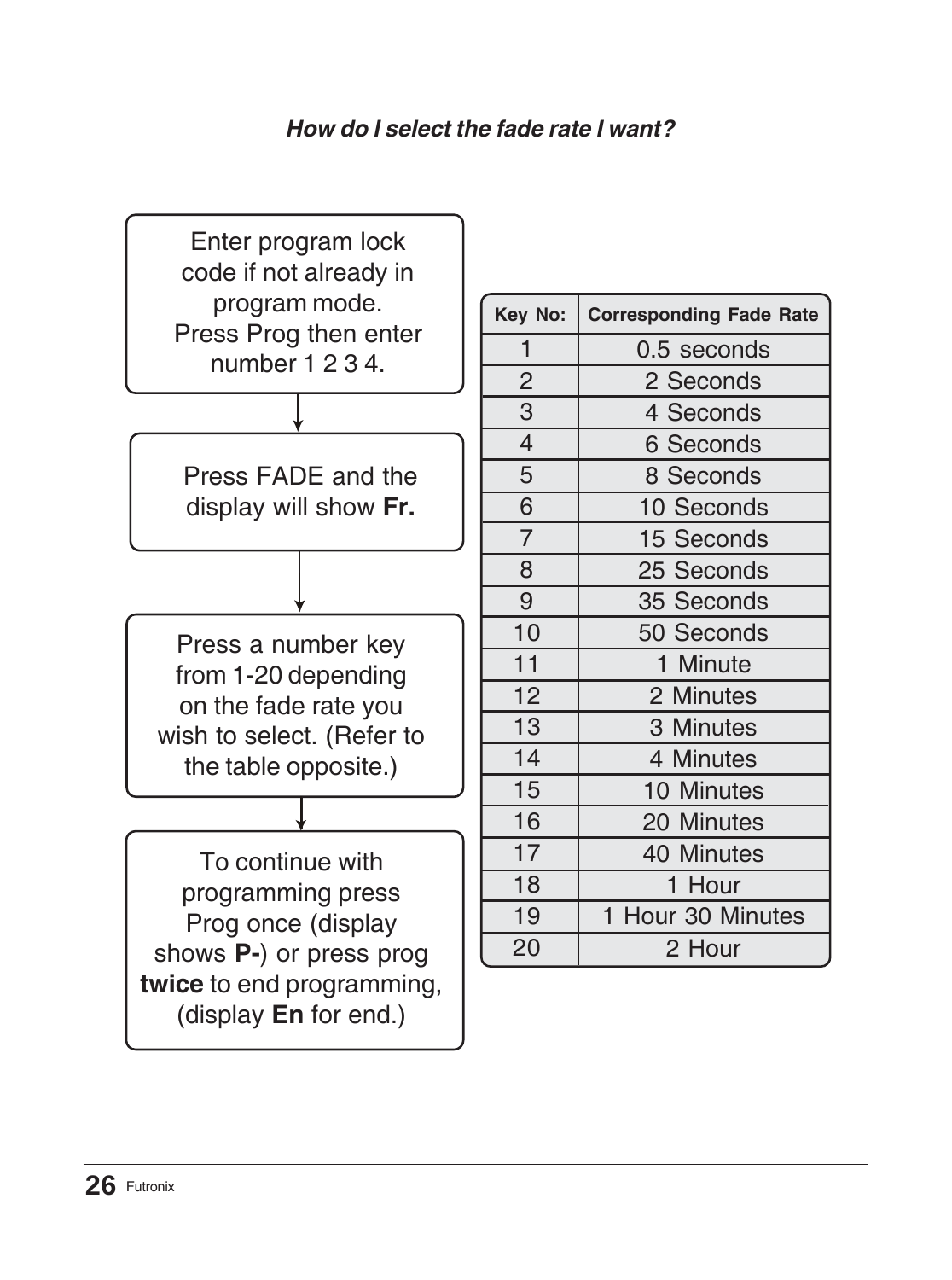### *How do I change the lock code?*

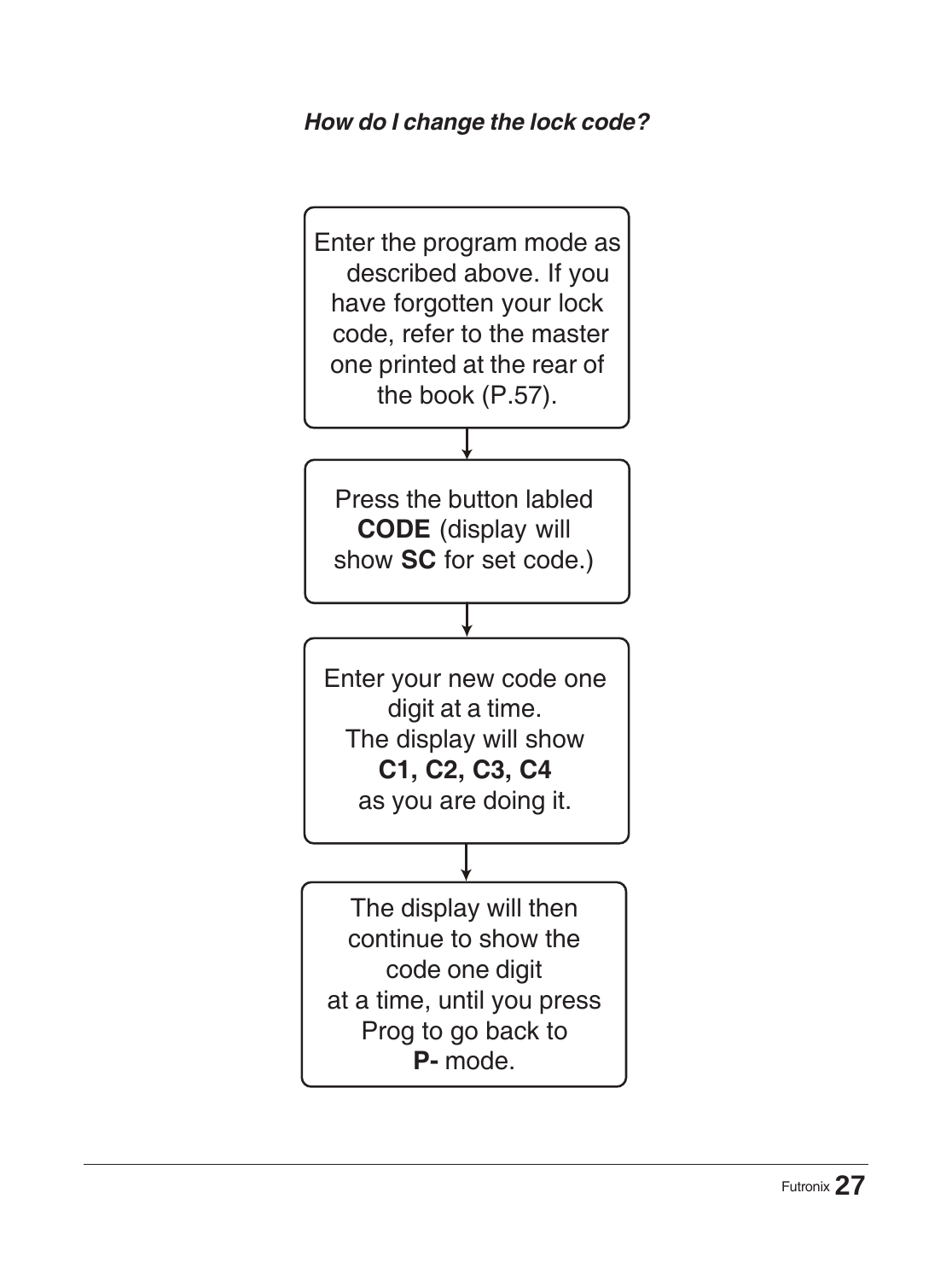## **CIRCUIT PARAMETERS**

Like **DEFAULT FEATURES,** these may need to be set up or your unit may not operate correctly. The **CIRCUIT PARAMETERS** are to tell your controller information about what type of load is connected to an individual circuit. The P400/ P800 also needs to know what zone a circuit is located in. Some loads, like compact fluorescents, need to be switched instead of dimmed. You can set this up and also tell the dimmer on what scenes you want the lamp to come **ON** and what scenes you want it to go **OFF**.

The **P800** model can be used to operate up to 4 different rooms (known as zones). Any circuit can be assigned to be in any zone. The additional switch panel outstations are then used to operate the lighting in each room.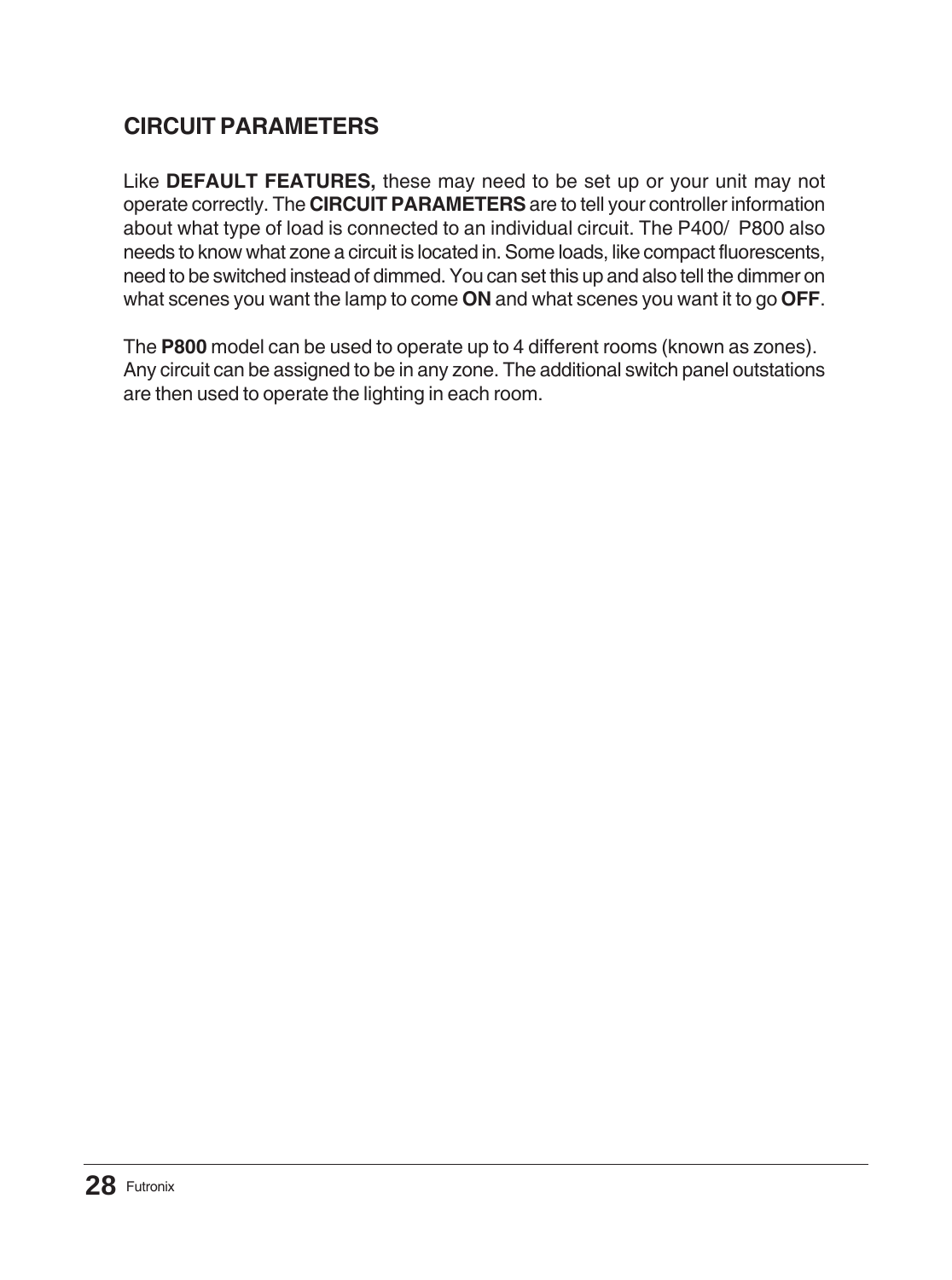## *How do I program a circuit to be switching only?*

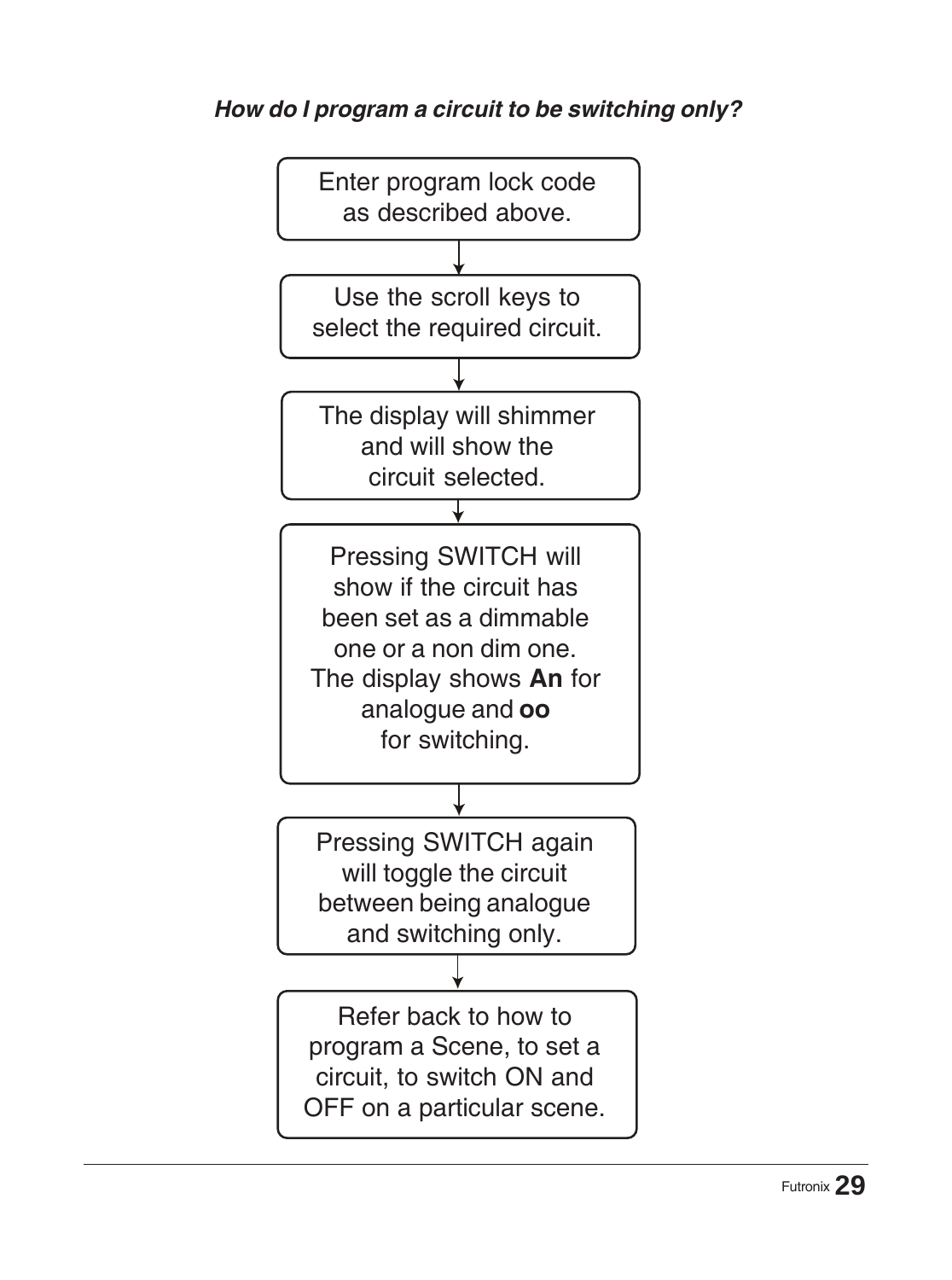

### *How do I set the zone for each circuit?*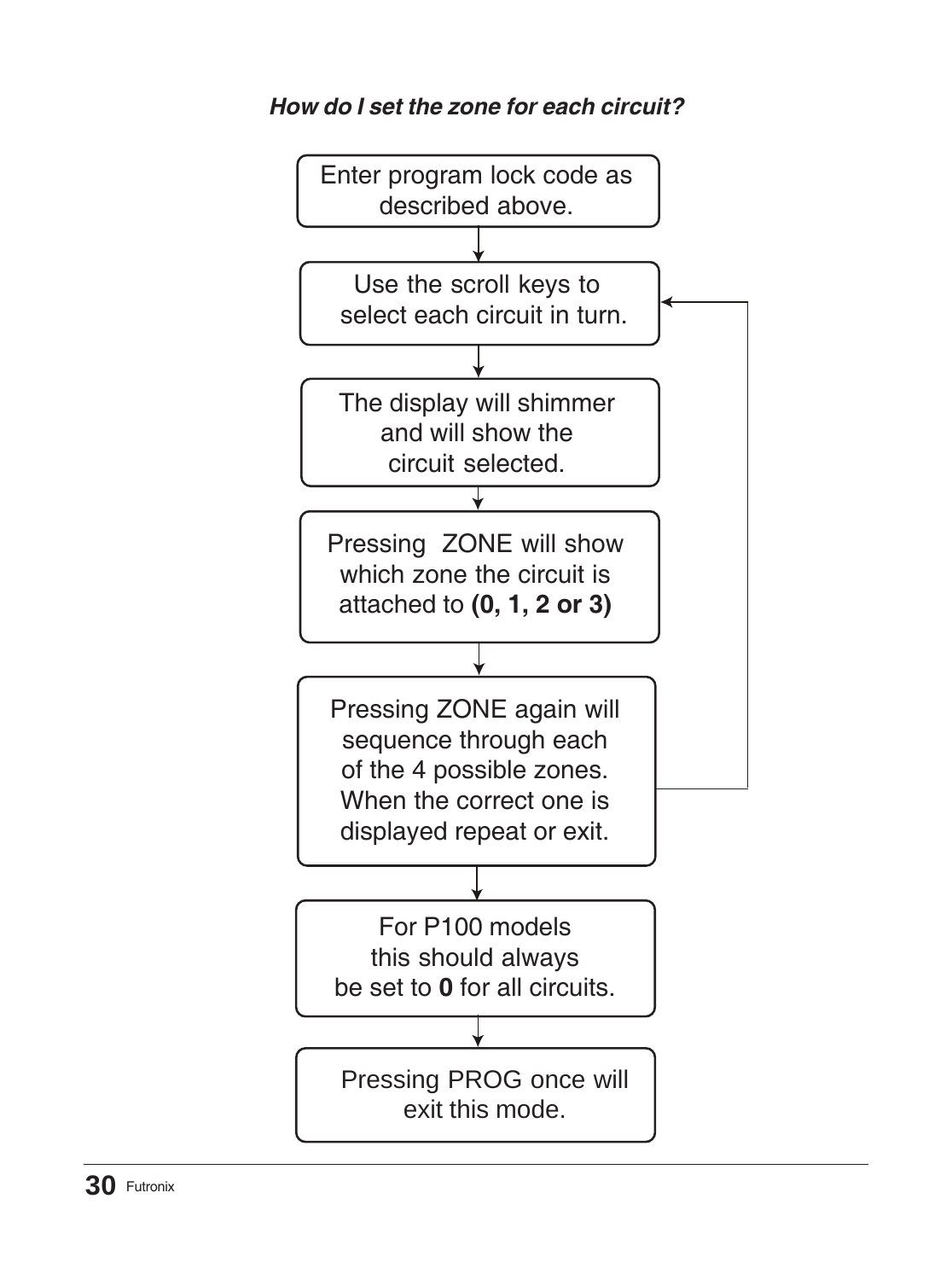#### *How to set the Timer?*

The P100-P800 models of dimmer come fitted with a built-in timer. The timer operates on a 24 hour 7 days per week basis. The timer can be programmed to select any scene (including ON or OFF) at anytime of the day or week - these selections are called EVENTS.

You will have to enter the following information for the timer to function:

- a) The time and the day of the week
- b) Each Event (that you wish the timer to select) and the time at which you want it to occur.

#### **How do I program the timing functions?**

The clock time and day are entered by pressing TIME then keying in the time in 24 hour format. For example, 10.35 am. is entered as 1, then 0, then 3, then 5. The day is entered by pressing a number corresponding to the day as follows: **1=Mon, 2=Tues, 3=Wed, 4=Thur, 5=Fri, 6=Sat, 7=Sun**

The number can only be 1 to 7.

#### **Example:**

So 1.25pm on Wednesday would be 13.25 entered as **1** then **3** then **2** then **5** followed by **3** for the day (Wednesday). When entering a zero use the number key 10, which doubles as 0 in this mode.

The time is then shown as the hours first followed by minutes. The day is shown on the display as (d+ number) relating to the day. (See the flow diagram on the next page for how to set the time.)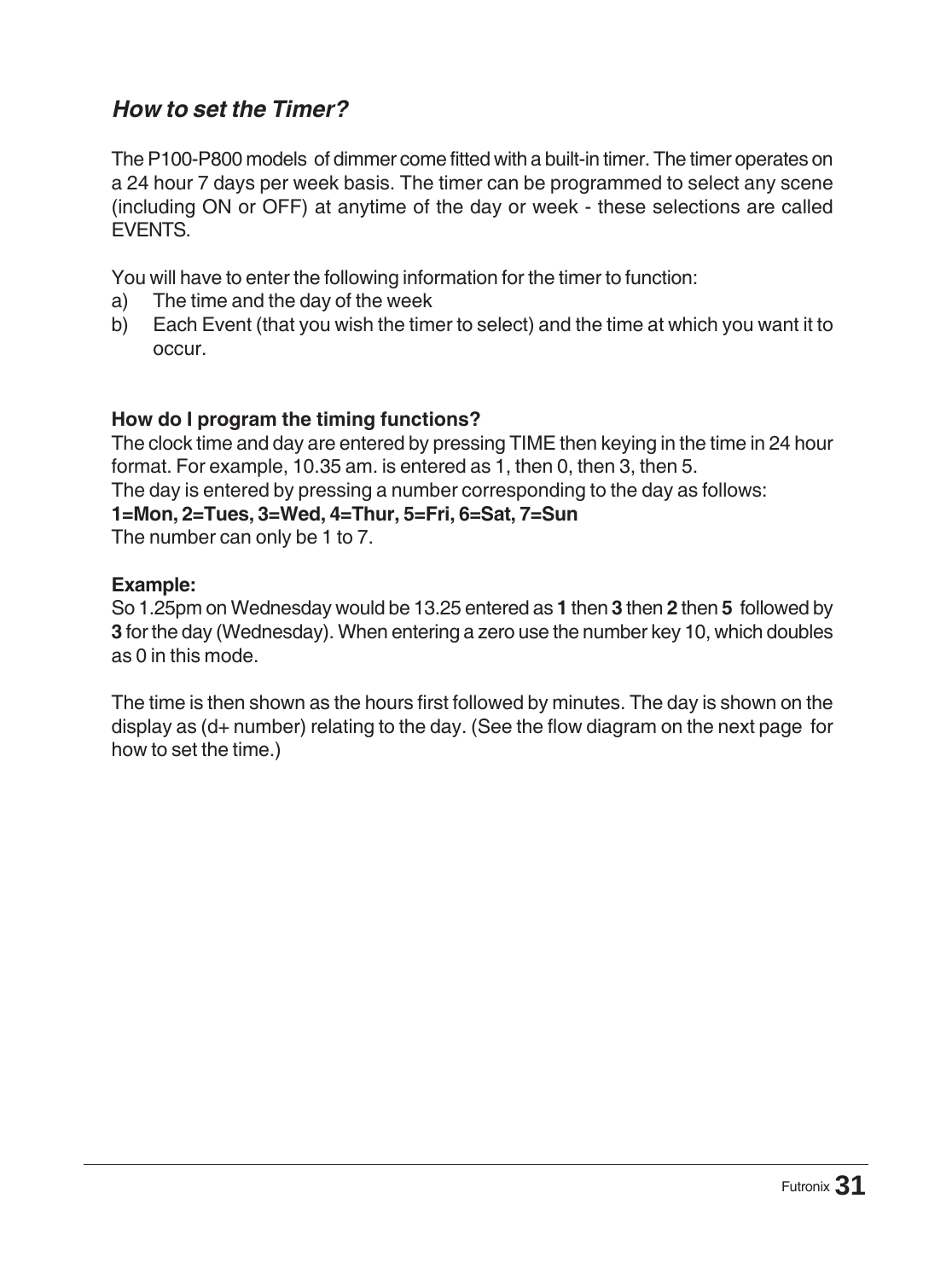### *How do I set the time?*

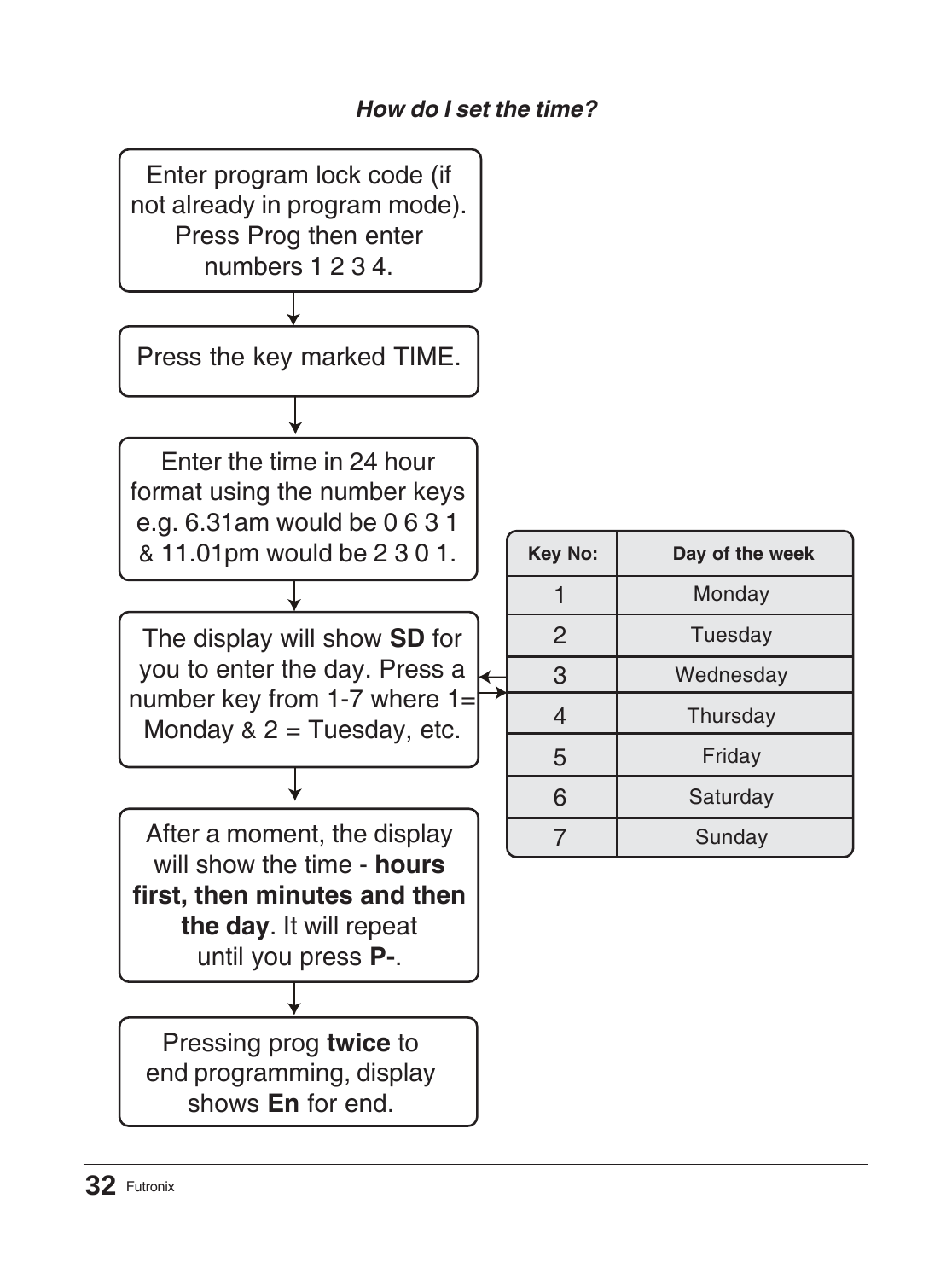#### **Programming the unit to bring on the correct scene at the required time.**

You can program the dimmer to automatically select up to 10 different Scenes or **EVENTS** to occur each day. Each event switches the controller to a Scene 1-20, ON, OFF, or one of the 3 Autosequencing modes. When we program these **Events** we do so for each **day** of the week in turn.

#### **The sequence of programming is as follows:**

**1)** Tell the controller which **day** you want to program the Events on:

where 1=Mon, 2=Tues, 3=Wed, 4=Thur, 5=Fri, 6=Sat, 7=Sun.

**2)** Tell the controller which **Event** number (1-10) on **that day** you wish to program.

The Events can be entered in any order (for example, Event 2 can occur before Event 1) though generally it is best to enter the EVENTS in the order that they occur for simplicity.

**3)** Enter the **function** (Scene 1-20, ON, OFF or Autosequence) you want it to switch to. **4)** Input the **time** at which you want it to implement the change.

We only need to program in a **start time** because the Event will continue until the next one is selected. Whenever the timer selects an Event it can always be overridden by selecting another from the front panel or remote control. The timer would then continue and select the next Event whenever it occurs. If you want to turn the lights OFF just set an EVENT to select OFF at a particular time.

For example, Scene 1 could be selected by the timer at 12.00, then Scene 2 at 15.30, then Scene 3 selected manually, then OFF selected at 23.05 by the timer. The lights will switch from Scene 1 to 2 to 3 manually then OFF.

It is best to program in the main Events and leave the variable ones to be selected by the end users, though you may wish the timer to select a scene even if it is not always suitable. The user can then select another if required i.e. the timed function is just a suggestion.

An example of this could be selecting a security scene at night if the building is unoccupied. If it is occupied the user can just select another scene.

If you wish to program the **same** Events to occur on more than one day, then one day's settings can be easily copied to any other day. Similarly, Events can be cleared individually or for a whole day. To see what you have programmed, you can press **SHOW**, which will show you what is programmed for all 10 Events on that day.

If you wish to temporarily cancel the timer functions just press **CANCEL** from the normal mode (you don't need to be in program mode). This then cancels all timer functions for the next 12 hours. The display shows TC for Timer Cancel.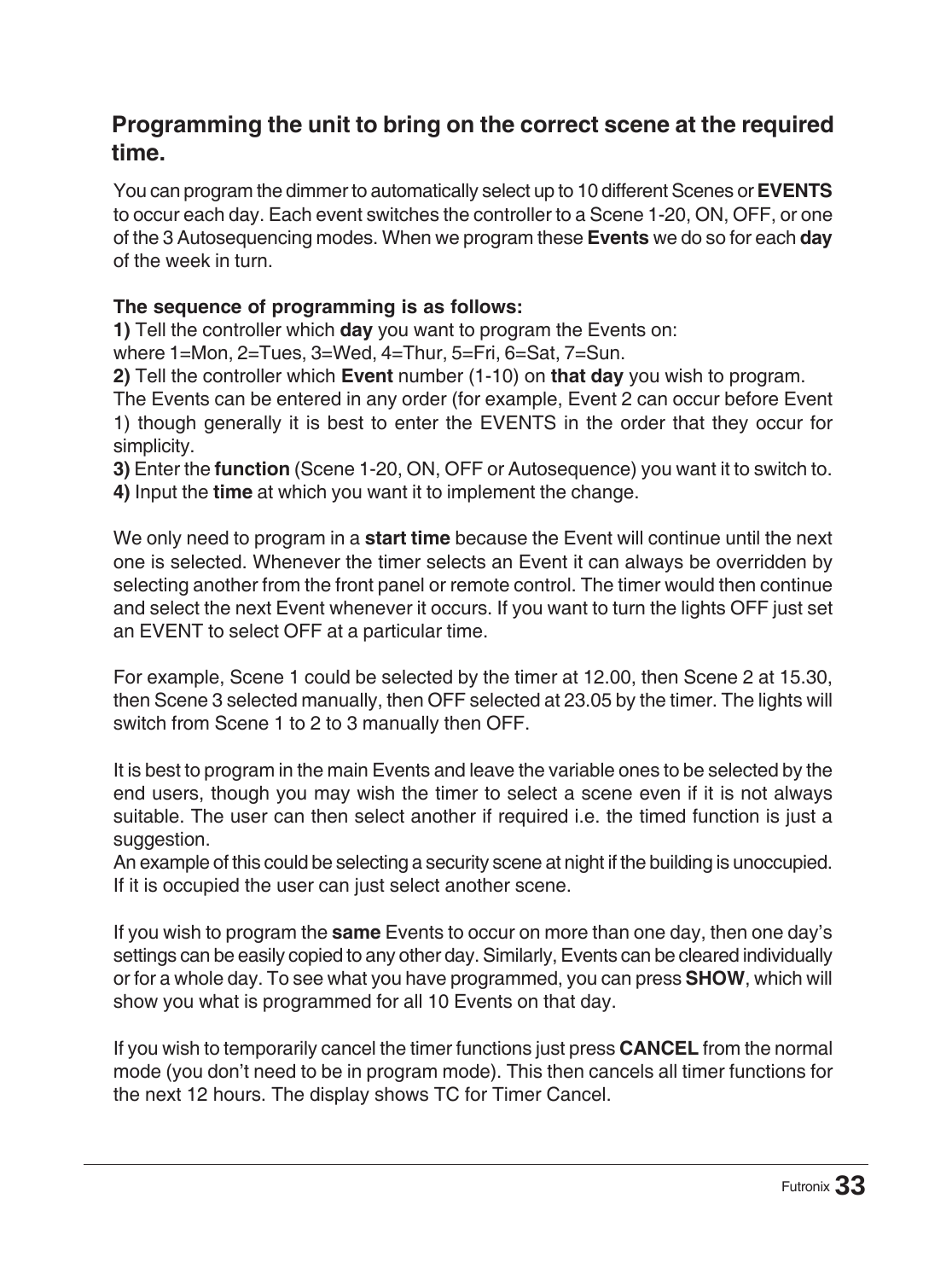### *How do I program a scene to come on at a particular time?*

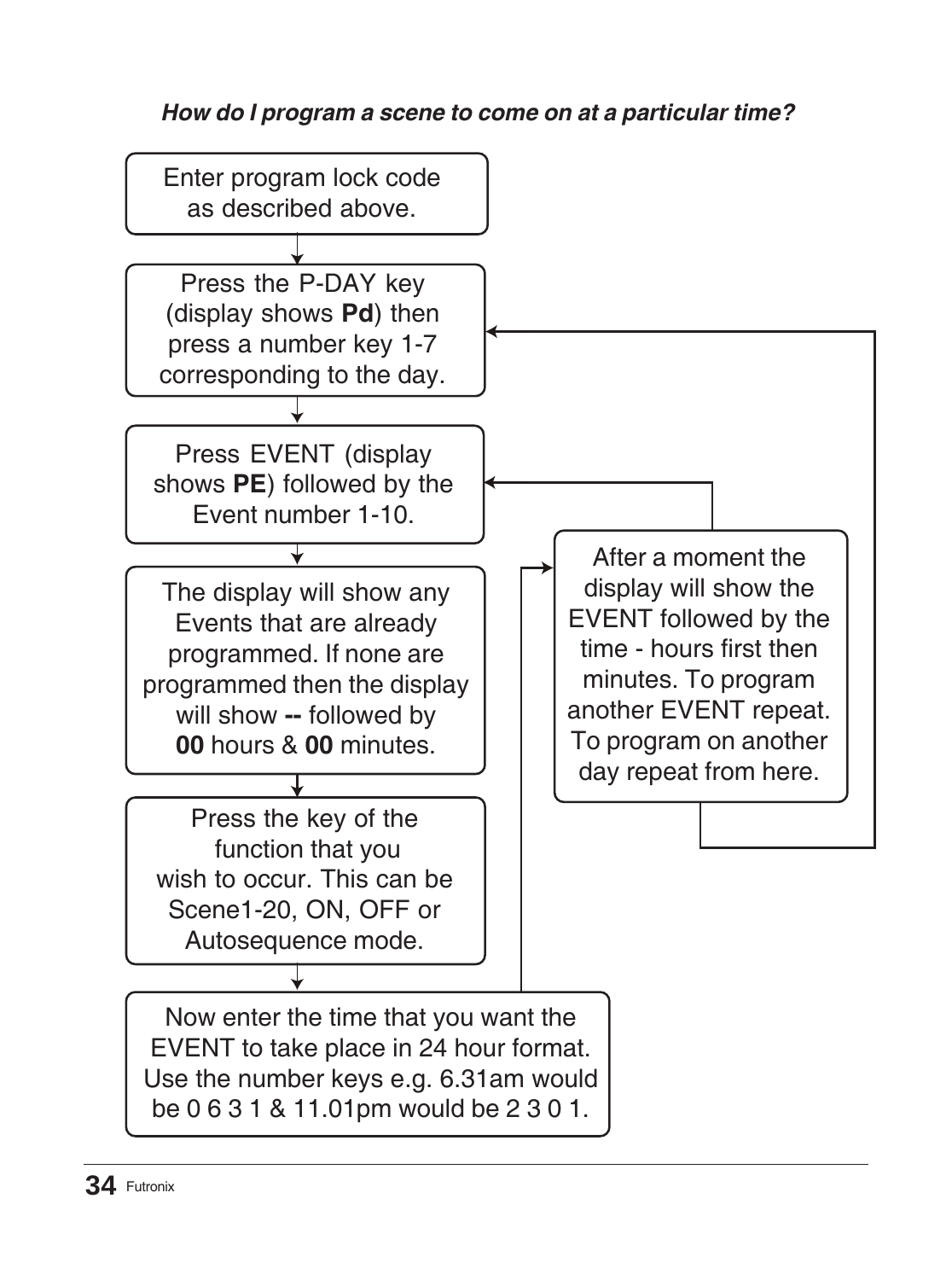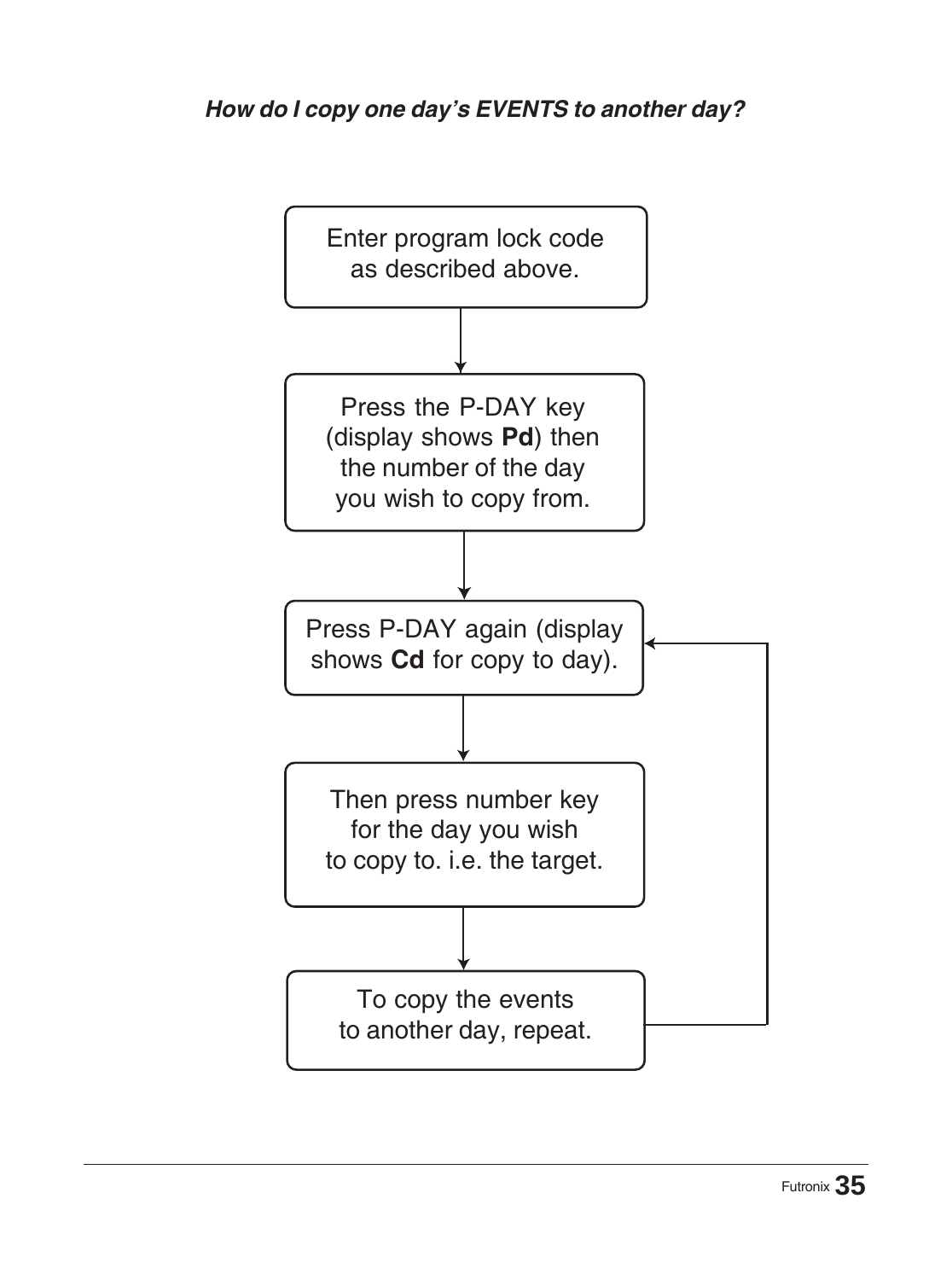## *How do I clear EVENTS?*

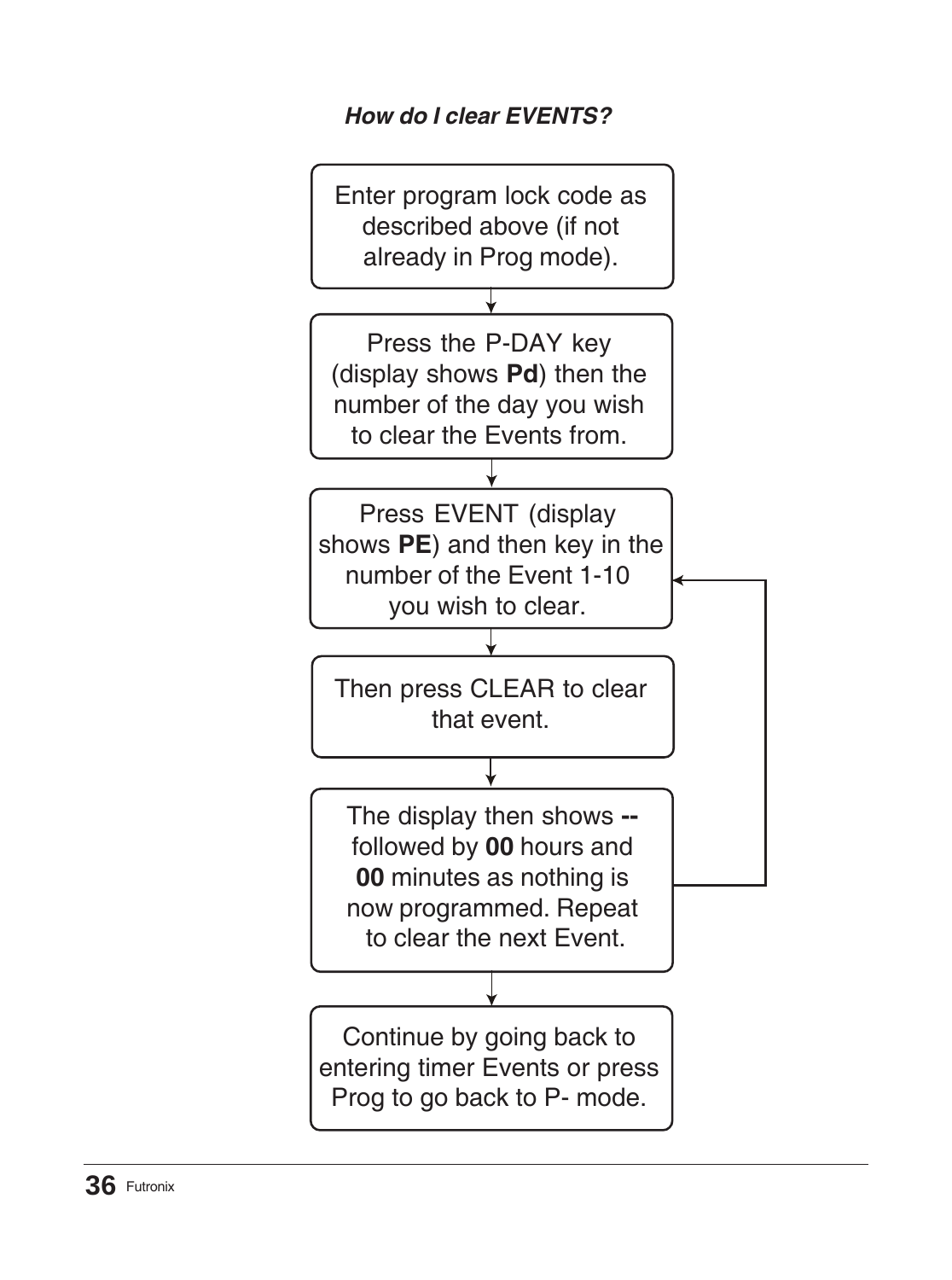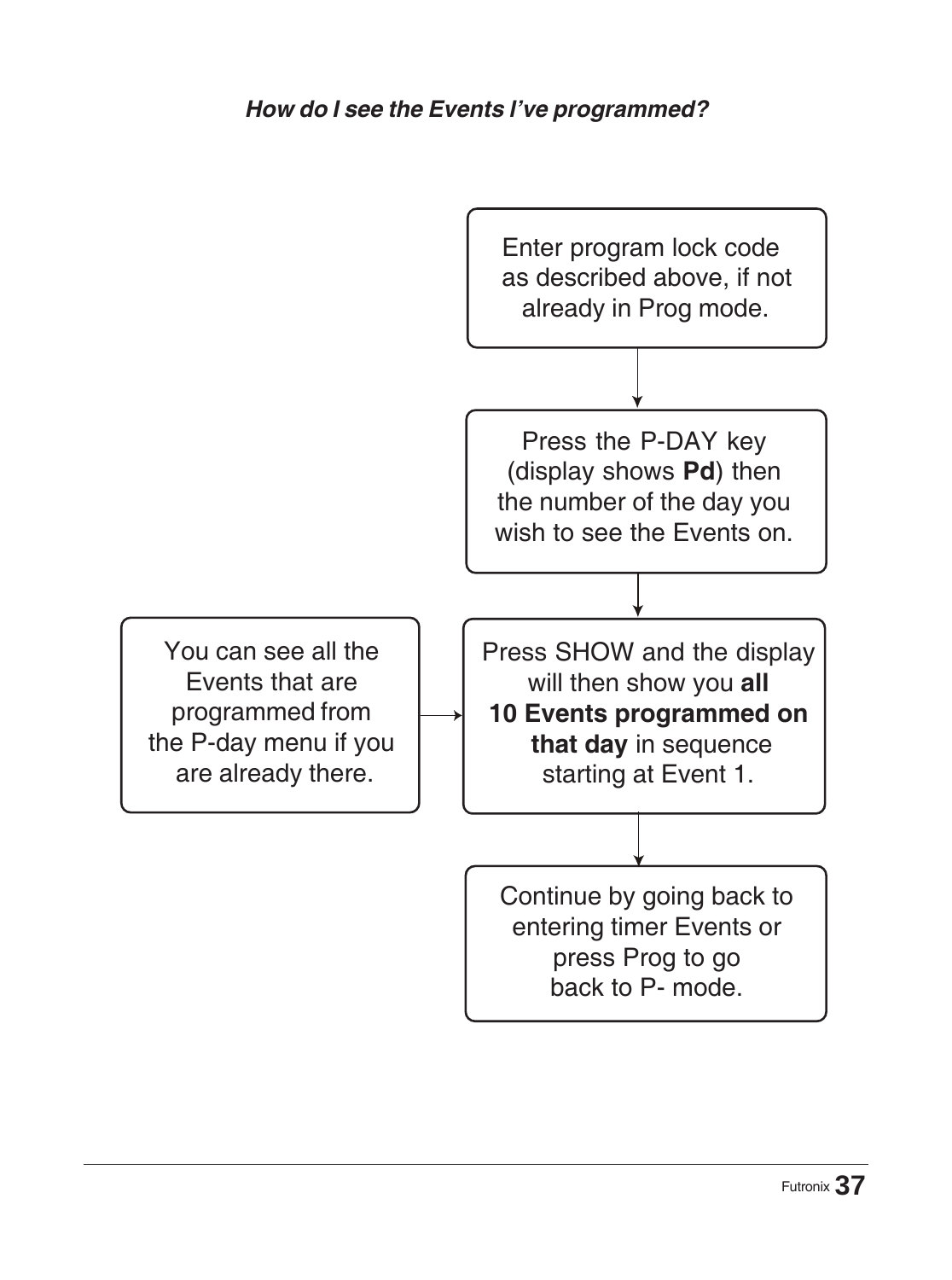## **SLEEP TIMER/ EXIT DELAY**

This feature is used when you want to turn the lights **OFF** after a period of time.

For example, when the dimmer is fitted in a bedroom, the delay function can be used to turn the lights **OFF** for you after you have gone to sleep. The timer delay only works when switching from Scene 1 to **OFF**. It doesn't work when switching from Scene 1 to other scenes or from other scenes to **OFF**. This is so that the delay can be left set by the user and not interfere with normal use.

This function can also be used as an **exit delay** where illumination is required to exit after turning the lights to **OFF**. Usually this is where the dimmer or switch panel is not mounted near the exit, or there is more than one exit. The delay can be set from a few seconds to 2 hours in duration.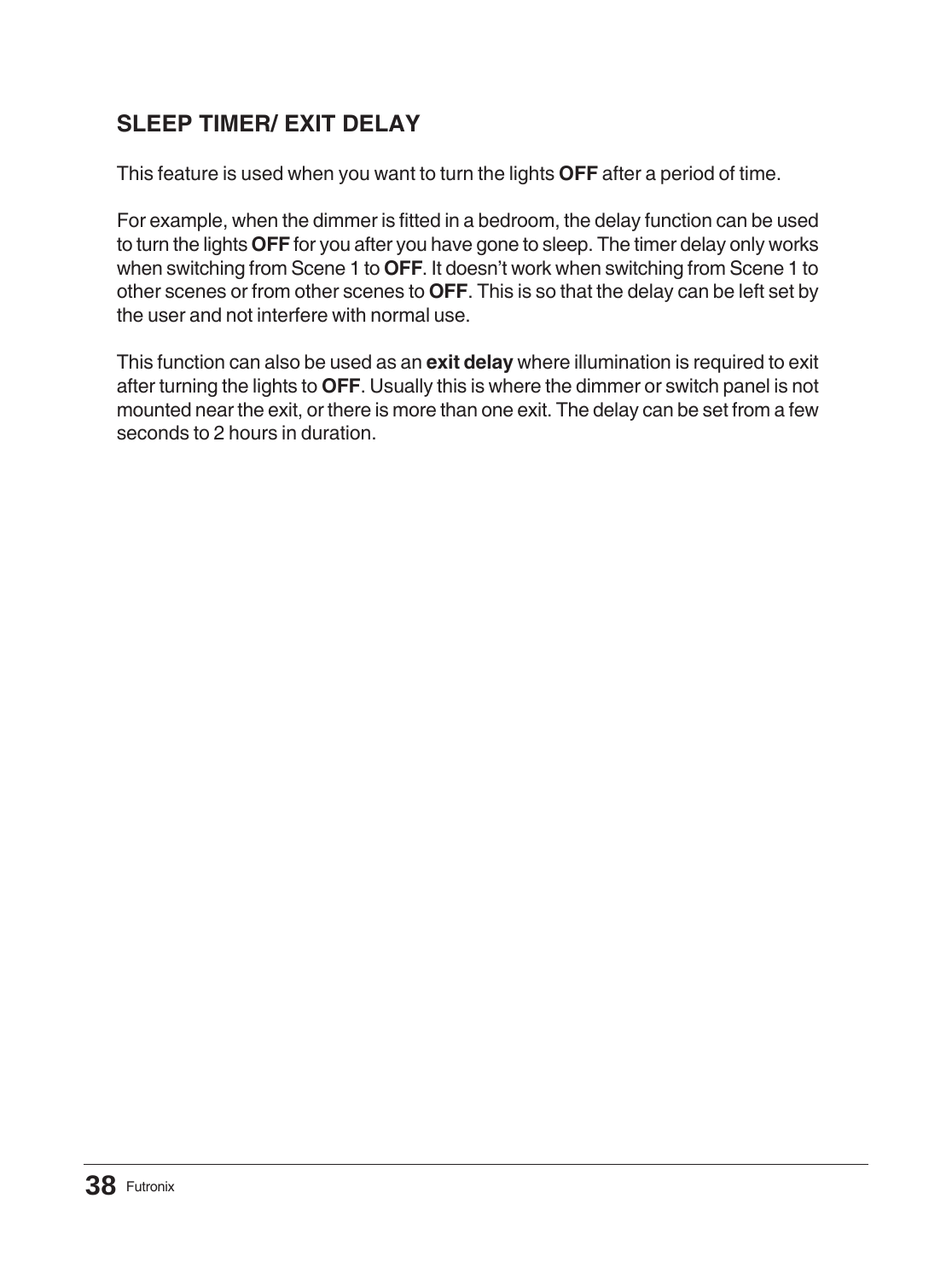### *How do I set the Sleep timer delay?*



| Key No:        | <b>Corresponding Delay time</b> |
|----------------|---------------------------------|
| 1              | no delay                        |
| $\overline{2}$ | 2 Seconds                       |
| 3              | 4 Seconds                       |
| $\overline{4}$ | 6 Seconds                       |
| 5              | 8 Seconds                       |
| $\overline{6}$ | 10 Seconds                      |
| $\overline{7}$ | 15 Seconds                      |
| 8              | 25 Seconds                      |
| 9              | 35 Seconds                      |
| 10             | 50 Seconds                      |
| 11             | 1 Minute                        |
| 12             | 2 Minutes                       |
| 13             | 3 Minutes                       |
| 14             | 4 Minutes                       |
| 15             | 10 Minutes                      |
| 16             | 20 Minutes                      |
| 17             | 40 Minutes                      |
| 18             | 1 Hour                          |
| 19             | 1 Hour 30 Minutes               |
| 20             | 2 Hour                          |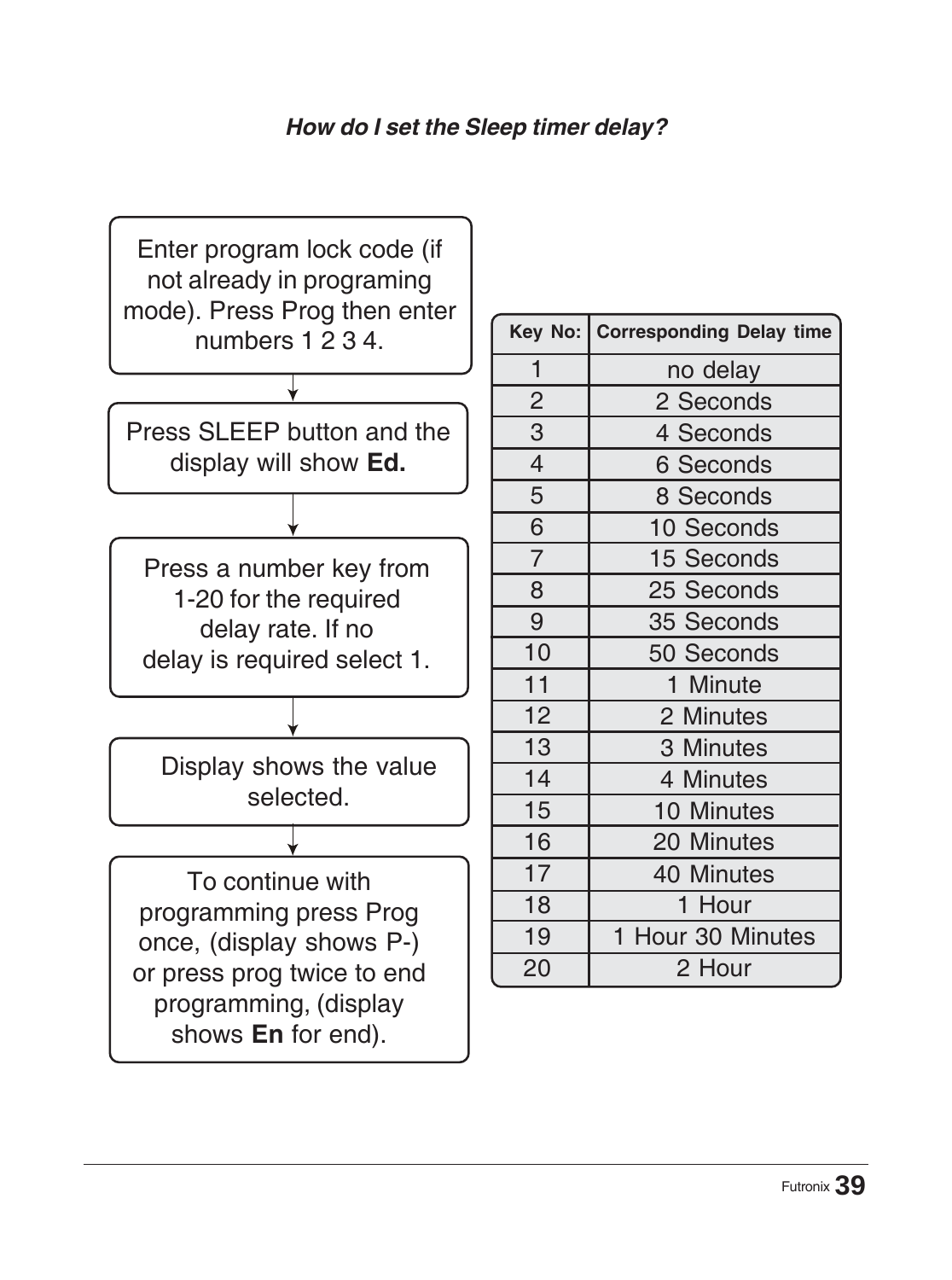## **AUTOSEQUENCE and DISPLAY**

The P100, P400 and P800 models have 3 sequencing modes. They are AUT, House and Trailer.

**AUT** (Autosequence) is used for exhibitions and displays where there is a requirement to cycle through the Scenes sequentially. There are 2 adjustable parameters; one is the HOLD time, which determines how long a scene is held for before going on to the next. The other is the FADE rate, which determines the rate that the old scene fades into the new one. **AUT** selects each scene in turn from 1-20 and then starts back at scene 1 again. If less than 20 scenes are required, the unused ones can be left unprogrammed (i.e. all channels set to 0) and these scenes will then be skipped.

**HOUSE.** When this key is pressed, the controller will sequence through Scenes 6 - 10 and then stop. This feature is very useful for sequencing a presentation where the scenes can be set up to provide a small light show. A single press of the key then initiates the sequence. If a shorter sequence is required, then leave unprogrammed the scenes you wish to omit. For example, you could omit scenes 6 and 7 (all channels set to 0). These scenes will then be automatically skipped.

**TRAILER** sequences through each scene in turn from 10-14. If less scenes are required, the unused ones can be left unprogrammed (i.e. all channels set to 0) and these scenes will be skipped.

**FEATURE** sequences through each scene in turn from 14 –16. Again, if fewer scenes are required, the unused ones can be left unprogrammed (i.e. all channels set to 0) These scenes will then be missed out.

The **HOLD** speed can be set from 0 sec - 2 hours. When cycling through there is the proviso that each Scene completes its Fade In before going on to the next. This is to prevent the situation where there is a short hold (cycling speed) but a long fade rate which leads to continuous level changing.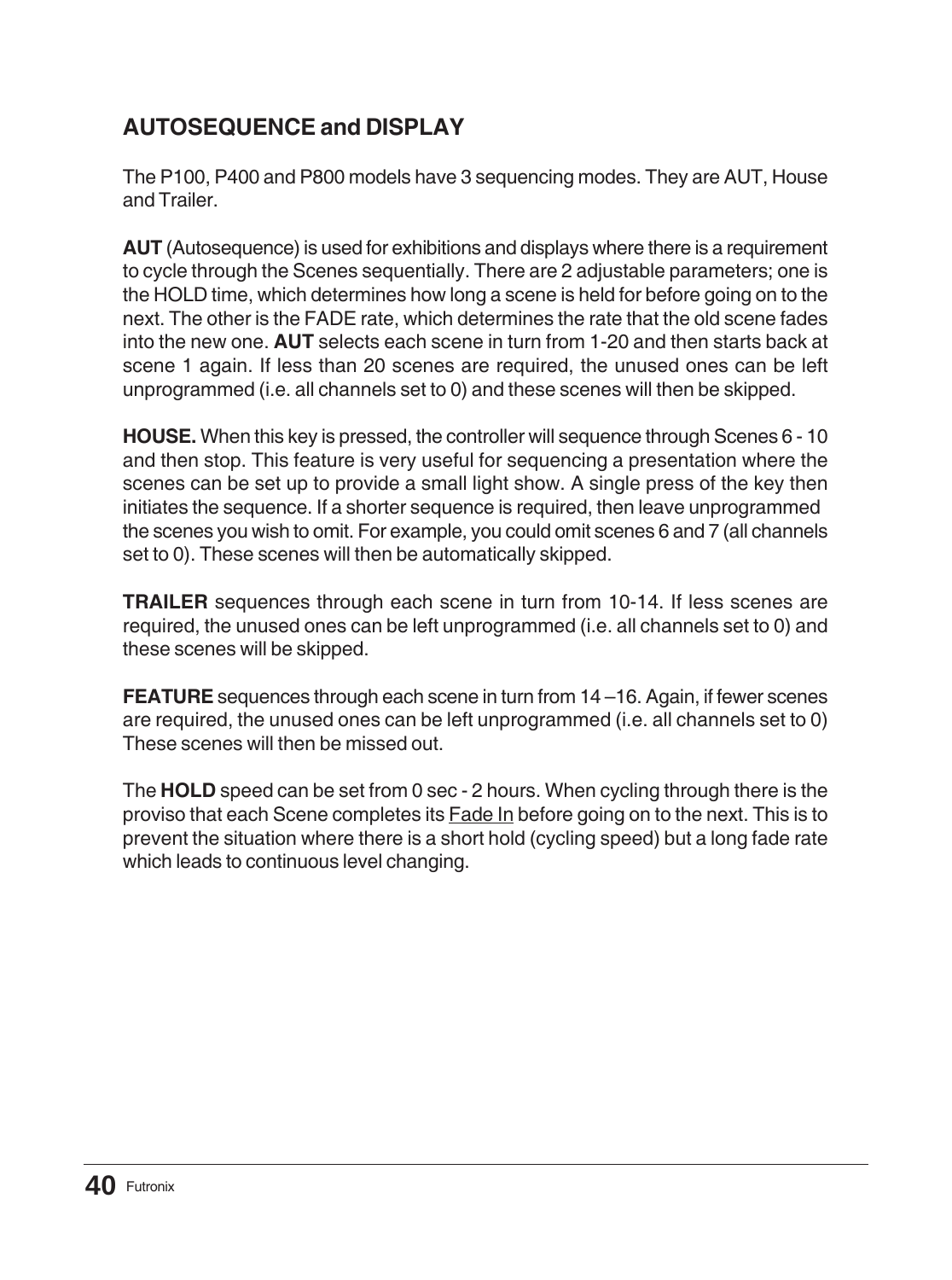### *How do I set the Hold time for the scene in Autosequence mode?*



| Key No:        | <b>Corresponding HOLD time</b> |
|----------------|--------------------------------|
| 1              | no delay                       |
| $\overline{c}$ | 2 Seconds                      |
| 3              | 4 Seconds                      |
| $\overline{4}$ | 6 Seconds                      |
| 5              | 8 Seconds                      |
| 6              | 10 Seconds                     |
| $\overline{7}$ | 15 Seconds                     |
| 8              | 25 Seconds                     |
| 9              | 35 Seconds                     |
| 10             | 50 Seconds                     |
| 11             | 1 Minute                       |
| 12             | 2 Minutes                      |
| 13             | 3 Minutes                      |
| 14             | 4 Minutes                      |
| 15             | 10 Minutes                     |
| 16             | 20 Minutes                     |
| 17             | 40 Minutes                     |
| 18             | 1 Hour                         |
| 19             | Hour 30 Minutes                |
| 20             | 2 Hour                         |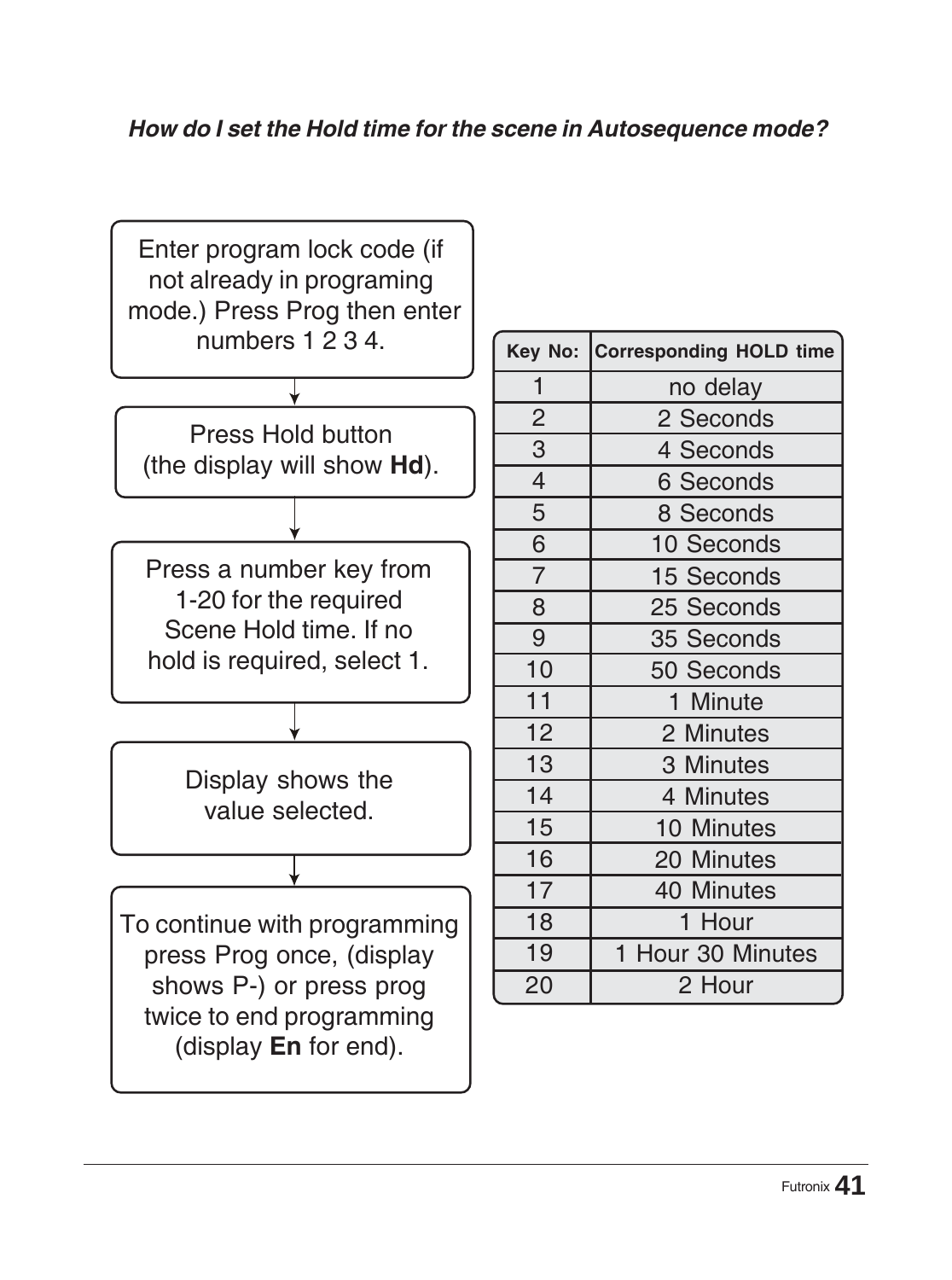### **CHANGING LIGHT LEVELS WITHOUT STORING THEM PERMANENTLY**

This function allows the user to alter the level of any circuit without storing it permanently. Each circuit can be adjusted from 0-100% regardless of what it was before.

Select the Scene you wish to temporarily modify using a scene key 1-20. Then, using the scroll keys, select the circuit to be adjusted. The display will shimmer and show the circuit you wish to adjust. Use the raise/ lower keys to increase or decrease the level of brightness of that circuit. To adjust another circuit, use the scroll keys again to select another circuit. Then use the raise/ lower keys to adjust it to the new level. You can go back and adjust another circuit if you wish. Once you have finished all the alterations press Prog twice to go back to normal mode.

### **MASTER RAISE/ LOWER**

This varies the output levels of all the circuits up and down keeping the ratios intact, working across all scenes. Master RAISE / LOWER changes are inhibited when the controller is switched to **OFF**. It also resets to maximum level at initial power up and when **ON** or **programming** mode is entered. It works on the output of the circuits that are set into the same zone as the dimmer or switch panel is operating in.

## **THE P400/ P800 ACCESSORIES**

### **Home-Icon Color Touch-Screen**

The rear connector on your P400 or P800 is fitted with a direct IR input which can be connected to the Futronix Home-Icon color touchscreen. This facility means that your

dimmer can be operated as part of a whole house network by inter-connecting to other Futronix dimmer systems. Alternatively third party equipment, with an IR output, can control the dimmer if installed with the correct Futronix codes.

A low voltage cable (not CAT5) should be used to connect the two-wire connections which are COMMON & IR to the touch screen.



**P800**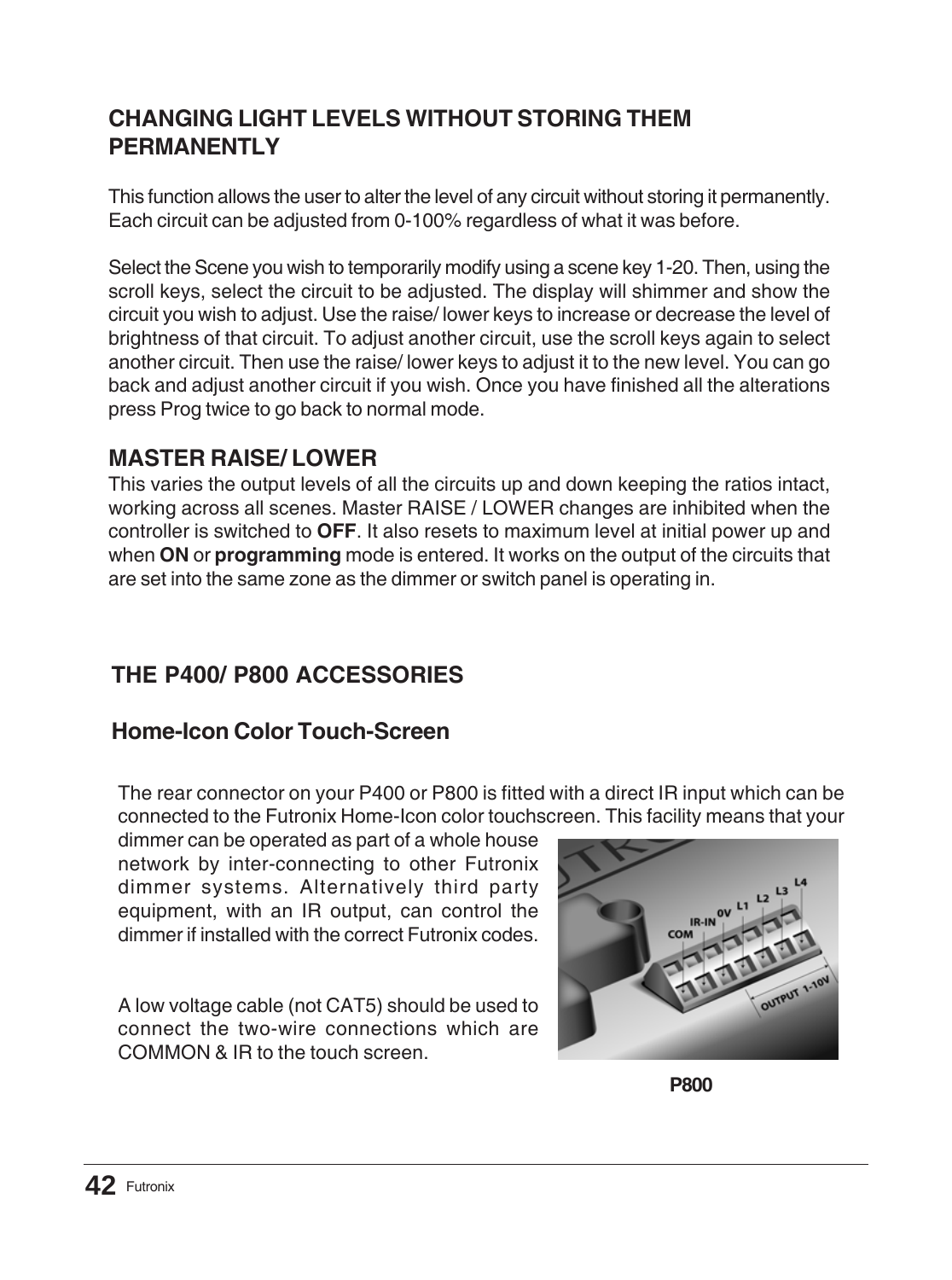### **SPECIAL FEATURES**

### **LED/ Fluorescent dimming**

The P800 is fitted with 4 channels of 1-10v LED/ Fluorescent ballast control, and the P400 with two channels. This is compatible with all makes of ballast that are fitted with a 1-10v input. Connect all the ballast 0v commons to the terminal marked 0v. Connect each of the ballast circuit (+) to the terminals marked output 1-10v. As many as 30 ballasts can be driven from each of the outputs. The terminals on P800 are high quality spring loaded design - insert a screwdriver into the slot above the terminal and lever the screwdriver upwards until the terminal opens, insert the wire and remove the screwdriver.

The minimum dimming level is determined by the ballast manufacturer. In order to extinguish the ballast completely it is necessary to use one or more channels of dimming to provide the mains power supply to the ballasts. The channel/s need to be set as switching only (see page 29).

MAKE SURE THAT THE TOTAL LOAD DOES NOT EXCEED THE MAXIMUM SET FOR EACH CHANNEL OF DIMMING OR FOR THE WHOLE DIMMER.

### **ZONING & SWITCH PANELS**

The P400 & P800 are flexible and can be expanded to control the lighting in up to four different rooms. These rooms or areas are called ZONES. Each P800 can control 8 circuits of lighting; where there are more circuits, additional P800s can be connected. The maximum number of P800s that can be connected together is 8, giving a total of 64 channels. An example of this would be if you were using the system to control a complete house. Each P400 can control 4 circuits of lighting.

To control the system from more than one point, switch panel outstations can be added. The switch panels are from the PFX/ Enviroscene range and are available in a wide variety of finishes. The switch panels and dimmers are inter-connected using the same

4-core cable. The dimmers or switch panels can be connected at any point on the databus. It is good practice to have a controller at the start of the bus and a switch panel at the final end. The switch panel power is derived from the dimmers and each one can power 3 switch panels. The Maximum number of switch panels that can be used is 3 per dimmer.

#### *Note:*

L1 & L2 outputs on the P400 are controlled by channels 5 & 6 when being programmed or operated.

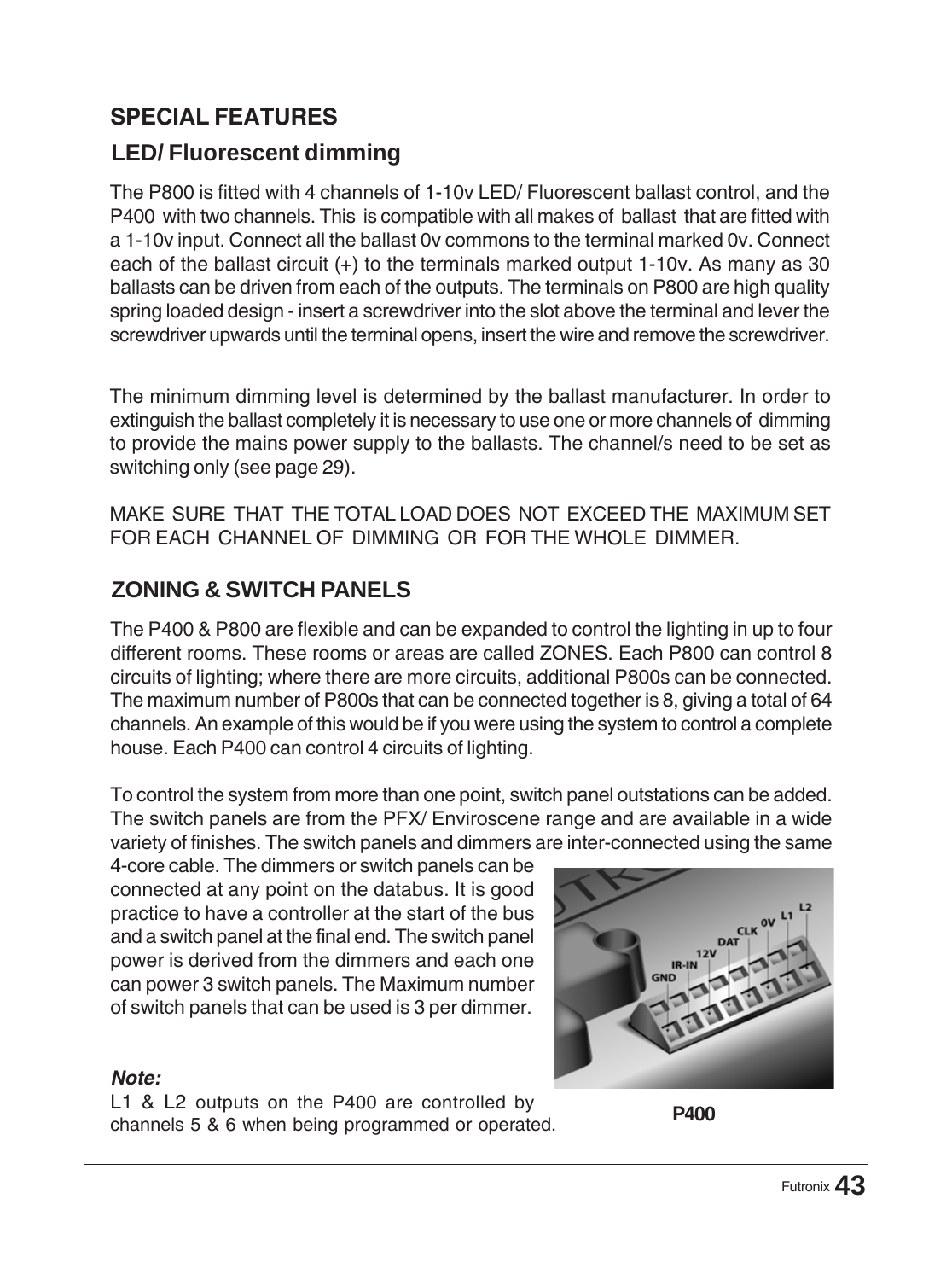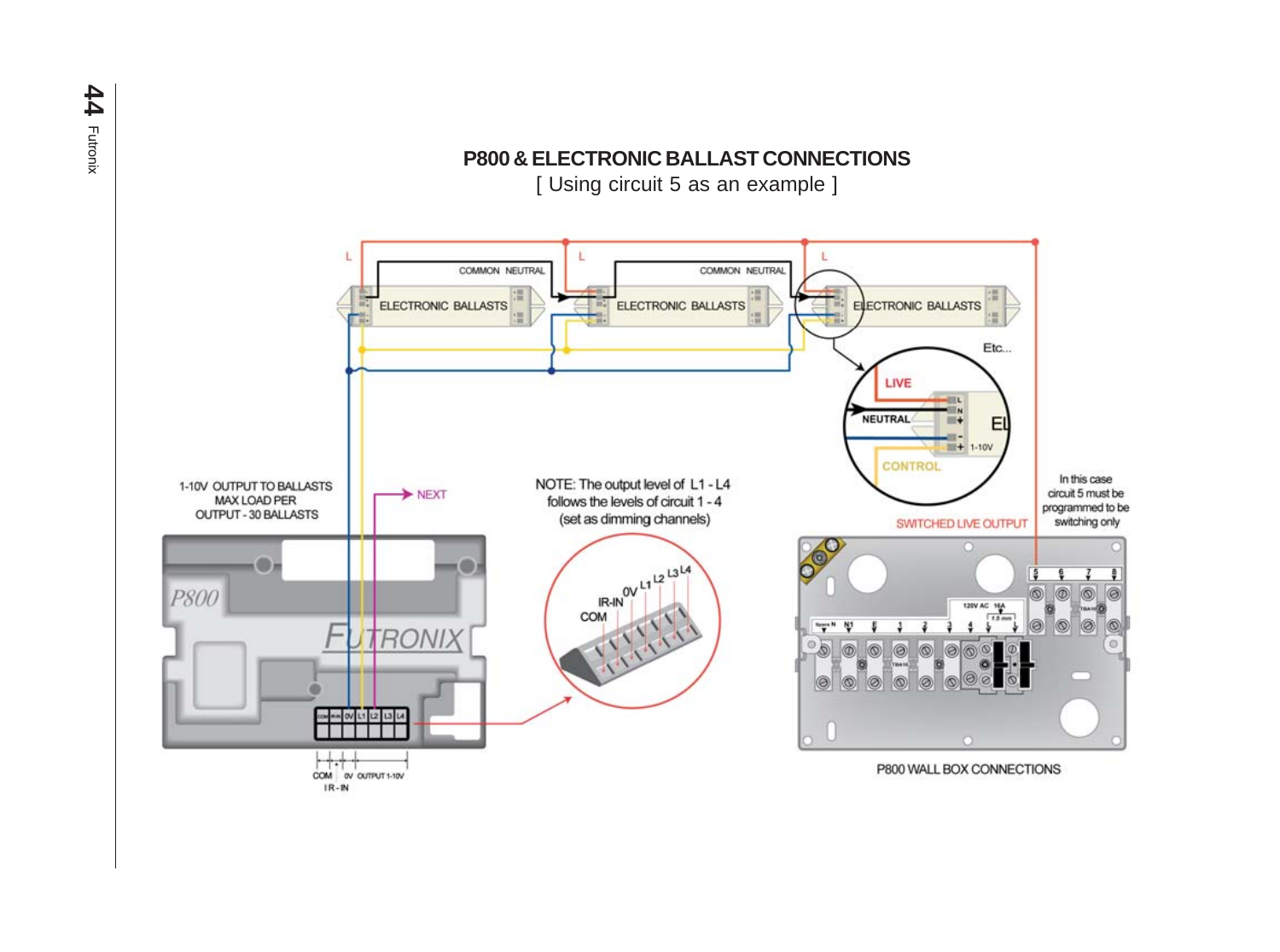## **DATABUS ADDRESS**

The databus address is a number from **0-31** that must be programmed for each dimmer or Switch Panel connected on the same databus. The master dimmer (the first one) should have an address of **0**. Any other dimmer should have an address set from 1. The switch panel addresses should be numbers higher than any dimmer. All addresses must be **UNIQUE**. No dimmer or switch panel should have the same address as any other.

For example a system of 3 inter-connected P800s and 4 switch panels could have the addresses as shown below.

| <b>EQUIPMENT</b> | <b>ADDRESS (UNIQUE)</b> |
|------------------|-------------------------|
|                  |                         |
| P800 -1 (Master) |                         |
| P800-2           |                         |
| P800-3           | 2                       |
| Switch panel 1   | 3                       |
| Switch panel 2   | Δ                       |
| Switch panel 3   | 5                       |
| Switch panel 4   | 6                       |

#### **How do I set the P400/ P800 address?**

You will need to refer to the Page 20 section marked **DEFAULT FEATURES.** Below is a copy of the table from that page.

#### **DEFAULT FEATURES (Copy from before)**

|   | <b>Function</b>                       | P <sub>100</sub> | <b>P400/P800</b>                                                                                             |
|---|---------------------------------------|------------------|--------------------------------------------------------------------------------------------------------------|
| А | The address of the<br>P800 controller |                  | Set the first controller to 0, the next<br>to 1, and so on. There are 16<br>possible addresses from 0-9, A-F |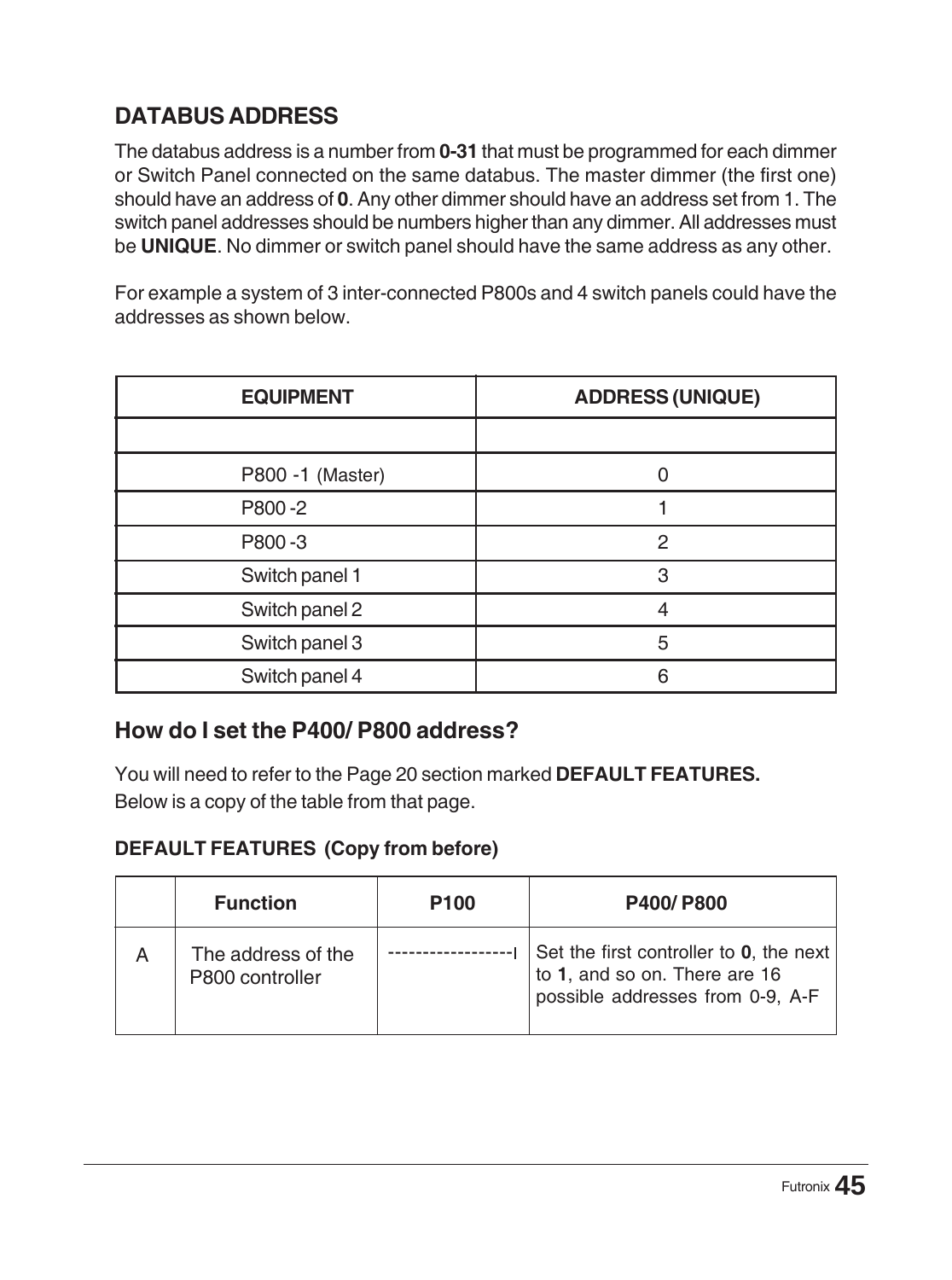### **An example of how a P800 might be used**

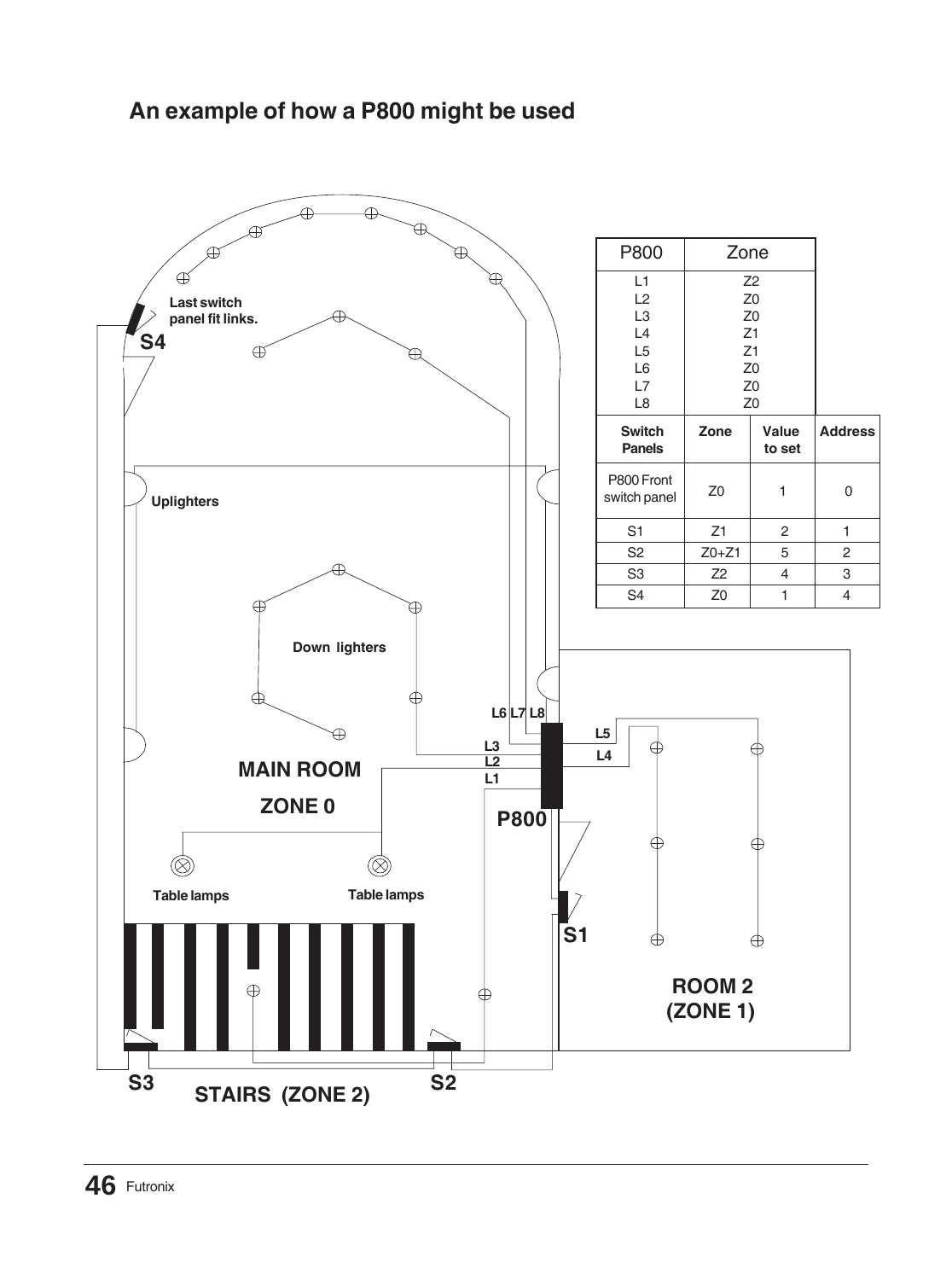### **ZONE**

The system is very flexible and allows any of its circuits to be assigned in any zone (not necessarily the same room as the dimmer itself). For example, circuits L 1,2,3,4,5 could be set up to be in the first room (zone 1). As there are 3 spare circuits, they could be set to control a second room (zone 2). Additionally, the front switches on the controller can be set to control any zone or zones as can the switch panels.

### **THE 3 ZONING PARAMETERS THAT NEED TO BE PROGRAMMED**

|   | Which zone number each of the circuits the dimmer is operating in. Any of the<br>circuits could be operating in any of the 4 possible zones (0-3).<br>See the section "setting the Zone for each circuit" on page 30. |
|---|-----------------------------------------------------------------------------------------------------------------------------------------------------------------------------------------------------------------------|
| 2 | The zone/s controlled by the front panel of any dimmer. (See below.)                                                                                                                                                  |
| 3 | The zone or zones that a switch panel is controlling. It could be the room/zone<br>that it is located in, or it could be other zones as well. (See page 49.)                                                          |

## **ZONE/ S CONTROLLED BY THE FRONT PANEL**

Here we are simply referring to what zone or zones are controlled by the switches on the front of a dimmer and by it's Infra-red receiver, NOT what zone any of it's circuits are working in. Set the value according to page 49 by following the instructions below.

#### **DEFAULT FEATURES** \* Copy of table from page 19.

|   | Letter displayed &<br>corresponding<br><b>Function</b>    | P400/P800                                                                                                   |
|---|-----------------------------------------------------------|-------------------------------------------------------------------------------------------------------------|
| A | The address of the<br>controller                          | Set the first controller to 0, the next to 1 and so<br>on. There are 16 possible addresses from 0-9,<br>A-F |
| B | Determines which<br>zone/s the controller<br>is operating | The controller can operate any zone/s<br>(see P400/ P800 Zone table page 49.)                               |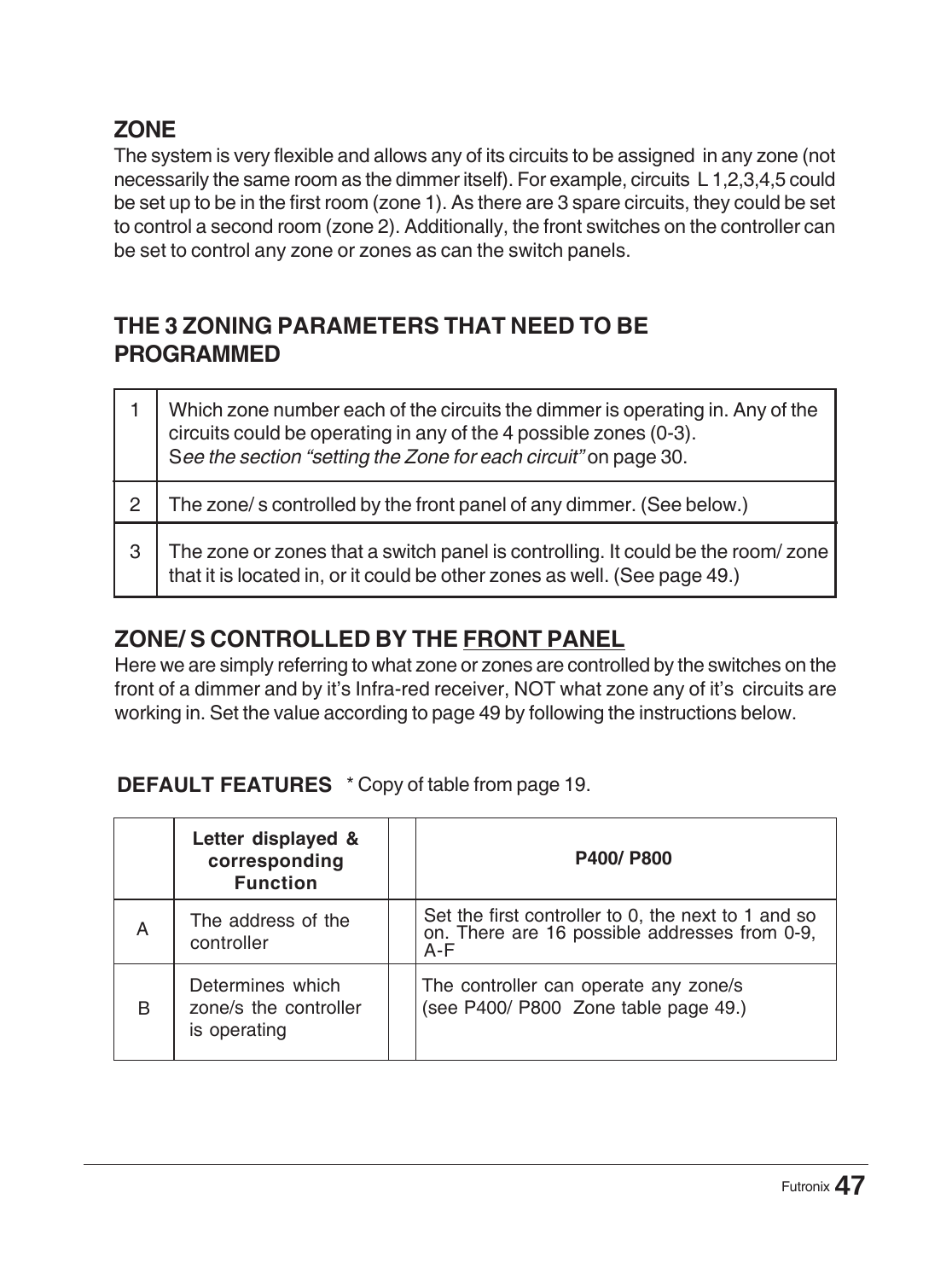### *How do I set up the DEFAULT FEATURES?*

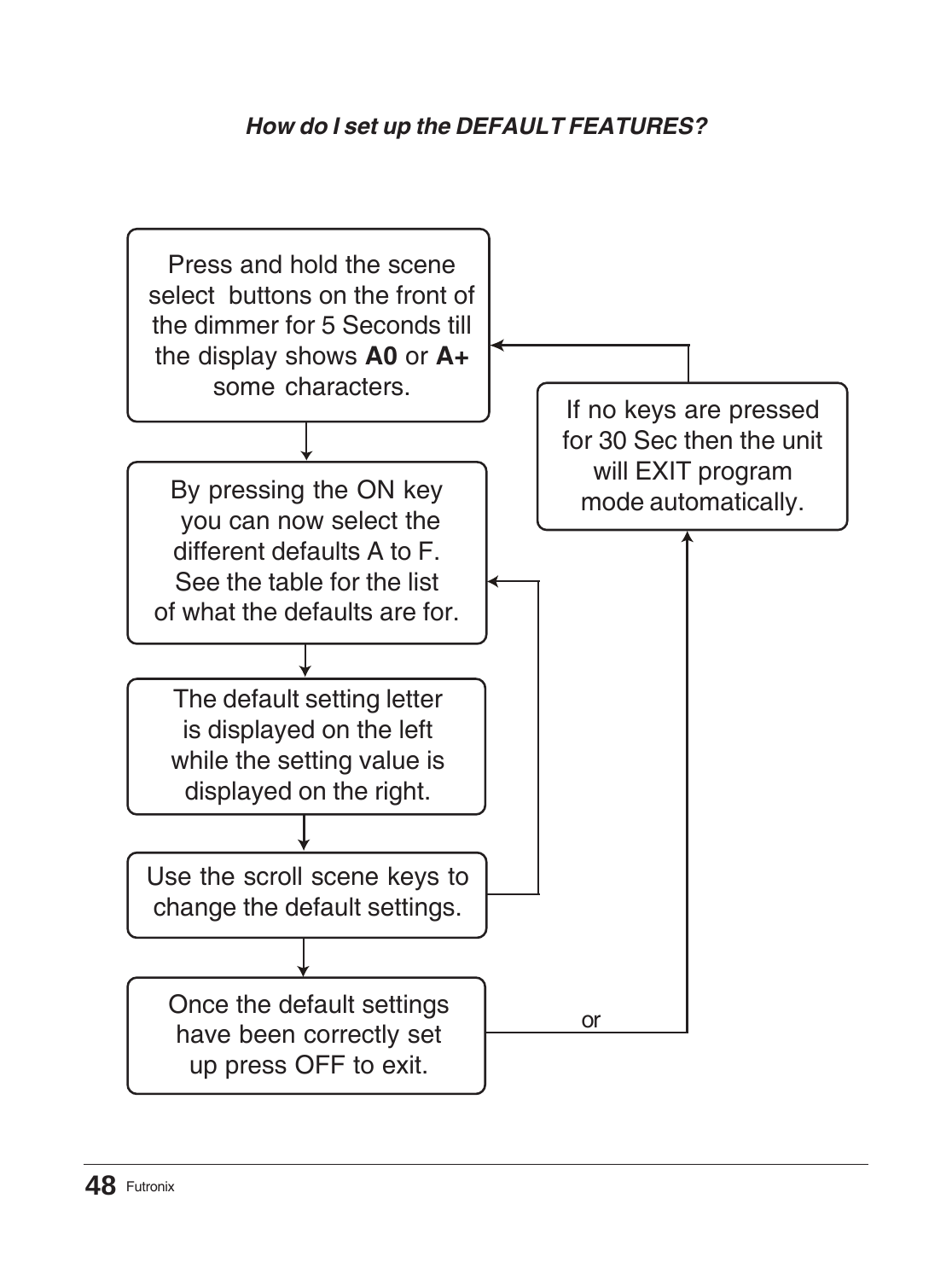| P400/P800 ZONE TABLE      |                                                  |  |
|---------------------------|--------------------------------------------------|--|
| <b>Displayed</b><br>Value | <b>Circuit Zone/s that will be</b><br>controlled |  |
| 0                         | None                                             |  |
| 1                         | 0                                                |  |
| $\overline{c}$            |                                                  |  |
| 3                         | $0 + 1$                                          |  |
| 4                         | $\overline{2}$                                   |  |
| 5                         | $0 + 2$                                          |  |
| 6                         | $1 + 2$                                          |  |
| $\overline{7}$            | $0 + 1 + 2$                                      |  |
| 8                         | 3                                                |  |
| 9                         | $0 + 3$                                          |  |
| A                         | $1 + 3$                                          |  |
| B                         | $0 + 1 + 3$                                      |  |
| C                         | $2 + 3$                                          |  |
| D                         | $0 + 2 + 3$                                      |  |
| E                         | $1 + 2 + 3$                                      |  |
| F                         | $0 + 1 + 2 + 3$                                  |  |

#### *Note:*

In use the displays of both the P800 and the switch panels will show the last scene change of the lowest zone number set.

### *Example: P800 ZONE TABLE*

If displayed value was set to 5, the display will show scene changes in zone 0. If the displayed value was set to 6 it would show the scene changes in zone 1 etc.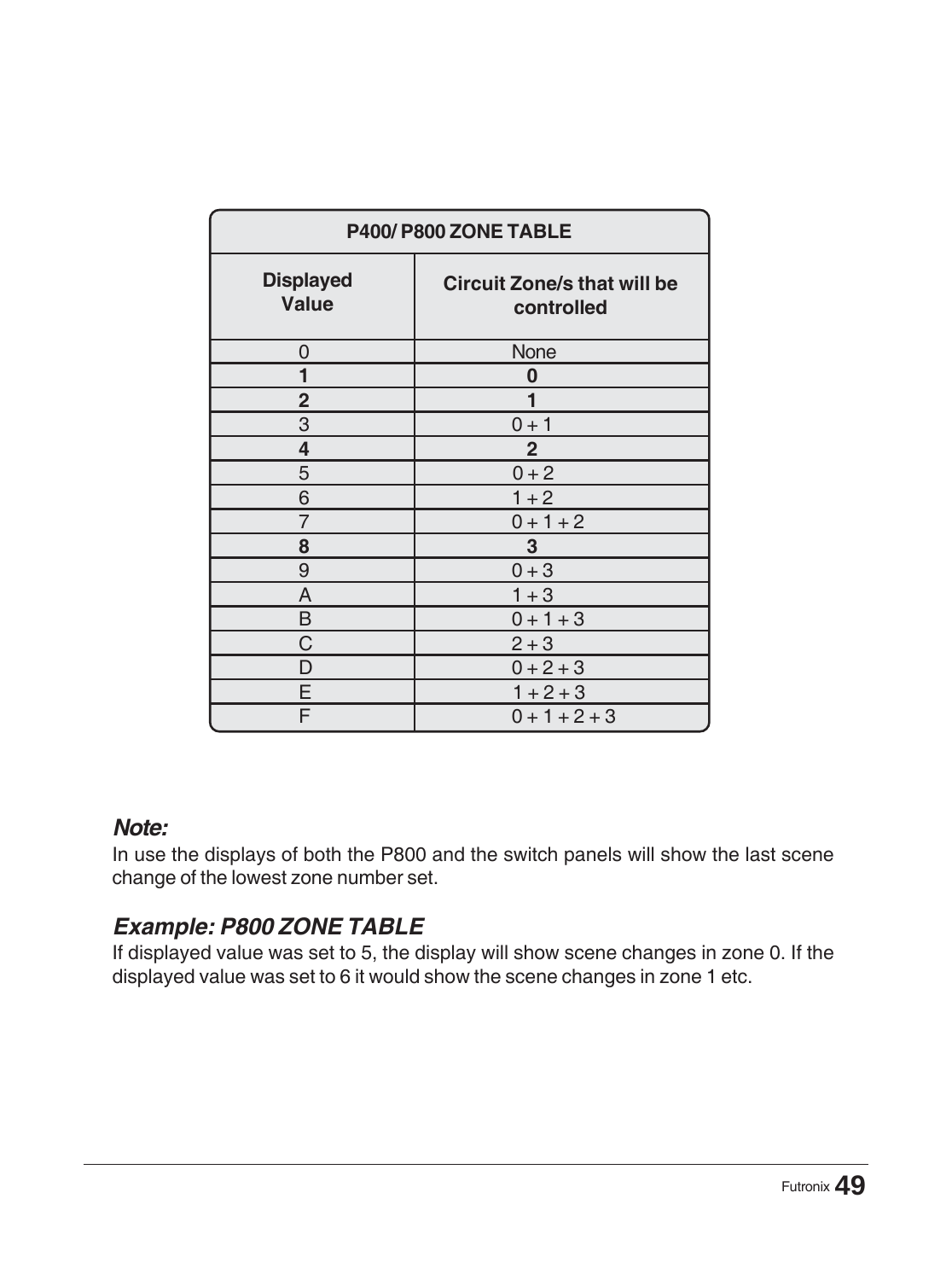### **SWITCH PANEL OUTSTATIONS (P800 MODEL ONLY)**

the main controller. The ON key turns the lights on to 75% with an almost instant 0.5sec fade. **CHI** The OFF key turns the lights OFF off at the same fade as you set for the rest of the Scenes. o r The Scene scroll up key scrolls through the scene numbers from 1-20. The Scene scroll down key scrolls through the scene numbers down to 1.

The keys on the switch panels have the same function as on

This window is a combined display and Infra-red receiver. The display in normal mode shows the scene selected. In program mode it shows the relevant programming information.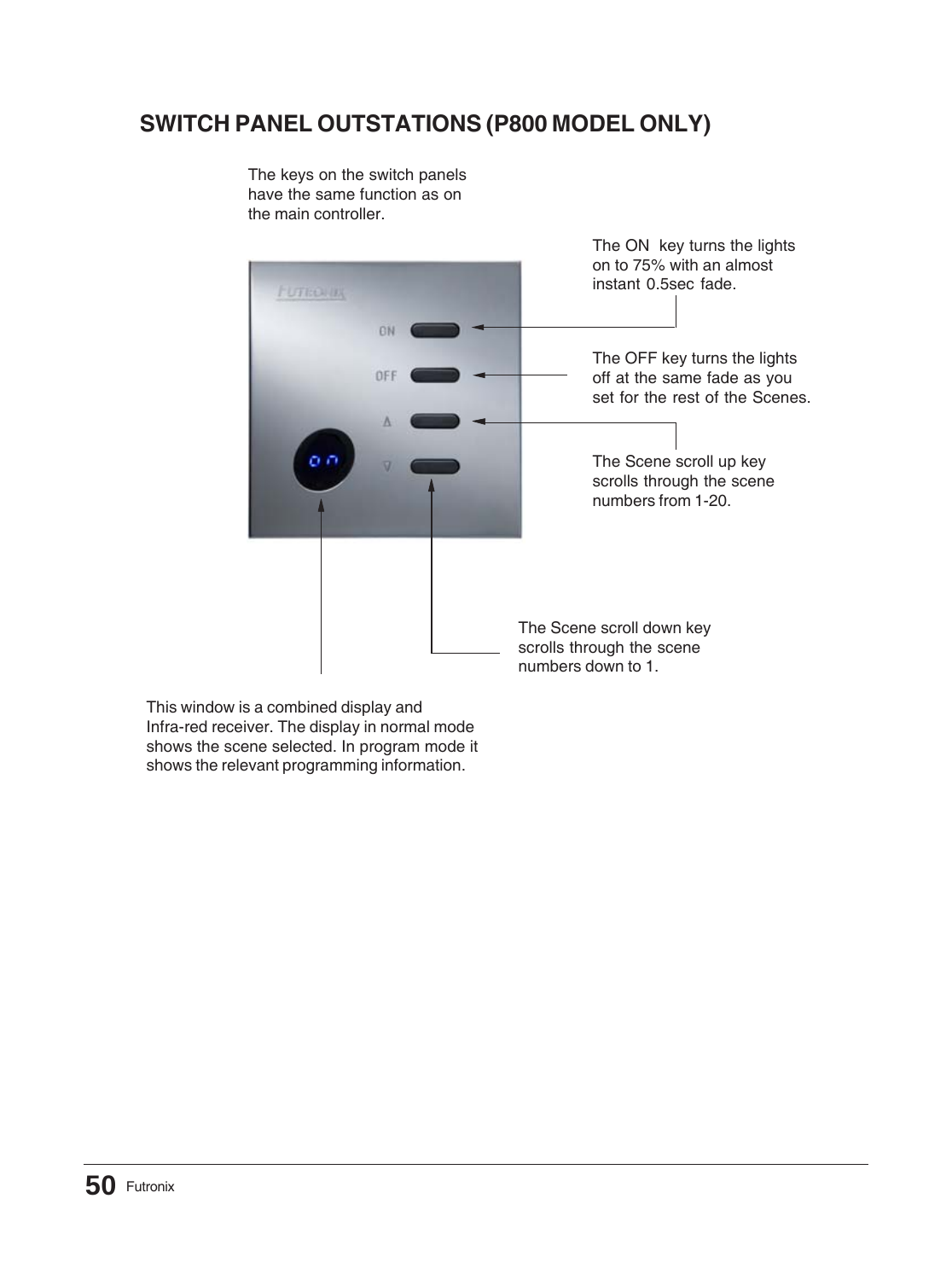### **FITTING SWITCH PANEL OUTSTATIONS(***P400 / P800 models* **) only**

The switch panels are the same as for the commercial ranges and are available in a variety of finishes. You will need a back wall box of at least 35mm depth. This needs to be pre-mounted with the control cable run to the dimmer. If there are several switches or several dimmers then the cable needs to be daisy chained from one to the next.

The control cable should be 4 or 6 core screened 7/0.2mm $^{\rm 2}$  core. (Telephone, CAT5 or alarm cable is NOT acceptable). Futronix can supply control cable in 100m. drums.



# **Switch Panels**

Connect the cables in accordance with the diagram above. The cores are labelled as follows: [0v, CLK, DATA, 12v]. There can be several switch panels connected to each controller system and cable distances can be up to 150m between switch panels and controllers. The switch panels should be daisy chained together one to the next etc.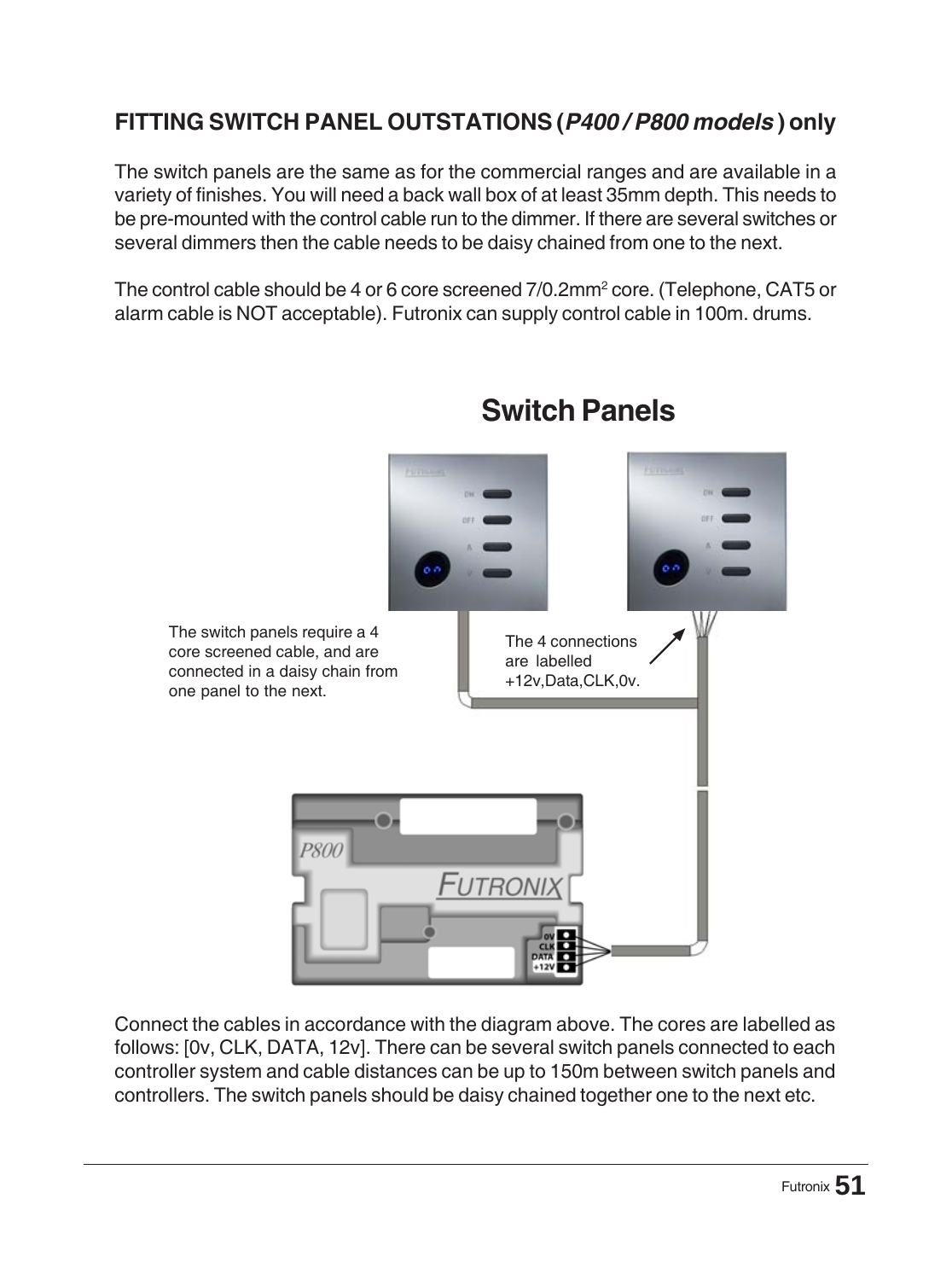## **FITTING LINKS TO LAST SWITCH PANEL**

On the last switch panel the two links will need to be fitted. Remove links from all other panels.

*Note : on SP4 switch panels there is a 3 rd link which, if removed, disables the Infra-red receiver.*



### **Inter-Connecting P400/ P800s**

#### **P800 dimmer inter-connections**

The switch panels require a 4 core screened cable, and are connected in a daisy chain from one panel to the next.

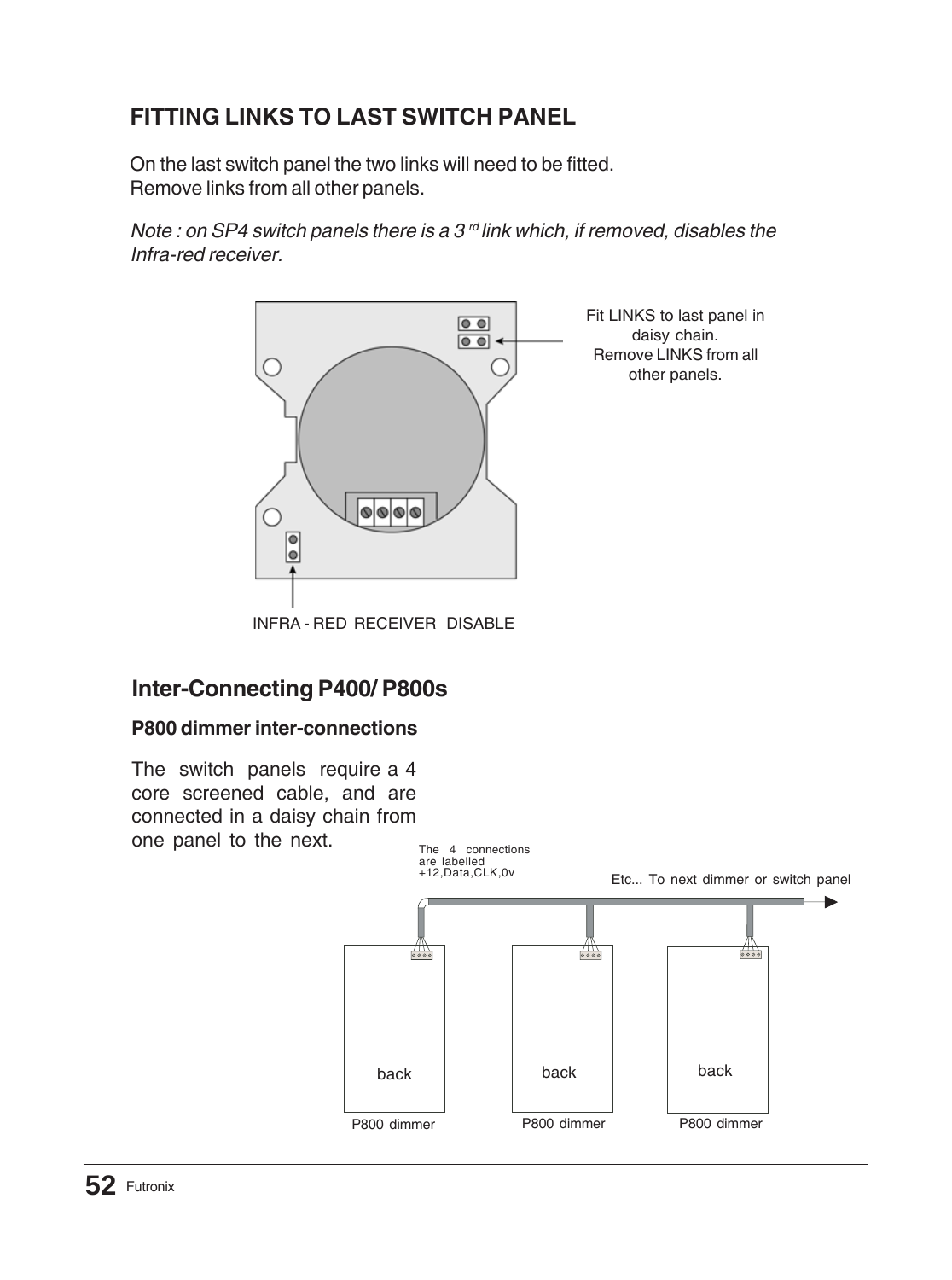## **PROGRAMMING THE SWITCH PANELS**

The Switch panels need to be programmed with a **Databus Address** and **Zone** information.

#### **ADDRESS**

To put the switch panel into program mode press both the Scene scroll **up** and **down** keys simultaneously, holding them in for 5 seconds until the display changes to **Pr.** Use the **ON** key to toggle through the different programming functions. The address is indicated by letters **Ad** and, when **ON** is pressed again, the value is displayed. To change the address, use the scene scroll **up** and **down** keys till the correct value is shown. The address for each switch panel must be **UNIQUE** and of a higher value than that of any P800 connected on the same databus.

#### *For example*

A dimming system comprising of one P800 and three switch panels: The P800 address would be 0, and the switch panel addresses could be 1, 2 & 3.

A dimming system comprising of three P800 and four switch panels. the P800s addresses would be 0, 1, 2 and the switch panel addresses could be 3, 4, 5, 6.

#### **ZONE**

Enter program mode (as described above under ADDRESS) and press **ON** again until the display shows 3 horizontal bars on the left digit with the zone value indicated on the right digit. To change the value use the scene scroll **up** and **down** keys. Refer to the *P800 ZONE TABLE on page 49* to select the **VALUE** corresponding to the zone/s you wish to control.

When the switch panel has been set up, pressing **OFF** will exit programming mode. **En** is shown on the display for end of programming.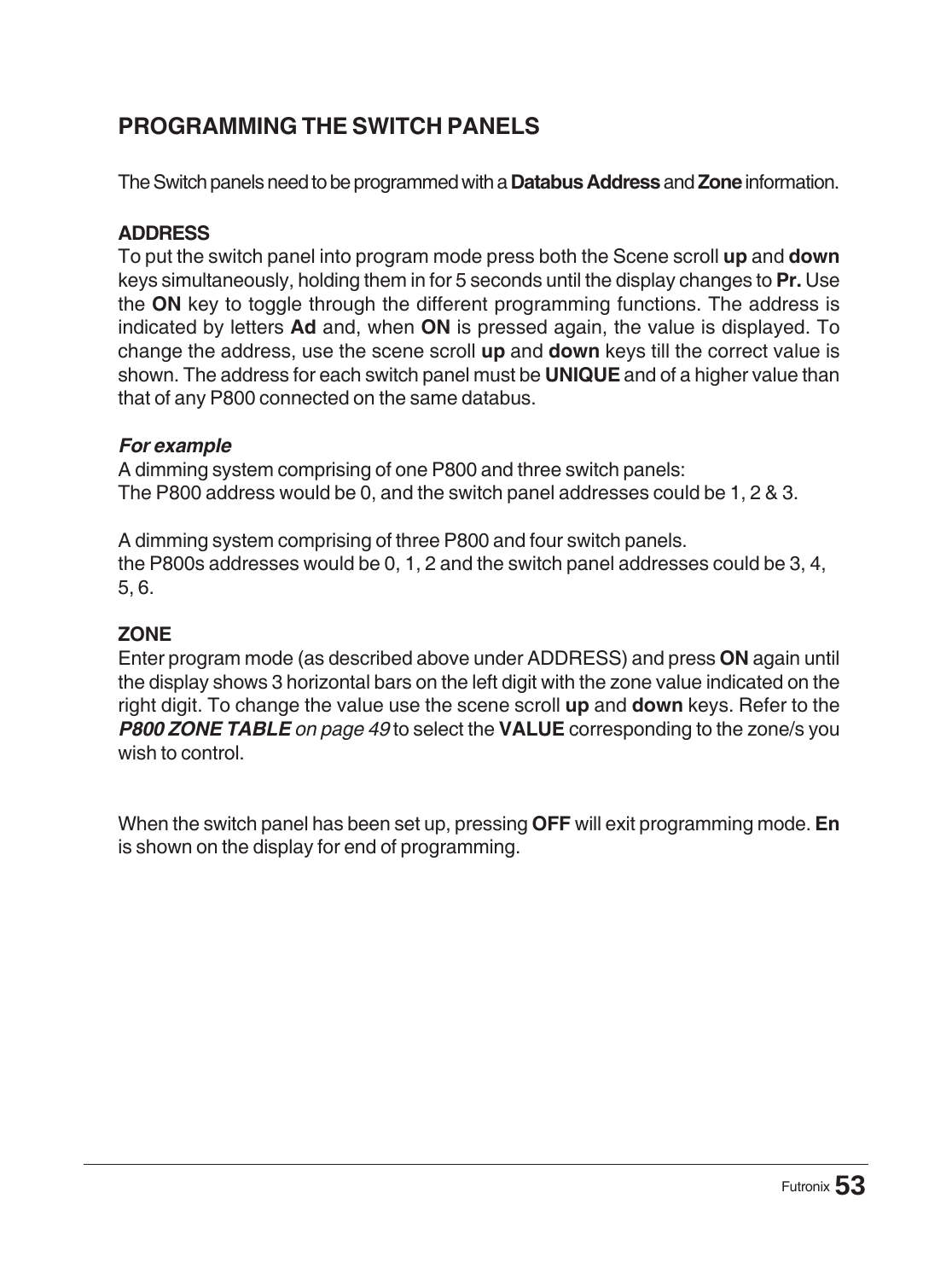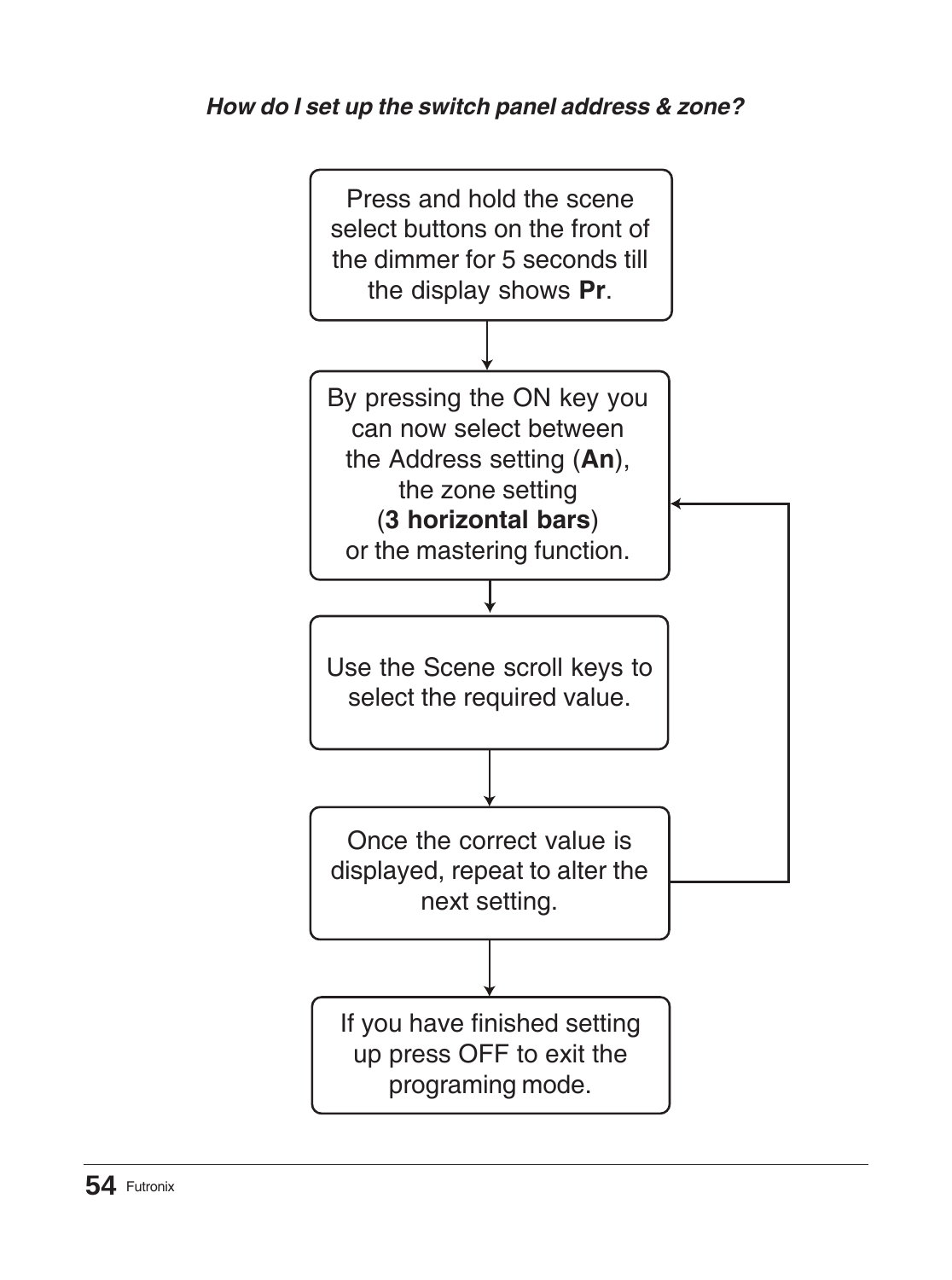#### **Table showing what lights are controlled by each circuit (please fill in and use when you come to program - so you know which circuits are which)**

| <b>Circuit</b><br><b>Number</b> | <b>Lighting Circuit description</b> | ZONE/S<br>Circuit is<br>operating in |
|---------------------------------|-------------------------------------|--------------------------------------|
| $\mathbf{1}$                    |                                     |                                      |
| $\mathbf{c}$                    |                                     |                                      |
| 3                               |                                     |                                      |
| $\overline{4}$                  |                                     |                                      |
| 5                               |                                     |                                      |
| 6                               |                                     |                                      |
| $\overline{7}$                  |                                     |                                      |
| 8                               |                                     |                                      |
| 9                               |                                     |                                      |
| 10                              |                                     |                                      |
| 11                              |                                     |                                      |
| 12                              |                                     |                                      |
| 13                              |                                     |                                      |
| 14                              |                                     |                                      |
| 15                              |                                     |                                      |
| 16                              |                                     |                                      |
|                                 |                                     |                                      |
|                                 |                                     |                                      |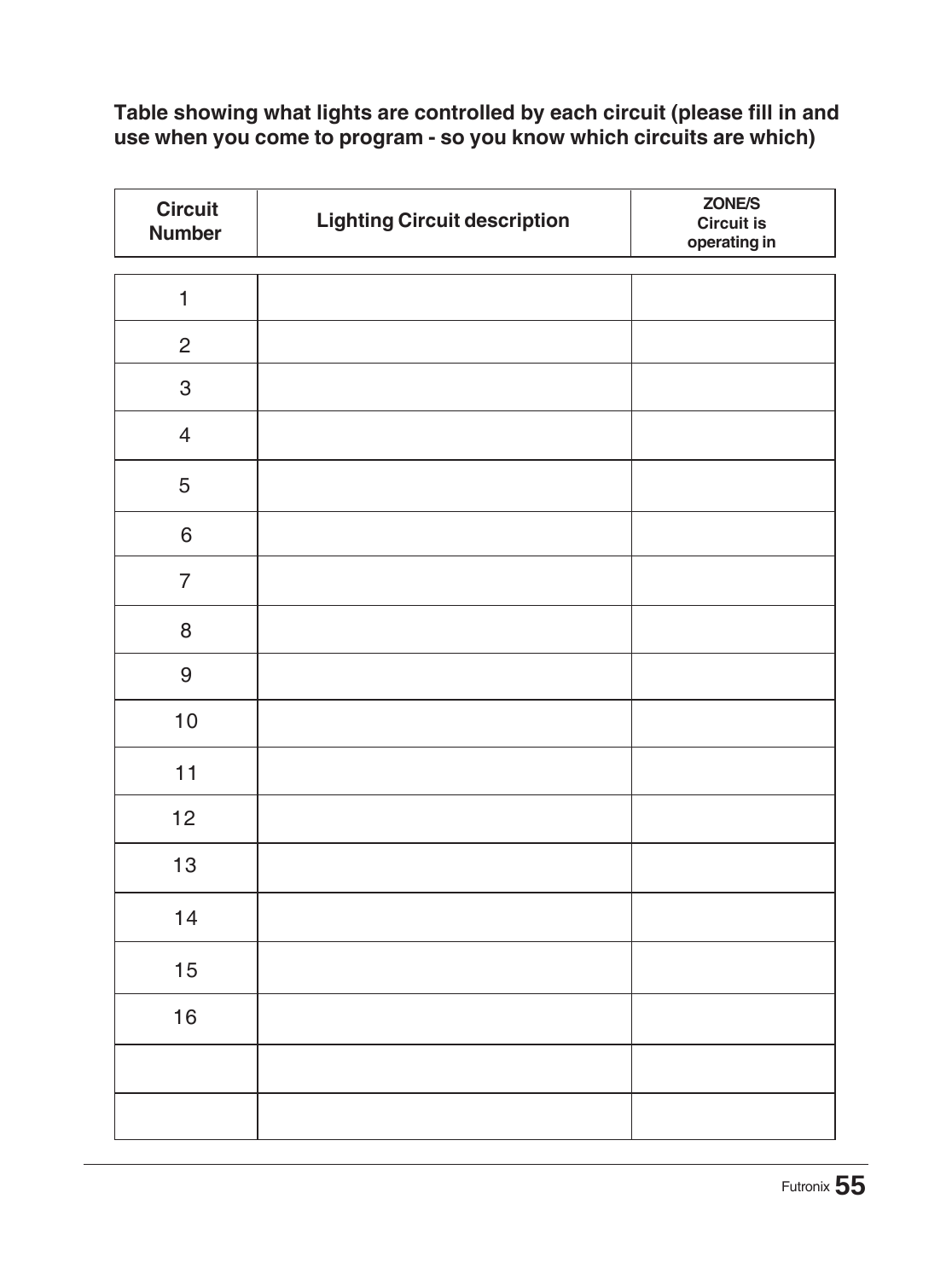### **FAULT FINDING**

Typical customer questions and answers:

#### *1) A circuit of lights is permanently ON and will not go off when OFF is pressed*

If all the circuits aren't functioning check to see that the front display is lit. If not then check the power supply to the dimmer. Check the fuses (P400 and P800 only). If a fuse has blown then a short circuit or overload may have occurred. If that is the case find the cause and rectify. Replace the fuse with the correct type as shown in the table on page 7.

If the fuse has not blown then check the circuit parameter settings under the section CIRCUIT PARAMETERS on page 28. The circuit may have been set into another zone.

#### *2) A circuit of lights is permanently ON and will not go off when OFF is pressed*

Check to make sure that the circuit parameters are correctly set under the section CIRCUIT PARAMETERS on page 28. The circuit may have been set into another zone. Did a short circuit occur, or a lamp blow before the problem occurred? Although high power devices are used, it is possible that a Triac (output device) has been damaged. Short circuits can create large current and voltage peaks for short periods of time. If this is the case you will have to return the unit to your nearest Futronix repair center.

#### *3) Remote control will not work*

If the remote control doesn't function check the following:

- a) Battery flat or missing in the handset.
- b) Battery installed wrong way round.
- c) The dimmer is not **EARTHED** properly. If the dimmer has a metal finish it MUST BE EARTHED properly.
- d) Light from light fittings (particularly high frequency fluorescent) or sunlight entering the receiver window.
- e) Electrical noise from dimmed source affecting the unit. Try swapping circuits around. If low voltage transformers are used check to see none are faulty through substitution. Swap transformers to a higher quality brand.
- f) Some TV's (plasma) or other equipment can emit strong IR (INFRA-RED) noise. Try switching off other equipment in the room and see if you can identify the problem source.
- g) The remote control is being used too close to the switch panel try to aim it in another direction from the wall panel or stand back from the panel.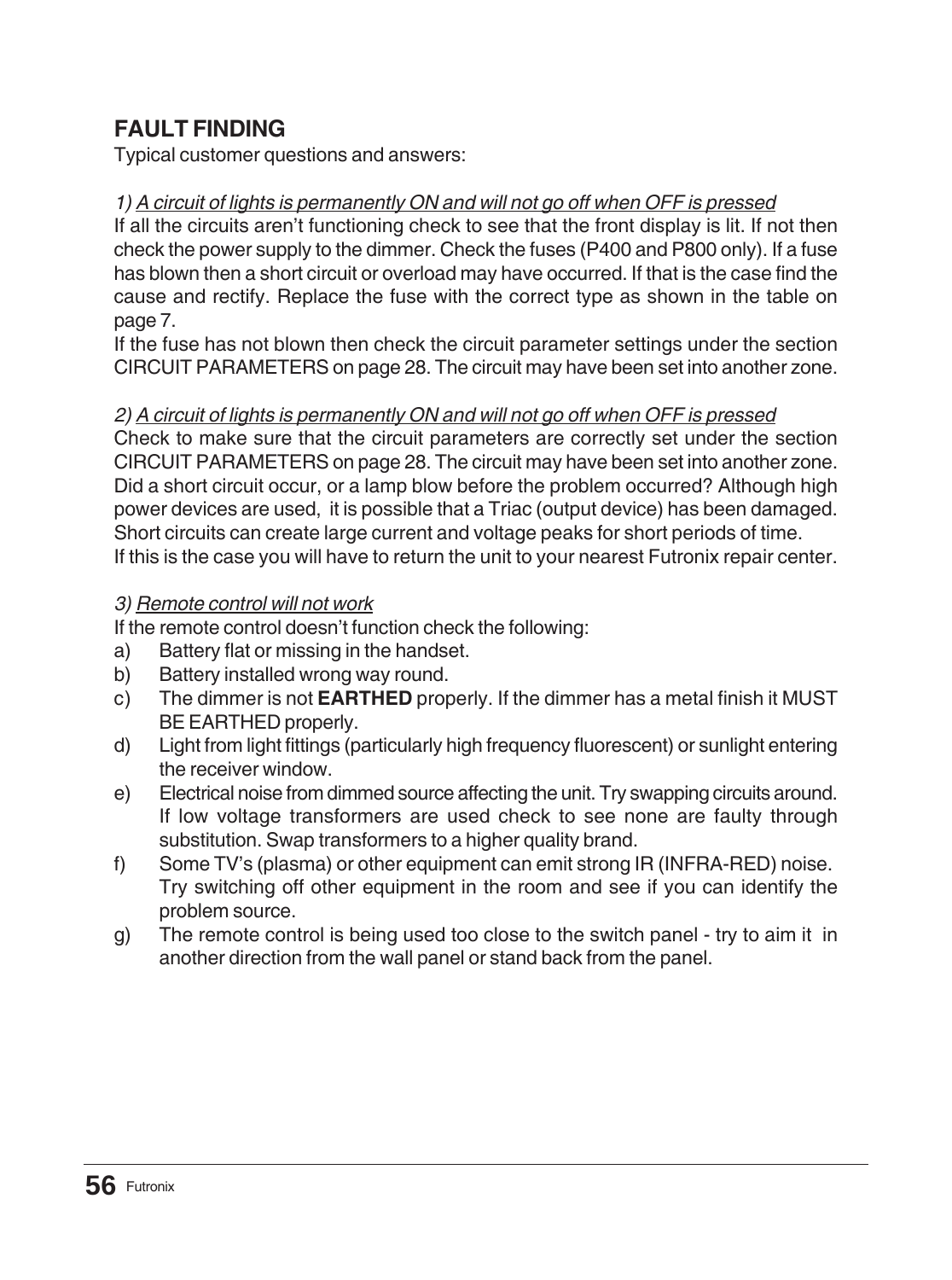#### *4) You cannot enter program mode after 1 2 3 4 has been keyed in*

An unknown lock code may have been entered or the non volatile memory may be corrupted. Enter the master program lock code **2 4 7 3** instead. Re-enter lock code (see page 27).

#### *5) The dimmer makes a buzzing noise and the lights aren't dimming properly*

Are you using low voltage lights and if so have you checked to see that they are LEADING EDGE transformers and not LAGGING EDGE transformers? Refer to the section on page 9 called: *TRANSFORMERS FOR LOW VOLTAGE LIGHTING – COMPATABILITY*

#### *6) The dimmer is making a buzzing noise, but the lights are dimming OK*

The first thing to say is that all dimmers by their nature will make some noise. Futronix dimmers being all digital are quieter than most dimmers. Excessive noise can be generated by having the wrong transformers fitted as decribed above.

Noise can be generated by the transformers and the fittings themselves. We would recommend you swap transformers for high quality ones (Futronix) and/ or change your fittings for higher quality ones. The mounting of both of these items can influence noise. Transformers should be mounted where vibration from them cannot be amplified. An example of this is where they are left lying on a plaster board ceiling void.

#### *7) The dimmer appears to overheat (the front plate is quite hot)*

Check the loadings. Add up the number of lamps and the wattage of each one. The total on each circuit should be less than the MAX value of your dimmer (See *Diagram 1 page 7*.) The total load of all circuits shouldn't exceed the TOTAL given for the dimmer (take into account the load of a low voltage transformer, i.e. a 50Watt 12v lamp will have a higher loading due to the transformer losses). Transformers often go faulty (wire wound and electronic) and can then consume a lot more power than their rating. It is worth checking all the low voltage transformers. A bad one will often get quite hot. If you are not sure, substitute with a known good transformer.

#### **The rule of thumb is: if the dimmer is getting hot it is unlikely to be the dimmer, almost certainly it will be a problem with the LOAD connected to it.**

#### *8) There was a power out and now the dimmer won't work properly*

If there was the chance of a power out (you may not know if one occurred), then it is possible that, when the power resumed, there would be a large surge. This can lead to the dimmer not resetting correctly. Simply power OFF the mains supply to the dimmer. Wait 20 Seconds, then power it quickly (cleanly) back on. Your dimmer should now be functioning correctly again. If you power it on and the mains contacts are allowed to arc, then the dimmer won't reset properly.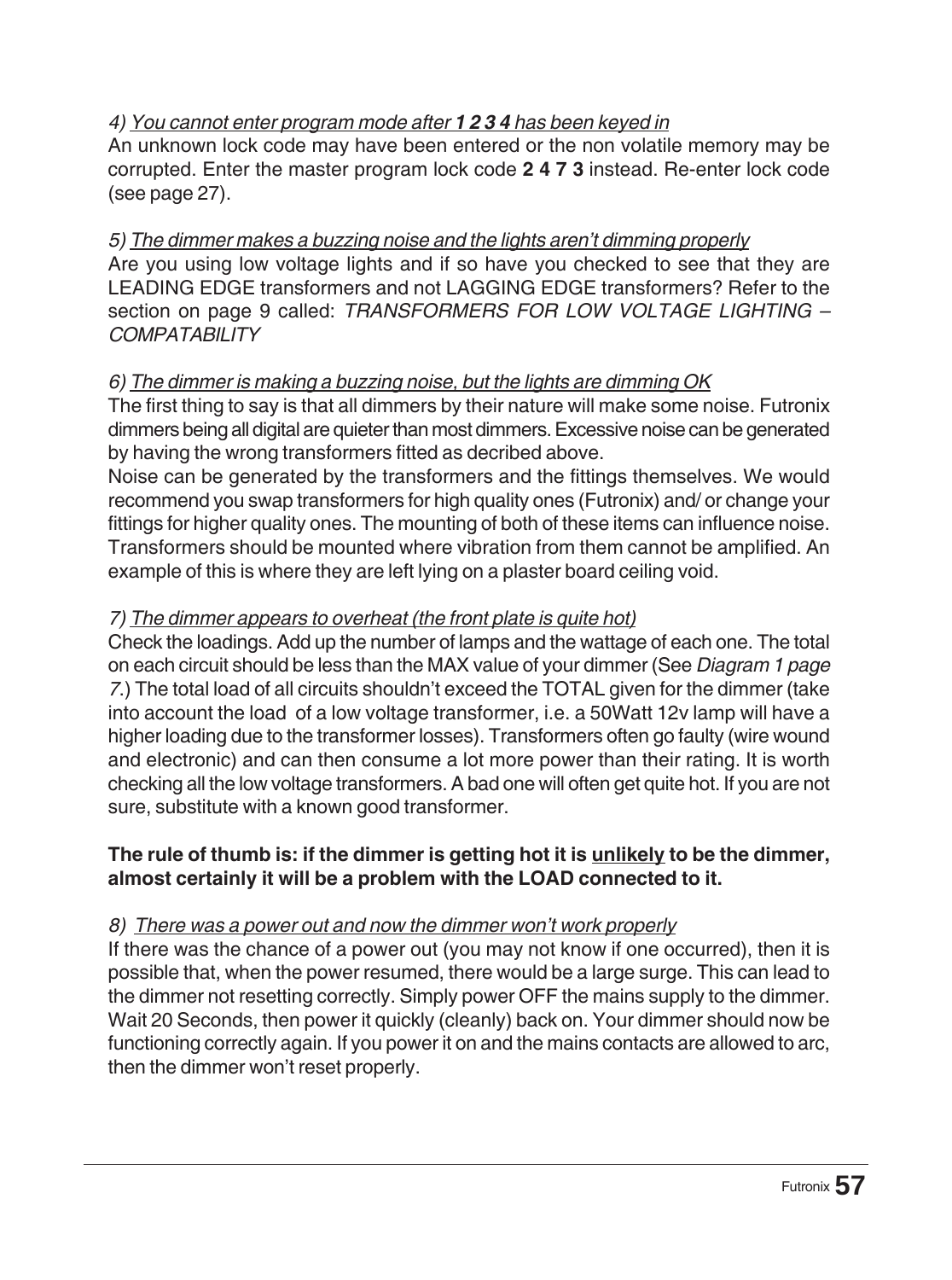#### *9) Scene 1 is the only scene that can be selected. After selecting another scene the dimmer jumps back to Scene 1 again*

Have you set up the *DEFAULT FEATURES?* Go to page19 and follow the set up routine. If you have already done so, then check them through to make sure that they are set to the correct values. Once you set these up correctly for your model of dimmer then the problem should have been corrected. If you have a P800, check to see that the links are fitted on the last panel ONLY. (See page 52.) Check to see that the switch panels are correctly connected and programmed.

#### *10) The timer won't bring on the correct scene at the programmed time*

Check to see that the timer is at the correct time and is working. Then check to see that the Events are set up for the time you want. You can use SHOW to show the Events that are programmed on any particular day. See (page 37.)

Check the **DEFAULT FEATURE** relating to the timer as it might not be set up correctly. The function is **Timer Event** (**E**). For the P100 this should always be set to **F**. For the P400 & P800 it should be set to the zone that it is controlling.

Have you pressed the **CANCEL** key on the remote control out of program mode? If so this cancels all the timer events for the next 12 hours. If you turn the power to the dimmer OFF and back on again this will clear.

#### *11) Lights flicker or pulse when turning OFF - P400*

This can occur if there is a non-inductive load on circuit 3 or 4. Try swapping the circuits 3 and/ or 4 around with circuits 2 and/ or 1.

#### *12)* Autosequence cycles quickly

This is because there are no times programmed in the memory. Go to Prog mode and set Fade to equal say 2 and HOLD to equal 2. Come out of prog mode and try AUT again.

#### *13) The lights won't dim when OFF is selected*

Occurs when changing from scene 1 to OFF. It is likely that a delay has been set via the SLEEP function. See programming the SLEEP timer on Page 39.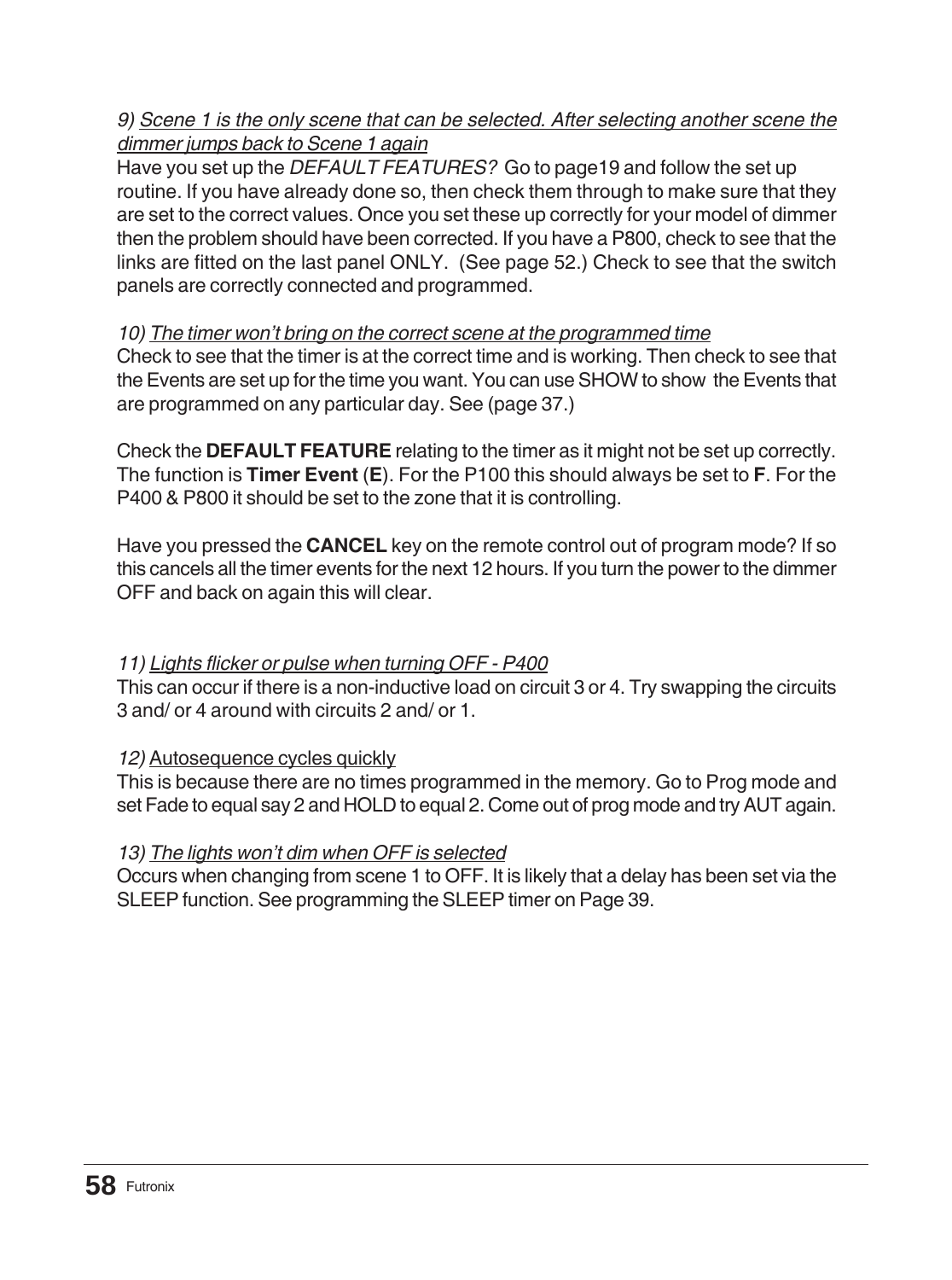## **GLOSSARY OF TERMS :**

|                  | Autosequence A set of scenes that are selected in sequence with a programmable<br>time duration between them. Useful for light show or display use.                                                                                                                                                  |
|------------------|------------------------------------------------------------------------------------------------------------------------------------------------------------------------------------------------------------------------------------------------------------------------------------------------------|
|                  | Cancel Cancels all timer selections for the next 12 hours                                                                                                                                                                                                                                            |
|                  | Channel Output circuit on dimmer                                                                                                                                                                                                                                                                     |
|                  | switch or dimmer.                                                                                                                                                                                                                                                                                    |
|                  | Circuit Parameters A programming feature which tells the dimmer information such<br>as: is a circuit dimming or switching only and what zone is it in.                                                                                                                                               |
|                  | Customer Settings The lighting levels and timer settings etc that you wish to set up.<br>These settings can be altered whenever you want and are stored<br>permanently, even when the power is turned off.                                                                                           |
|                  | Databus A databus is a communication exchange between two or more<br>devices. In the case of the P800 this is between the switch panels<br>and one or more P800s via a wire link.                                                                                                                    |
|                  | Databus Address Each device connected to the databus has to have a unique address<br>set up at programing time.                                                                                                                                                                                      |
| Default Features | A programming feature which tells the dimmer information such as<br>zoning information, which scene is selected at power up, which<br>zone is selected by the timer etc Needs to be checked/setup at<br>programming time. A scene or sequence that can be selected to<br>occur at a particular time. |
| Event            | A scene or sequence that can be selected to occur at a particular<br>time.                                                                                                                                                                                                                           |
|                  | Exit Delay Provides a delay where the lights will remain on for a period of time<br>after they have been turned OFF to permit exiting from a room.                                                                                                                                                   |
| Fade Rate        | The rate at which one scene fades into another scene. Typical<br>fade rates are 4-10 seconds. The value set applies to all scene<br>fades.                                                                                                                                                           |
| Flash            | Turns the selected circuit ON and OFF alternatively so you can<br>identify it while programming.                                                                                                                                                                                                     |
| Frequency        | The frequency of the mains system in your country. Futronix<br>dimmers are available in 50Hz & 60 Hz versions; 60Hz is used in<br>USA, Canada/ the American continent, Saudi Arabia, Taiwan,                                                                                                         |
| Korea,           | Philipines & part of Japan; 50Hz is used in the rest of the world<br>including Europe, China, SE Asia, Middle East & Africa.                                                                                                                                                                         |
| Fluorescent      | This type of lamp can only be switched ON or OFF. If a dimmable<br>1-10v ballast is installed in each light fitting the Enviroscene &<br>P800 P400 1-10v output can dim them.                                                                                                                        |
| Halogen          | Tungsten halogen lamps come in mains voltage and low voltage<br>versions. They offer a crisp white light at full brightness and dim<br>through shades of yellow and orange. They give a better light than<br>tungsten and are more efficient.                                                        |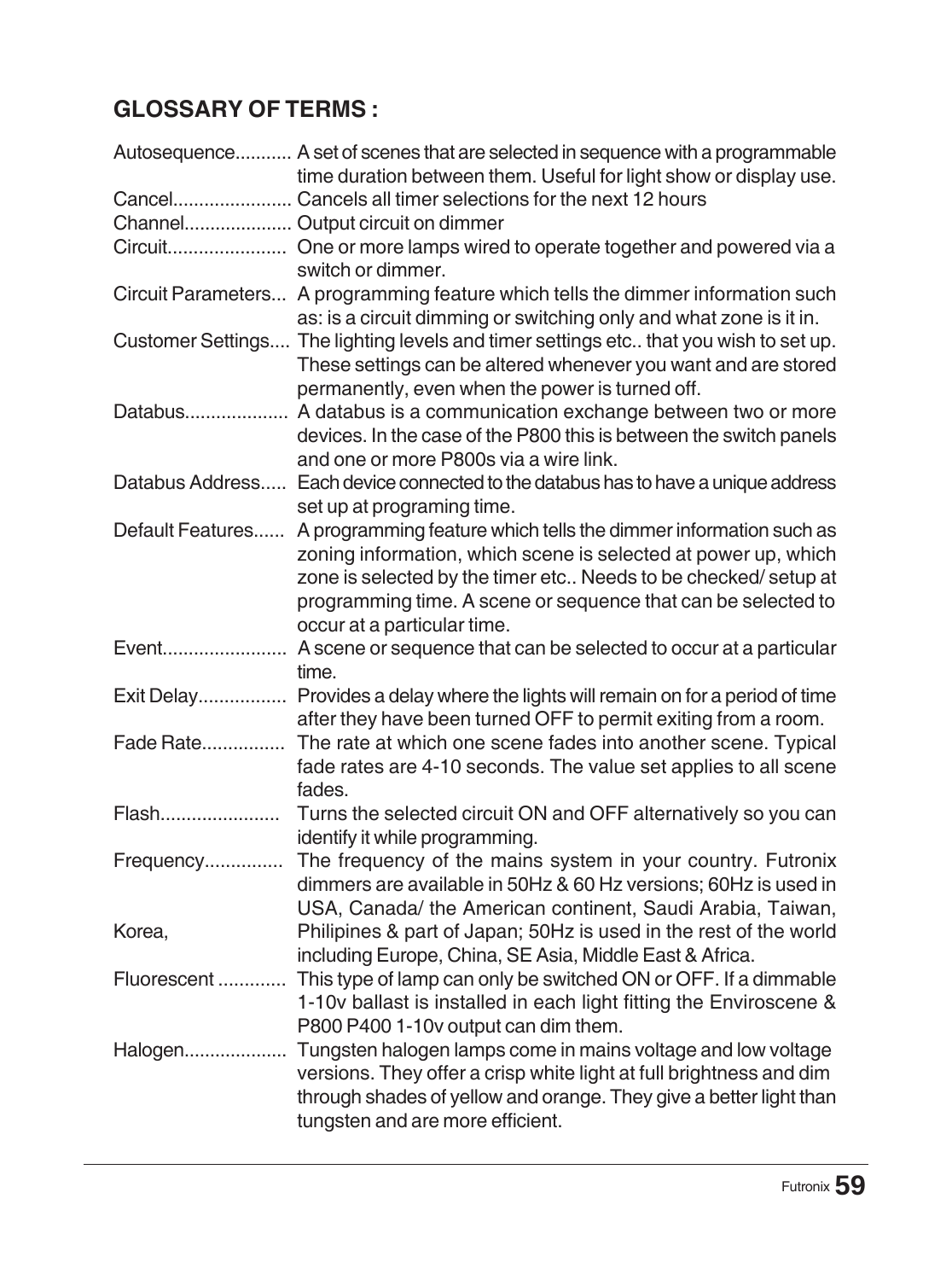|                                         | is selected in Autosequence mode.                                                                                                                                                                                                                                                                              |
|-----------------------------------------|----------------------------------------------------------------------------------------------------------------------------------------------------------------------------------------------------------------------------------------------------------------------------------------------------------------|
|                                         | unauthorised tampering.                                                                                                                                                                                                                                                                                        |
| Low voltage transformerSee: Transformer |                                                                                                                                                                                                                                                                                                                |
|                                         | Raise/lower Raise/ lower keys on the remote control let the user adjust<br>individual circuit levels in and out of program mode as well as<br>adjusting the master raise/lower.                                                                                                                                |
|                                         | Remote control Used for selecting scenes and programming the dimmer.<br>Your dimmer is supplied with a full function remote (RC50)<br>A smaller reduced function one is also available (RC20).                                                                                                                 |
|                                         | Scroll KeysScroll keys on the remote control let the user select any<br>circuit for programming starting at 1.                                                                                                                                                                                                 |
|                                         | Sleep timer Provides a delay where the lights will remain on for a period of<br>time after they have been turned off.                                                                                                                                                                                          |
|                                         | Switch panelWall mounted switch which can be connected to the P400/<br>P800 to act as a wall mounted outstation or remote control<br>point.                                                                                                                                                                    |
|                                         | Transformer Necessary for controlling low voltage lighting. Steps mains<br>level voltage 230v(Europe) or 120v type voltage (USA) down<br>to 12v.                                                                                                                                                               |
|                                         | fitting. Inexpensive to purchase and can be directly dimmed<br>by any dimmer.                                                                                                                                                                                                                                  |
|                                         | anytime of the day.                                                                                                                                                                                                                                                                                            |
|                                         | single phase or 120v single phase/208v twin phases).                                                                                                                                                                                                                                                           |
|                                         | WattsMeasurement of electrical power consumption. If four 60W<br>lamps are connected to a dimmer then they will have a power<br>consumption rating of 240w. The power rating can also be<br>derived from multiplying the current in Amps by the mains<br>voltage. $P = A \times V$ correctly known as $P = IV$ |
|                                         | Normally the box is mounted flush into the wall. The dimmers<br>can also be surface mounted.                                                                                                                                                                                                                   |
|                                         | Zone A room or definable area.                                                                                                                                                                                                                                                                                 |
|                                         | (See page 30-45.)                                                                                                                                                                                                                                                                                              |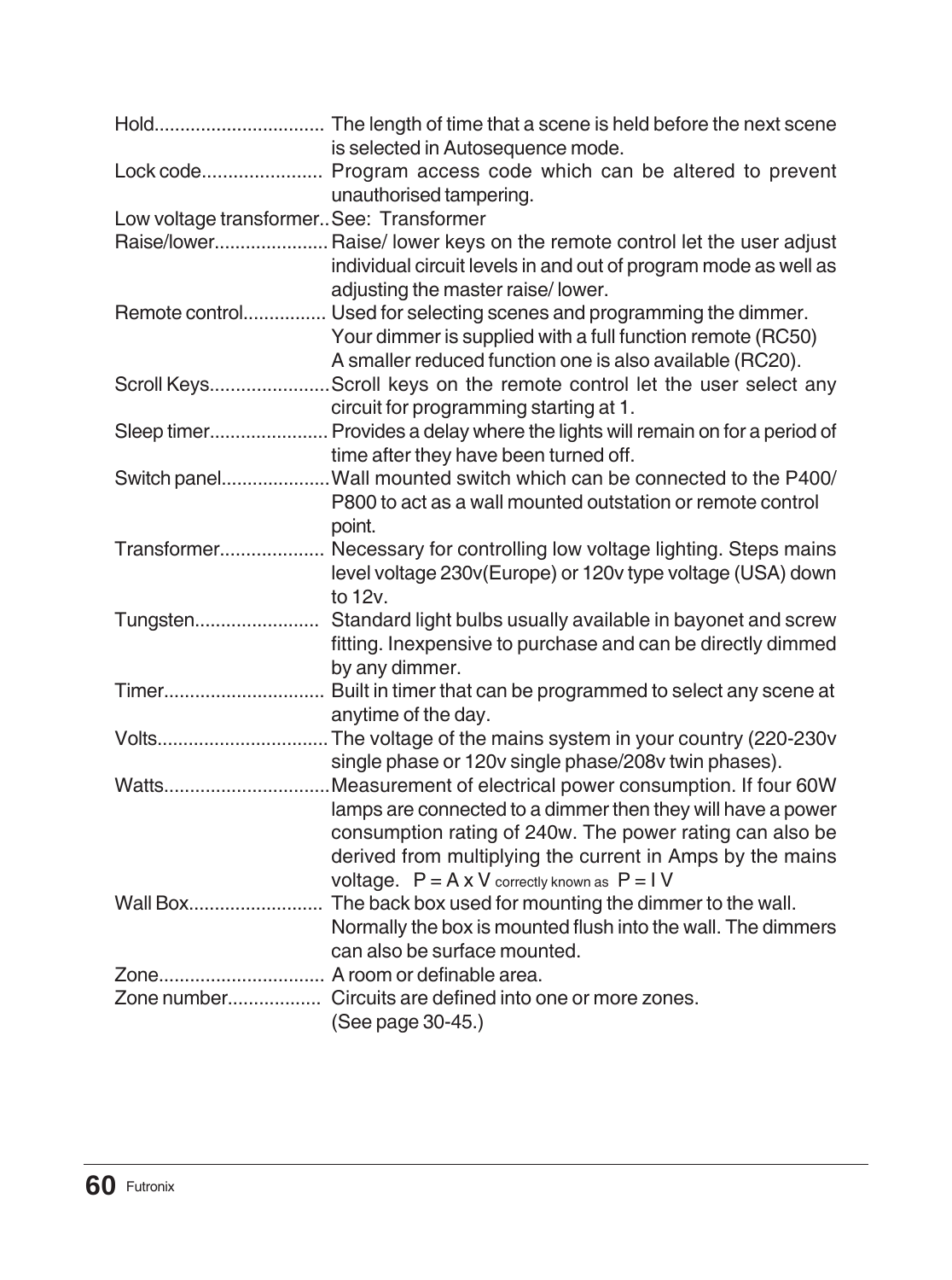#### *GUARANTEE*

*Futronix guarantees each new unit, for a period of two years from the date of purchase, to be free from defects in materials or workmanship under conditions of normal use and when installed and operated according to the current Futronix product specifications and in accordance with local safety standards including National Electrical Code, Underwriters Laboratories, CSA, BS, VDE, NEMKO etc. Futronix shall, at its option, repair or replace any defective unit which in it's opinion, has not been improperly installed, wired, handled, insulated, used or maintained, provided, however, that Futronix shall not be required to remove, install or re-install any defective unit and provided that Futronix is promptly notified of said defect within the aforementioned warranty period. THERE ARE NO EXPRESS OR IMPLIED WARRANTIES GIVEN, NEITHER OF MERCHANTABILITY NOR OF ANY OTHER TYPE.*

#### *LIABILITY*

*In no event shall Futronix or any other seller be liable for any consequential damages, nor for any repair or replacement work undertaken. Futronix accepts no liability for the use or misuse of any of its products, nor does it accept any liability for any third party equipment connected to any of its products. Futronix does not accept any claims relating to injury, loss of income, or costs as a result of using or fitting any of it's products, nor shall Futronix's liability on any claim for damages arising out of the manufacture, sale, installation, delivery of use of said unit ever exceed the price paid therefor.*

#### *COPYRIGHT*

No part of this manual may be reproduced, transmitted, translated into any language in any form or by any means, electronic or mechanical, including photocopying and recording for any purpose, without the express written permission of Futronix. Products mentioned in this manual are for identification purposes only. Product names appearing in this manual may or may not be registered trademarks or copyrights of their respective companies.

> *Specifications are subject to change without any notice or obligation on the part of the manufacturer*

> > **Copyright 2007 Futronix All Rights Reserved.**